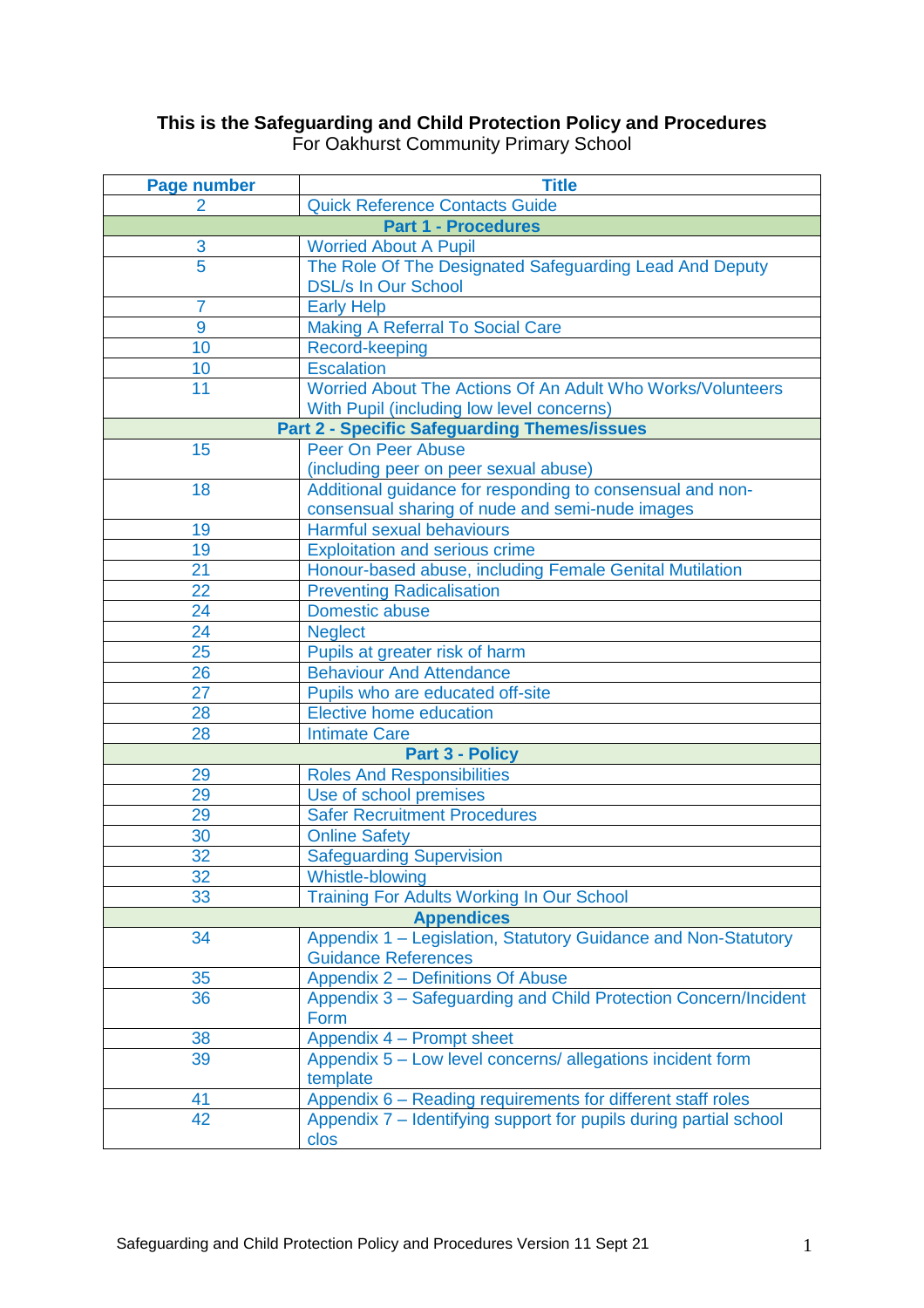# **Quick Reference Contacts Guide**

|                                                               | <b>Name</b>               | <b>Phone number</b> |
|---------------------------------------------------------------|---------------------------|---------------------|
| <b>Designated Safeguarding Lead</b>                           | <b>Lizzie Christopher</b> | 01793 734754        |
| <b>Deputy DSL</b>                                             | <b>Denise Barkham</b>     | 01793 734754        |
| <b>Deputy DSL</b>                                             | <b>Laura Manchester</b>   | 01793 734754        |
| <b>Deputy DSL</b>                                             | <b>Paul Strange</b>       | 01793 734754        |
| <b>Head teacher/ Principal</b>                                | <b>Lizzie Christopher</b> | 01793 734754        |
| <b>Designated Teacher For</b><br><b>Children Looked After</b> | <b>Laura Manchester</b>   | 01793 734754        |

| Farlv<br>dub<br>–u⊔, |  |
|----------------------|--|

| <b>Children's Social Care</b> | <i>01793 466 903</i> |
|-------------------------------|----------------------|
| <b>Emergency Duty Service</b> | <i>01793 466 900</i> |
| <b>Emergency Duty Service</b> | 01793 436 699        |

|                                     | <b>Name</b>                | <b>Phone number</b>  |
|-------------------------------------|----------------------------|----------------------|
| <b>Chair of Governors</b>           | <b>Stephanie Blackwell</b> | 01793 734754         |
| <b>Safeguarding Link Governor</b>   | <b>Jason Walsh</b>         | 01793 734754         |
| <b>Local Authority Designated</b>   | <b>John Goddard</b>        | 07392 103 019 (Mon - |
| <b>Officer / Designated Officer</b> | <b>Rachel Hull</b>         | Wed)                 |
| <b>For Allegations</b>              |                            | 07824 081 177 (Thurs |
|                                     |                            | $-$ Fri)             |

| <b>Police</b>                  | 101/999       |
|--------------------------------|---------------|
| NSPCC Whistle-blowing Helpline | 0800 028 0285 |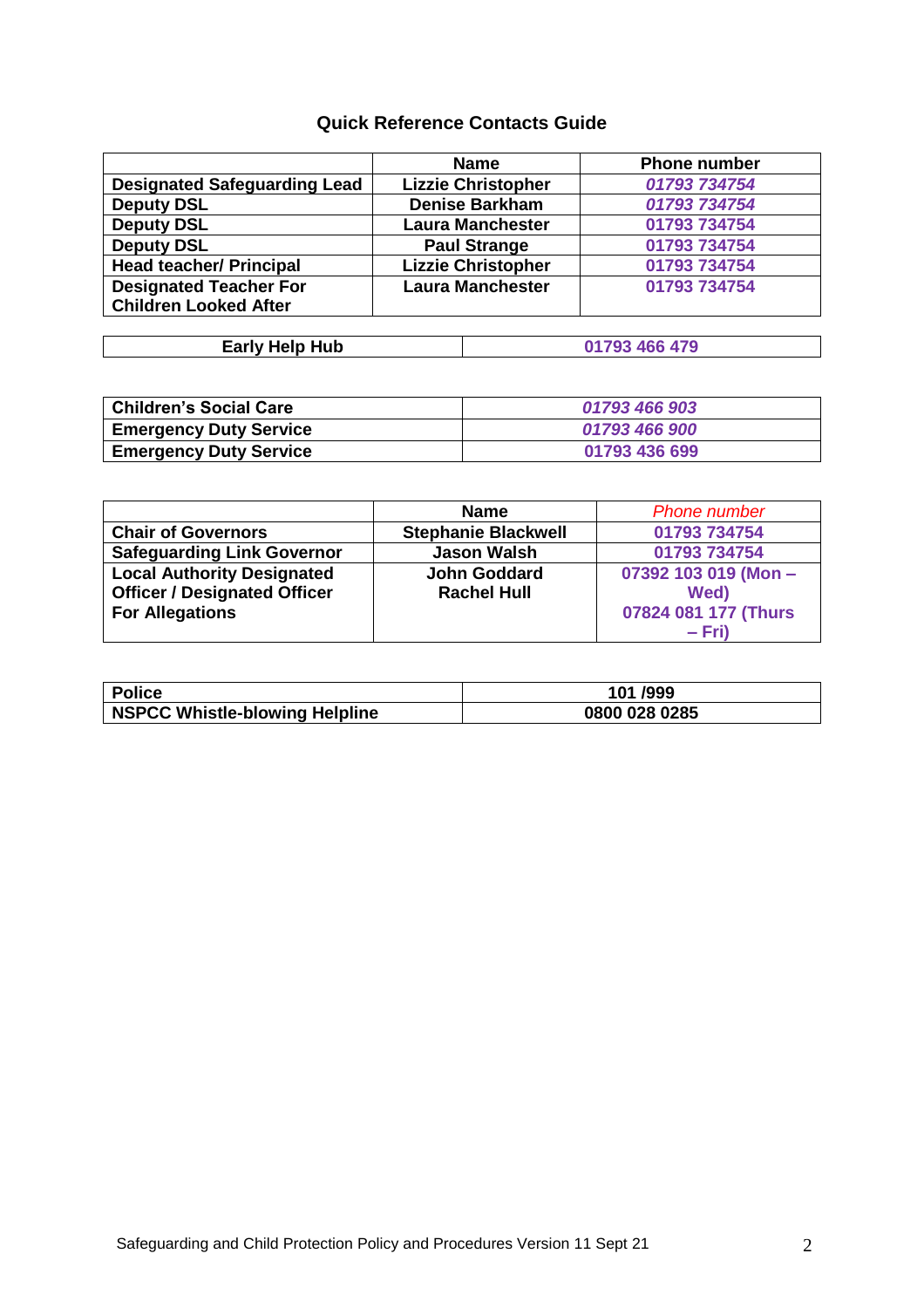## **Our School's Commitment To Safeguarding**

This school takes seriously its responsibility to protect, safeguard and promote the welfare of the children and young people in its care.

"The welfare of the pupil is paramount." (Children Act 1989.)

Our staff and governors are committed to safeguarding the pupils at this school and contribute to multi-agency working to keep pupils and students safe.

Safeguarding and promoting the welfare of children is defined for the purposes of this policy as:

- protecting children from maltreatment;
- preventing impairment of children's **mental and physical** health or development;
- ensuring that children grow up in circumstances consistent with the provision of safe and effective care; and
- taking action to enable all children to have the best outcomes.

All adults working in our school maintain an attitude of ' it could happen here'. We recognise that staff, because of their contact with and knowledge of children in their care, are well placed to identify abuse, neglect and exploitation and offer support to children in need.

This policy and set of procedures work in line with the relevant legislation, statutory guidance and take account of non- statutory guidance, all of which are listed in Appendix 1

#### **Part 1 - Procedures Worried About A Pupil** See also ['What To Do If Worried About A Pupil' -](https://www.gov.uk/government/publications/what-to-do-if-youre-worried-a-child-is-being-abused--2) DfE March 2015

You may be worried about a pupil because you have seen or heard something. You may have noticed a change in their behaviour.

Where a pupil comes to speak to you directly and tells you information which may suggest they are at risk of abuse, neglect or exploitation, this is known as a disclosure. If a pupil discloses to you, you should:

- **Reassure** the pupil that they being taken seriously and that they will be supported and kept safe
- **Listen** to what the pupil is saying, without displaying any signs of shock or disbelief
- **Allow** the pupil to talk freely without interrupting
- **Reassure** the pupil but do not make promises about keeping the information a secret
- **Reassure** the pupil that this is not their fault
- **Ask** questions only if you need to clarify, take care not to put words in their mouth by asking leading questions
- **Explain** to the pupil that they have done the right thing by telling you and explain what you will do next, in line with the procedures outlined below.

You may not have received a direct disclosure, but you may have over-heard a conversation which worries you. You may have seen a mark on a pupil which worries you or noticed a change in behaviour. You may be concerned about the safety or welfare of a pupil who is not in school. You have a responsibility to follow the steps below:- Step 1

• If you are concerned that a pupil might be in immediate danger or at risk of significant harm you must act immediately. Do you need to take immediate action to secure the safety of the pupil?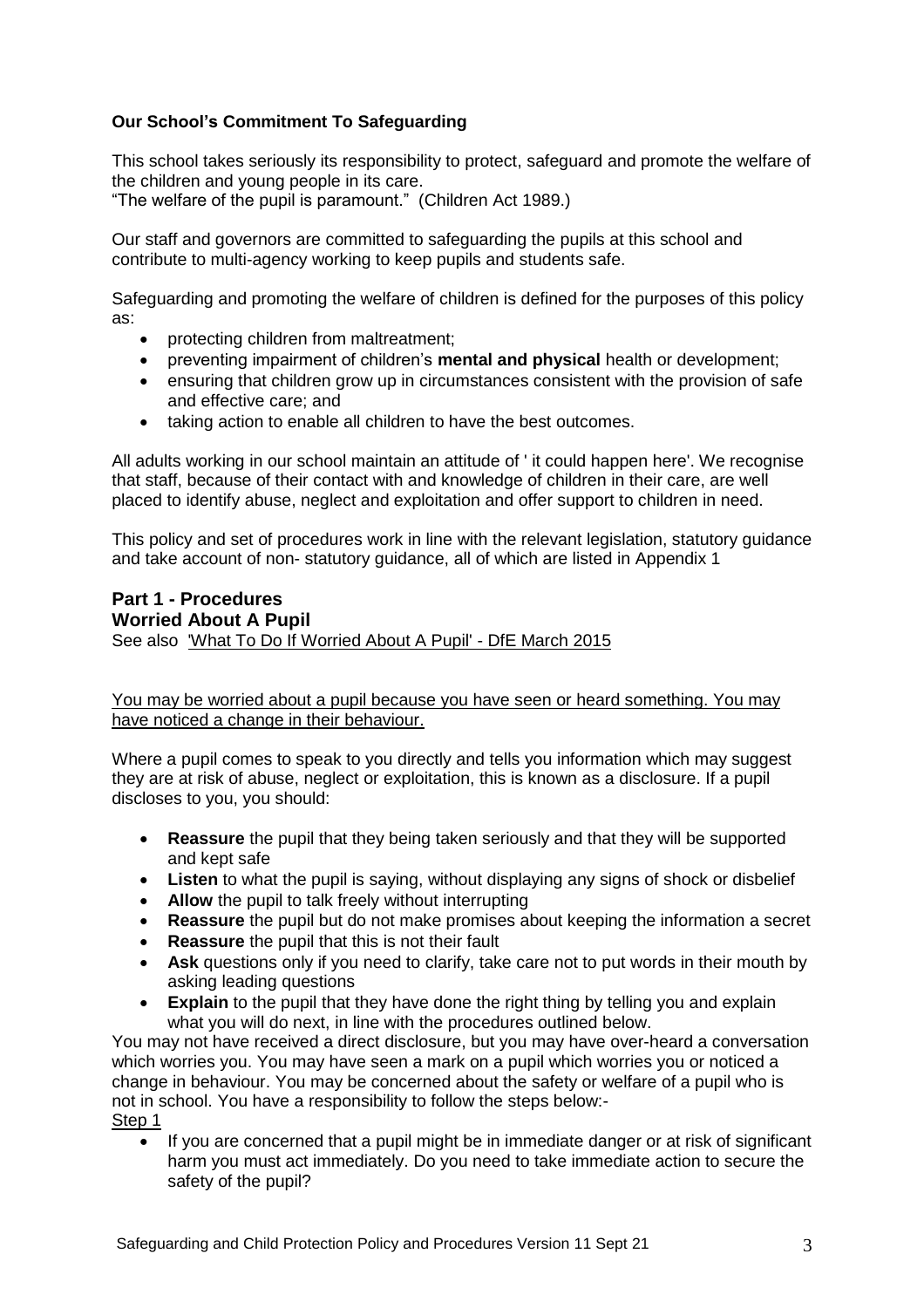• Report your concerns directly to a member of the safeguarding team, as soon as possible. Where possible, this should be done 'face to face'. In the first instance our Designated Safeguarding Lead *Lizzie Christopher* If the DSL is unavailable, please report to our deputy DSL/s *Denise Barkham, Laura* 

*Manchester or Paul Strange.*

- If no-one from your safeguarding team is available, speak to the most senior member of staff on site. If this is you, please refer to 'Role of DSL'.
- If your concern relates to peer on peer abuse, refer also to Part 2 of this document and see also Part 5 of KCSIE.

## Step 2

Record your concerns using CPOMS as soon as possible.

Guidance on recording your concern

- Record the full date and time, location, your name and role and keep your record as factual as possible.
- Use full names, not initials as we need to be able to identify who individuals are.
- Use the pupil's own words where applicable and enclose any direct quotes in quotation marks.
- Include what is it that you have seen/heard/noticed which concerns you? Has the pupil communicated that something is wrong? Verbally? Behaviour?
- Ensure your record is clear and factual. If you have included your opinion in your report, have you made it clear that this is your opinion?
- Include why what you have seen/heard/noticed concerns you? What are you worried will happen if this concern/incident is not responded to?
- Is there any context you may be aware of? Is this concern the first or have you had other concerns?
- Include any actions you have already taken.
- If marks or injuries have been observed, record these on a body map. (Do not take photographs)
- If a safeguarding/child protection concern/incident form is unavailable, handwritten notes can be made on a piece of paper. (This must be retained, even if the notes are subsequently written up / typed up onto a form).

## **Remember that records can be accessed by parents/carers and may also be used in multi-agency meetings and in criminal proceedings. Records should be clear, comprehensive and professionally written.**

## Step 3

- Include whether you have spoken to parents/carers about the concern/incident. Remember, you may need to seek advice from a member of the safeguarding team if you are unsure about whether speaking to the parent may increase the risk to the child. If the parent is the alleged perpetrator you must always seek advice from the safeguarding team before speaking to the parent/carer.
- Information should always be kept secure and confidential.
- Copies/notes should not be retained by you.

#### Step 4

- You should receive feedback about what action, if any is being taken in response to your concern. A recommended timescale for this is within 24 hours. If you do not receive feedback or you feel that the situation is not improving for the pupil, you have a duty to follow up your concern with the DSL / deputy DSL.
- See section on Whistle-blowing also.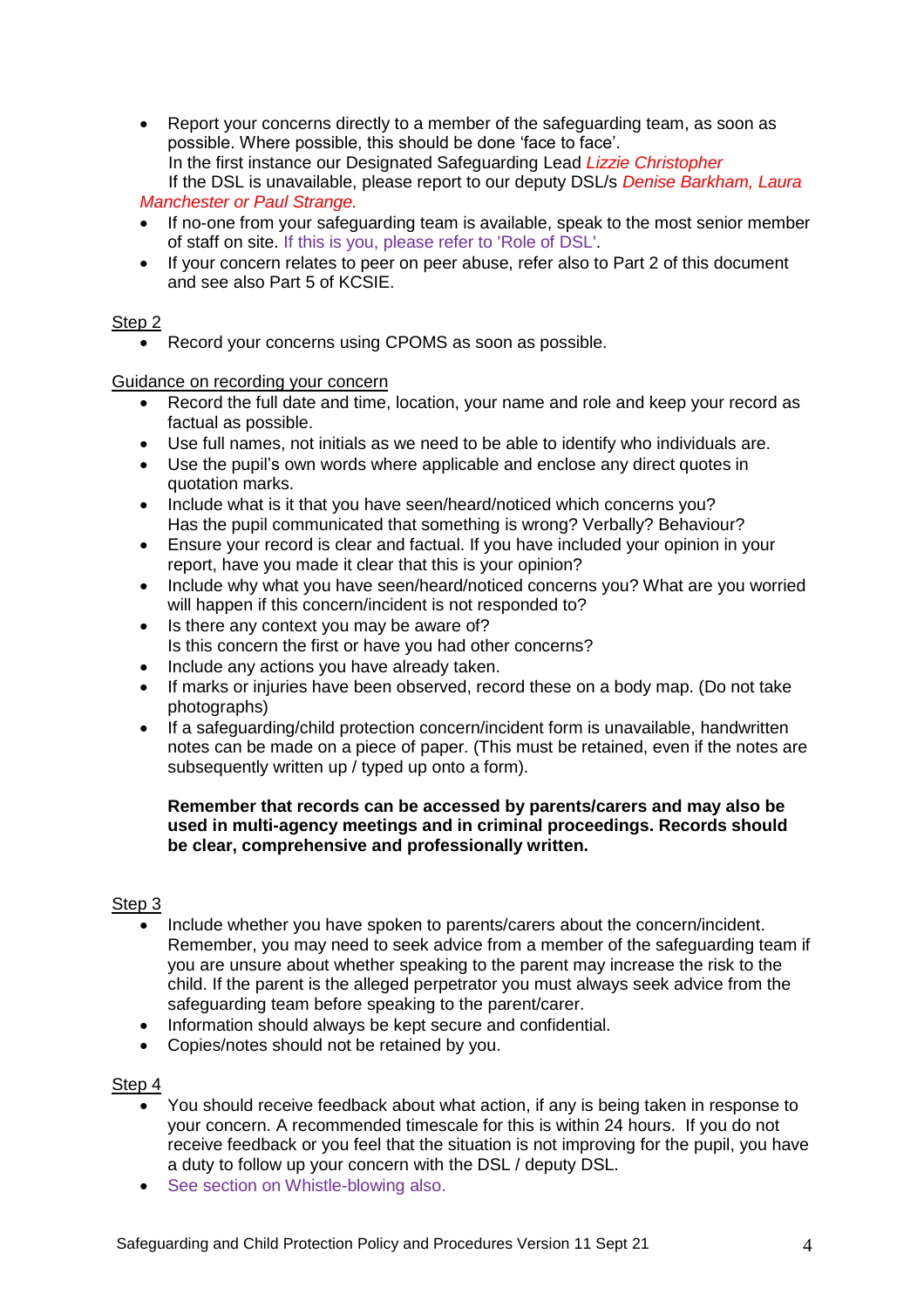Additional consideration needs to be given to pupils with communication difficulties and for those whose preferred language is not English. It is important to communicate with them in a way that is appropriate to their age, understanding and preference.

### **When Are Parents/Carers Contacted?**

Concerns about the welfare or safety of pupils will be discussed with the parent/carer, unless, having reviewed the information of concern, it is the view of the safeguarding team that this may increase the risk to the pupil. Following consultation with the school's safeguarding team, it may be the pupil's class teacher who makes contact with the parents/carers or it may be a member of the safeguarding team themselves. Our first priority is the pupil's welfare and therefore there may be occasions when concerns about a pupil means that we have to consult other agencies before we contact the parent/carer.

If a referral is to be made to Children's Social Care, the parent/carer will be contacted by a member of the school's safeguarding team and the information within the referral will be shared. There are some occasions when the school will be advised not to share the content of the referral with the parent/ carer as to do so may increase the risk of harm to the pupil.

Where reports are written about pupils as part of the child protection process, the school will provide opportunity prior to the conference to share the content with parents and carers.

## **The Role Of The Designated Safeguarding Lead And Deputy DSL/s In Our School**

Our Designated Safeguarding Lead is **Lizzie Christopher**, who works in line with the requirements of the role, as set out in Annex C of Keeping Children Safe In Education Sept 2021.

Our deputy DSL's are **Denise Barkham, Laura Manchester and Paul Strange** they are available in the absence of the DSL.

The members of our safeguarding team work in partnership with a range of other agencies, including Local Partners, to keep pupils safe. This includes information-sharing, provision of reports and attendance at multi-agency meetings including child protection conferences and core groups

#### What happens once a concern /disclosure has been reported to a member of the safeguarding team?

The DSL or deputy DSL will follow the steps below to respond appropriately to the concern and safeguard the pupil:-

#### Step 1

• If there is concern that the pupil is in immediate danger contact Children's Social Care/Adult's Social Care. You may also consider contacting the police on 999. **Go to section 'Making a referral to Social Care'** 

#### Step 2

• Contact the parent/s or carer/s of the pupil concerned, if this has not already been done. You may wish to take advice from Children's Social Care before contacting the parent/carer. If, having sought advice, you believe that sharing this information may increase the risk of harm to the pupil do not share with parents at this stage. You must document your decision-making here if the decision is made not to share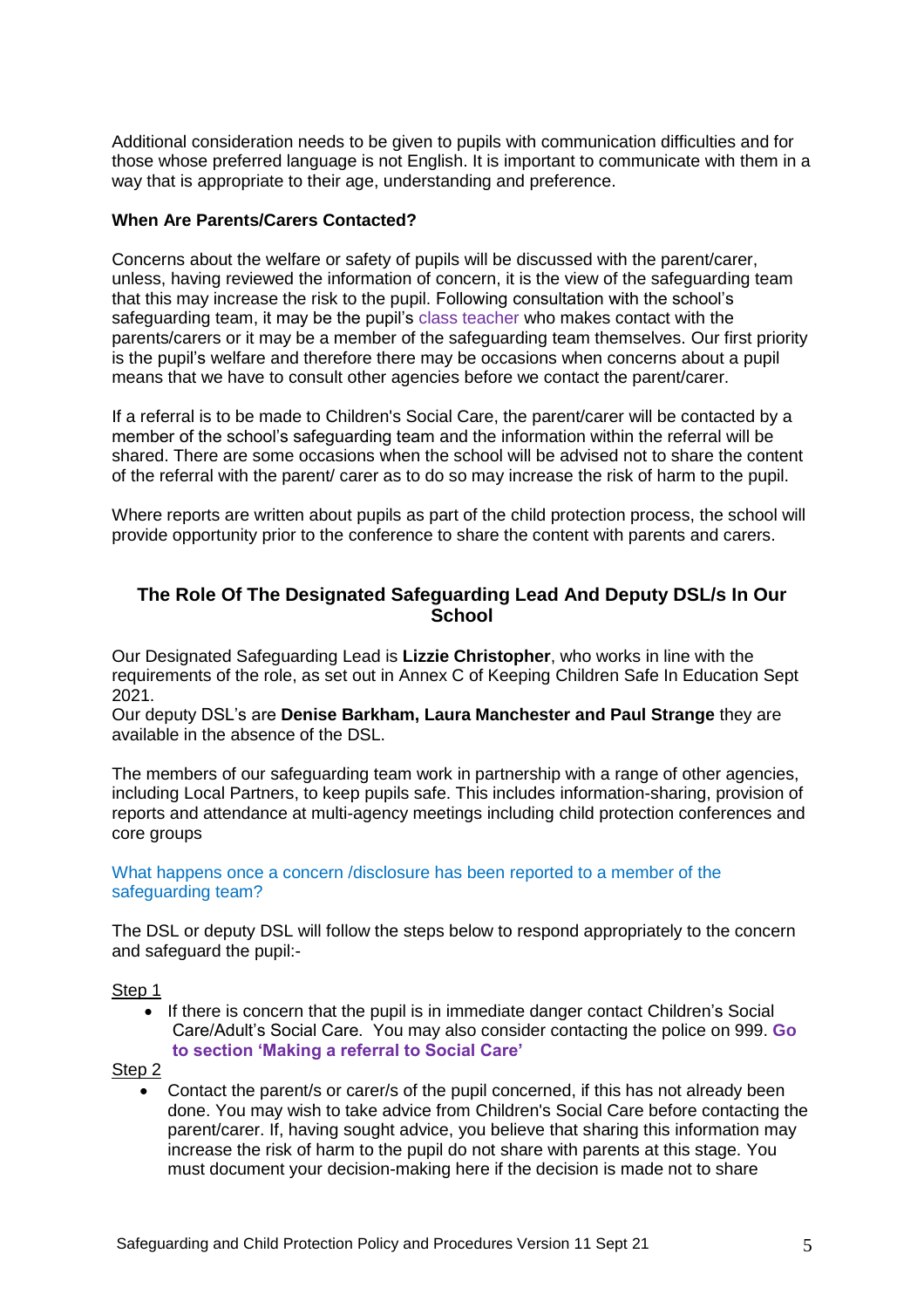information with parents/carers. In the majority of cases informing the parents/carers of the concern / disclosure which has been reported will not increase risk. Ask for any additional information from the parent/carer if applicable.

- Ensure that the parent/carer understands that a record will be kept by the school. Step 3
	- Refer to the local authority threshold document to support decision-making about what action is now required.
	- What are the risks to the child? Are they familial; posed by someone in the child's family? Are they extra-familial; posed by adults or peers outside of the home? (See Part 1 of KCSIE for further information)
	- If the concern does not require immediate contact with Children's Services,consider this latest concern within the context of any wider concerns / disclosures. This may mean further discussion with the pupil's class teacher and /or referring back to safeguarding or child protection records if they exist.

## Step 4

• Ensure that the member of staff reporting the initial concern has received feedback about actions and outcomes (if applicable).

Step 5

• Update record-keeping with information about identified actions, completed actions, decision-making (where applicable) and outcomes (as appropriate).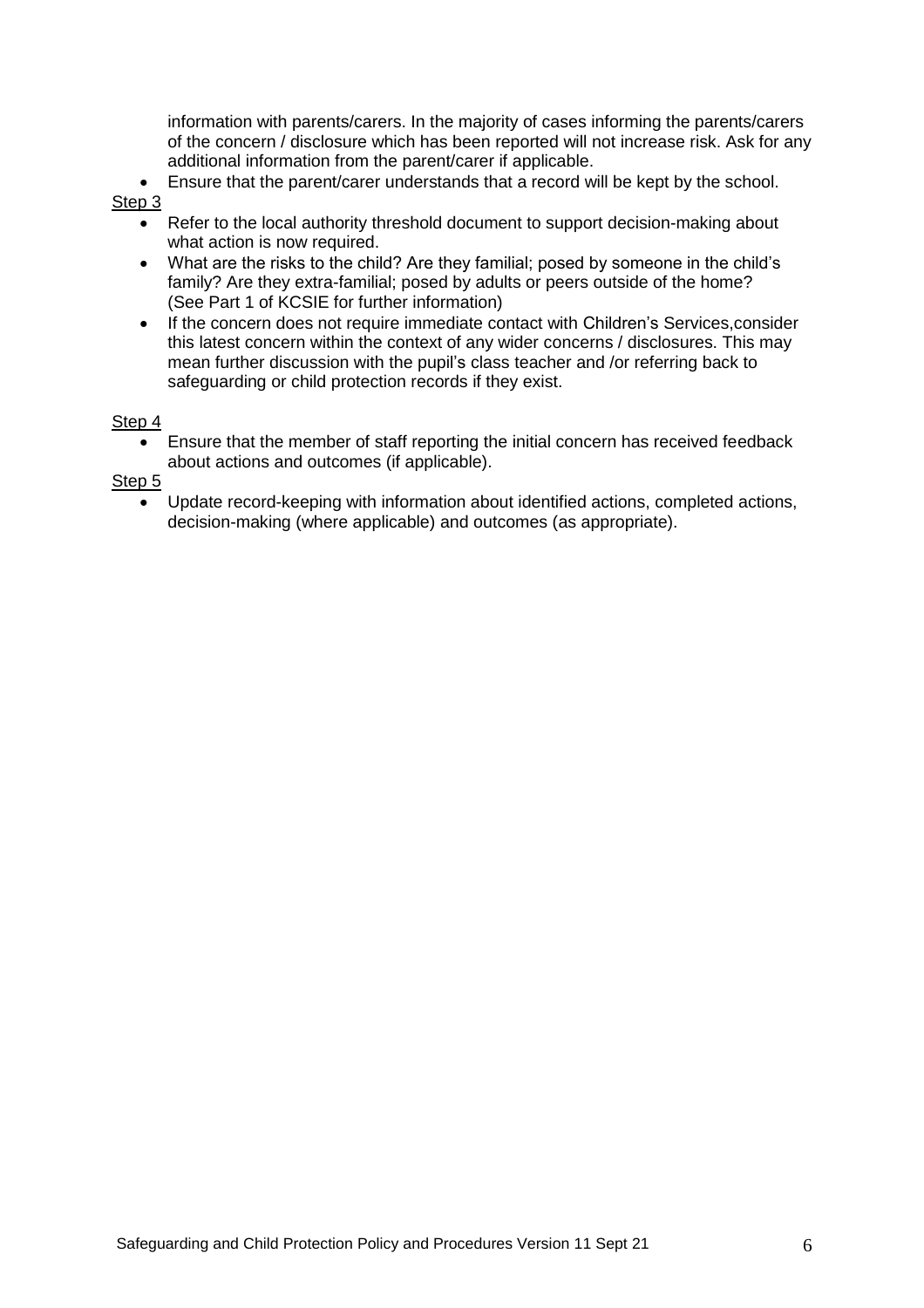## Actions where there are concerns about a child



*Flowchart taken from 'Keeping Children Safe In Education' Sept 21*

## **Early Help**

*See also pages 17-19 KCSIE Sept 21*

#### What do we mean by Early Help?

Working Together To Safeguard Children (July 2018) explains that:-

'Providing early help is more effective in promoting the welfare of children than reacting later. Early help means providing support as soon as a problem emerges, at any point in a child's life, from the foundation years through to the teenage years. Early help can also prevent further problems arising, for example, if it is provided as part of a support plan where a child has returned home to their family from care, or in families where there are emerging parental mental health issues or drug and alcohol misuse.' (Chapter 1)

Effective early help relies upon local agencies, including education working together to:

- identify children and families who would benefit from early help;
- undertake an assessment of the need for early help; and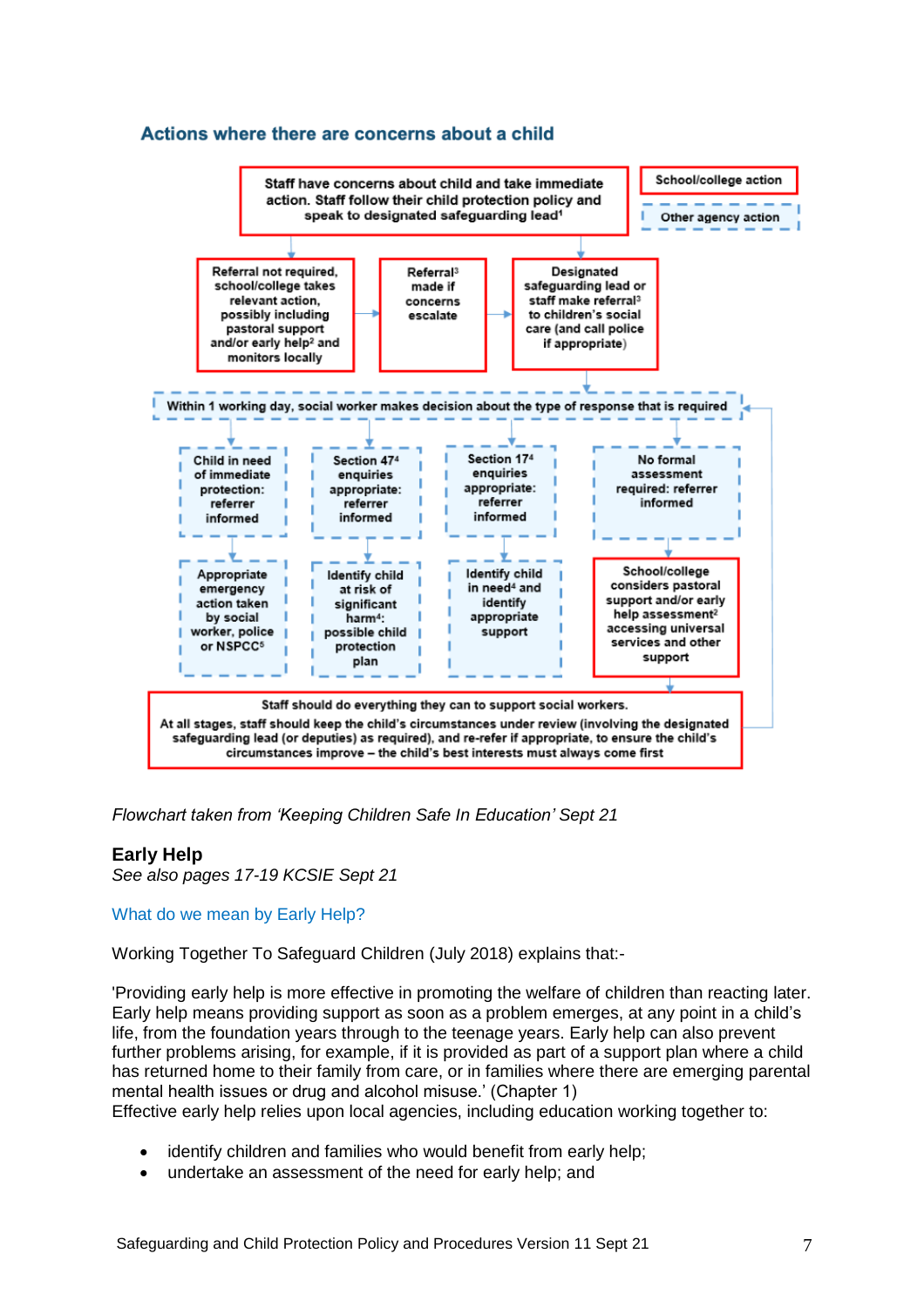• provide targeted early help services to address the assessed needs of a pupil and their family which focuses on activity to significantly improve the outcomes for the pupil.

## **How are children and families identified for Early Help?**

In our school staff are alert to the fact that early signs of abuse and/or neglect can be indicators that support is needed. Any child may benefit from early help, but staff should be particularly alert to a child who:-

- is disabled or has certain health conditions and has specific additional needs;
- has special educational needs
- has mental health needs
- is a young carer
- shows signs of being drawn into anti-social or criminal behaviour, including gang involvement and association with organised crime groups or county lines
- is frequently missing from care or home
- is at risk of modern slavery, trafficking, sexual or criminal exploitation
- is at risk of being radicalised
- has a family member in prison or is affected by a parent offending
- is in a family circumstance presenting challenges for the child, such as drug and alcohol misuse, adult mental health issues and domestic abuse
- is mis-using drugs or alcohol themselves
- has returned to family home from care
- is at risk of honour-based violence such as female genital mutilation or forced marriage
- is a privately fostered child
- is persistently absent from education

## **What support is provided as part of the school's Early Help offer?**

• Oakhurst Community Primary School have a Pastoral Support Team who work alongside pupils, parents, carers and families. The intention is to provide help, assistance and guidance in relation to parenting and homeschool continuity. In addition, our Pastoral Support Team also have the capacity to support children who are facing challenging times and situations; these children are able to access regular support sessions or interventions. The school may identify children and families who may benefit from such support as a result of internal monitoring and observation. In addition, parents and carers may wish to make a direct approach to the school for support. Any parent or carer can contact the school by phone (01793 734 754) and ask to speak with the Pastoral Support Team, or they can email the school (admin@oakhurst.swindon.sch.uk) and mark their correspondence for the attention of the Pastoral Support Team. Parental consent will be sought before engagement with any identified support streams.

• Oakhurst Community Primary School also offers a broad range of therapy based interventions for children to access.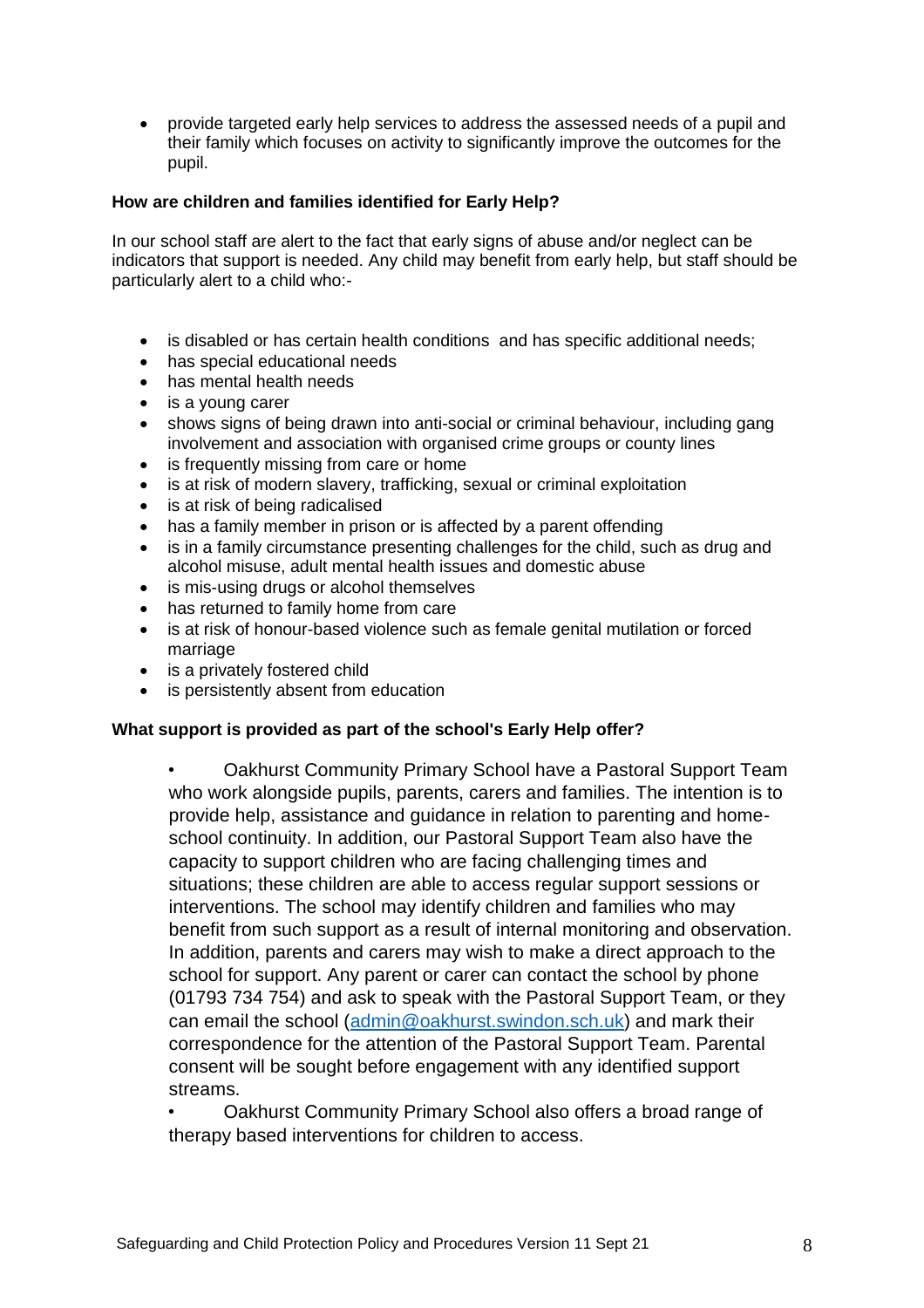• Members of staff from Oakhurst Community Primary School are appointed as lead professionals to co-ordinate Early Help Records (EHR) with the intended purpose of assisting and supporting families.

## **How does the Early Help process work?**

For an overview of how the Early Help process works in Swindon, please visit the [Swindon Safeguarding Partnership](https://safeguardingpartnership.swindon.gov.uk/) [we](https://safeguardingpartnership.swindon.gov.uk/)bsite.

To view the referral form (RF1), please visit the ['forms' s](https://safeguardingpartnership.swindon.gov.uk/info/3/workers_and_volunteers/10/workers_and_volunteers/8)ection of the Swindon Safeguarding Partnership website.

## **Making A Referral To Children's Social Care***See also pages 18-19 KCSIE Sept 21*

School safeguarding teams should refer to the local authority threshold guidance when making a decision to refer to social care. There are a number of additional 'frameworks' which can also be considered at this stage e.g. The Brook Tool, Neglect Framework

A referral may be required because:-

- Early Help support has been offered but there is little or no evidence that this is having any impact for the pupil and their 'lived experience' is not improving
- a pupil is suffering or is likely to suffer from harm

In the first instance this should be made by telephone*.* It is useful to have any safeguarding / child protection records to hand. Following a telephone referral, you will be required to submit a written referral within 24 hours.

Points to consider when completing a referral:-

- Where possible include the 'voice' of the pupil, including any behaviours displayed which may indicate an unmet need.
- Provide a picture of what life is like for the pupil. What is their 'lived experience'?
- Is the risk posed familial or extra-familial? Have you included what else you know about the wider family, environment and context the pupil lives in?
- From the school's perspective, what are your worries for this pupil?
- Are there any safety factors? Are there any times when the school is less worried?

The completed referral will be shared with parents/carers, who will be asked to provide consent to the information being shared with social care. If consent is not given, or the referrer deems that it would place the pupil at risk to share the referral prior to reporting to social care, the information can still be shared where there is good reason to do so.

## **Support For The Pupil**

Staff are in a position to identify concerns early, provide help for pupils, promote pupils' welfare and prevent concerns from escalating.

To promote pupils' welfare we provide the following support:-

- A staff member will be allocated to provide ongoing support
- A pastoral intervention e.g. ELSA, Drawing & Talking, Lego therapy may be provided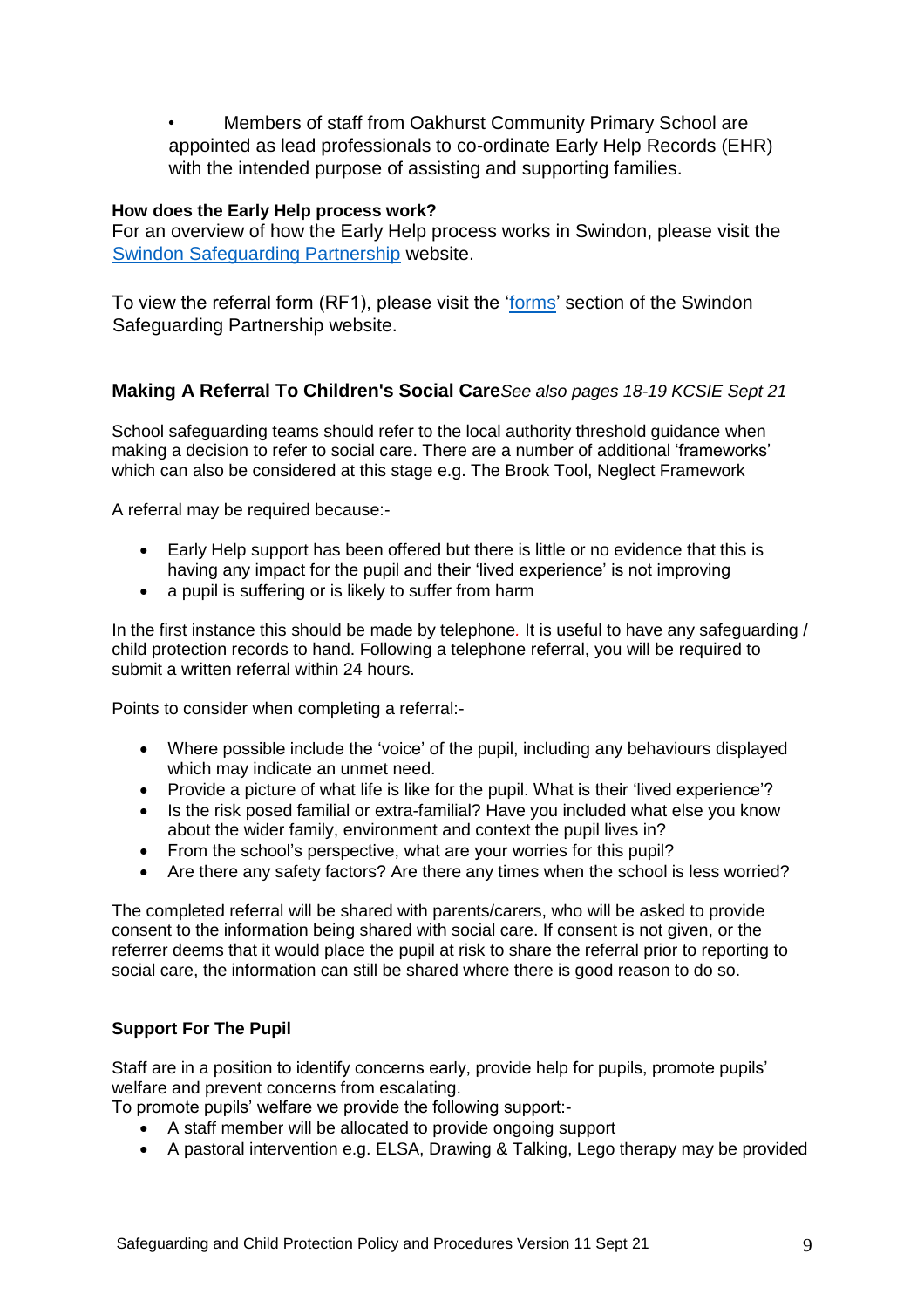## **Record-keeping**

Any member of staff, visitor or volunteer who has a concern about a pupil's welfare or receives a disclosure of abuse will make an accurate record, as soon as possible, noting what was said or seen, putting the event into context and giving the full date, time and location. Where possible this will be noted on the school's electronic recording system (CPOMs).

If injuries or marks have been observed which cause concern, these should be recorded on a body map outline, giving an indication of size and whether there is a defined shape to the mark or injury.

Photographs should not be taken.

Any handwritten notes (not captured on the safeguarding and child protection concern/incident form) will be retained, even if they are subsequently written up.

## **Chronologies**

Individual pupil chronologies will be kept up to date and reviewed at regular intervals. All 'significant events' are captured on this chronology, including attendance at meetings, phone calls and emails in relation to safeguarding and /or child protection matters. This chronology also captures headline information about what action has been taken and the outcome of this action. The outcome should focus, where possible, on the pupil and indicate whether the situation is improving.

### **Case file review**

Safeguarding and child protection files for individual pupils should be re-visited regularly to ensure any risk is being reduced and appropriate taken. It is good practice for this review to take place on a termly basis.

To ensure that all files are reviewed an overview of all pupils (where there are safeguarding / child protection concerns) is kept up to date. This is a 'live' document and reflects the numbers of pupil's subject to child protection, child in need or receiving early help support.

## **Transfer of records when a pupil moves to a new school**

When a pupil moves school/college, safeguarding / child protection original documentation will be passed as soon as possible and confidentially to the receiving school, separate from academic records. Where possible, the DSL will arrange to meet the DSL of the new school to discuss the documentation. The receiving school is asked to sign to confirm receipt of the information and this confirmation is stored on file.

## **Record Retention**

The school will retain records for pupils:-

- who have been withdrawn to be home-schooled, if there is an existing safeguarding /child protection file.
- Where they are the last educational provider for the pupil

## **Escalation**

• If a member of staff does not see any improvement having reported a concern about a pupil, they have a duty to re-report to a member of the safeguarding team.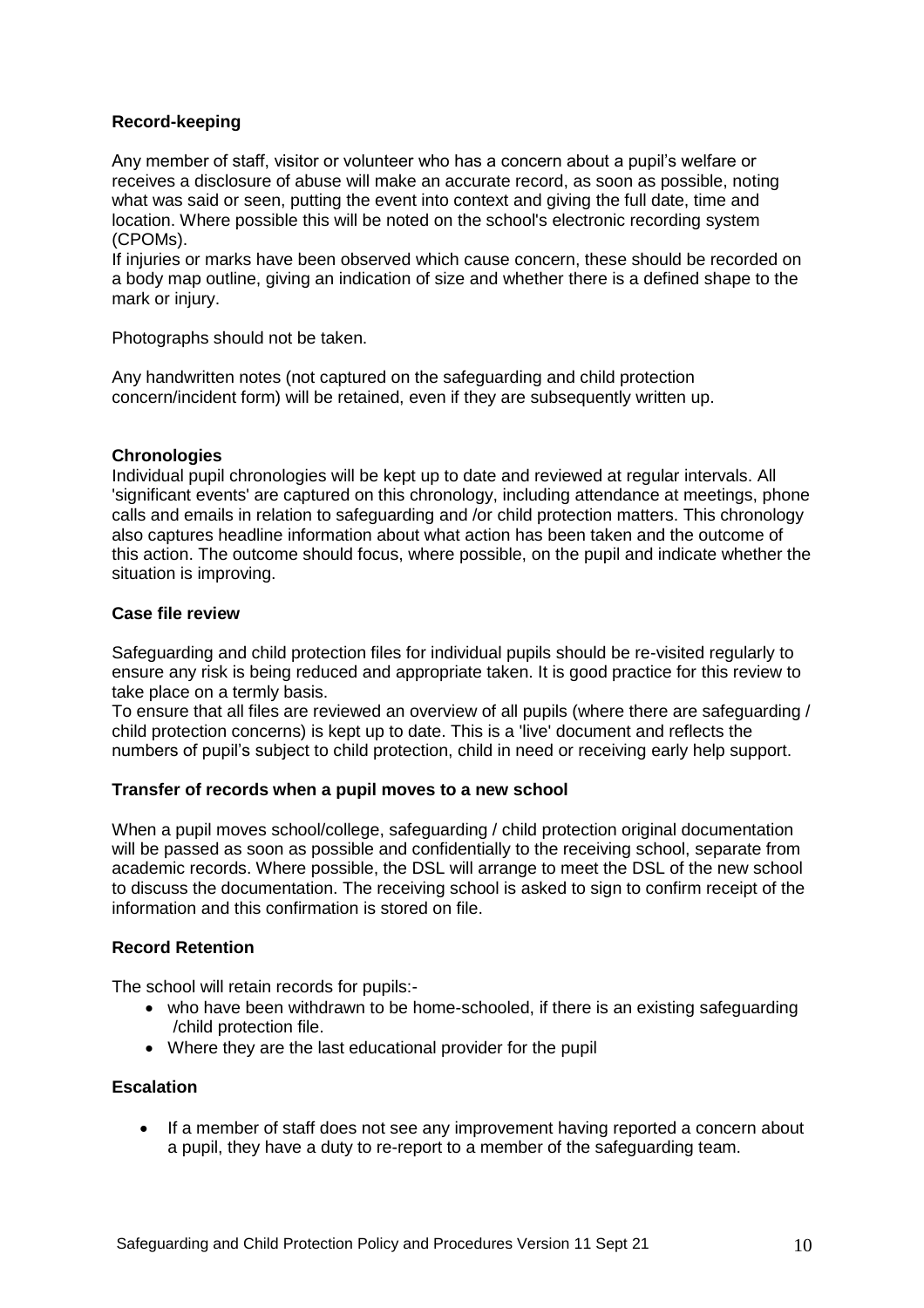- If it is felt that the safeguarding team is not taking their concern seriously then this must be escalated to the Head teacher or the Chair of Governors (if the Head teacher is a member of the safeguarding team). See also section 'Whistle-blowing'.
- If a member of the safeguarding team feels a decision made by another professional in another agency is not in the pupil's best interests, they must discuss this further. In the first instance, this takes place directly with the professional involved to allow opportunity for decision-making to be discussed and clarified. (Pre-escalation)
- If pre-escalation fails to resolve the issues identified, the member of the safeguarding team should escalate within their own organisation (to the Head teacher if they are not in this role). The issue is then escalated to the professional's line-manager. (Escalation/Case Resolution)
- At all stages records should be kept.
- The Head teacher will ensure that the intention to instigate escalation procedures is made explicit and in writing.

## **Worried About The Actions Of An Adult Who Works/Volunteers With Children** *See also Part 4 KCSIE*

You may be worried about the actions of an adult who is working/volunteering with children. The adult may be :-

- an employee of the school
- a supply teacher
- an adult working with the school, employed by a third party (including staff working in alternative and enhanced provision and contractors)
- a volunteer

You may have seen or heard something which makes you feel uncomfortable. You may be concerned that the adult's actions are contravening the school's staff code of conduct. You may be aware of a situation the adult is involved in, outside of school, which suggests they may not be safe to work/volunteer with children and young people.

All concerns must be reported following the steps below:-

## Step 1

- If you are concerned that a child might be in immediate danger or at risk of significant harm you must act immediately. Do you need to take immediate action to secure the safety of the pupil?
- Report your concerns directly to the Head teacher (Lizzie Christopher) as soon as possible.
- If the Head teacher is not contactable, report to the most senior member of staff on site.
- If your concerns are about the Head teacher report to the Chair of Governors directly.

## Step 2

- Record your concerns using the school's 'Concern/Disclosure' form (see Appendix 5), as soon as possible. Staff should NOT record allegations or concerns about adults working or volunteering with pupils on electronic pupil record systems.
- Remember to record the full date and time, your name and role and keep your record as factual as possible.
- If a concern/disclosure form is unavailable, handwritten notes can be made on a piece of paper. (This must be retained, even if the notes are subsequently written up onto a form).

Step 3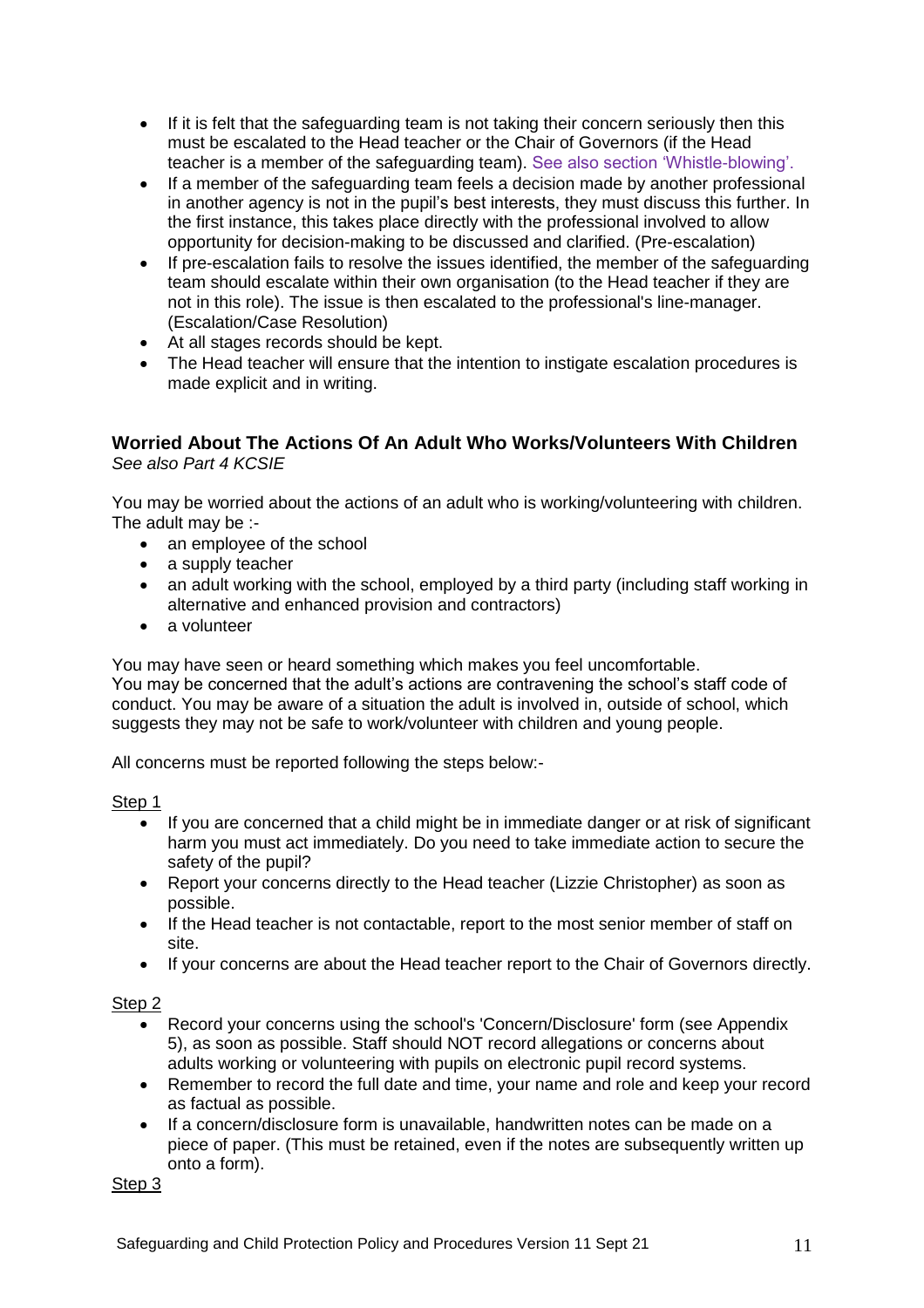- Record what action you are taking, for example record the name of the member of staff you have reported to.
- The original concern form should be passed to the Head teacher/ Principal or the Chair of Governors, if the concern/allegation involves the Head teacher/Principal. Copies should not be retained by you.
- If the person you have reported the concern to does not take your concern seriously, you must escalate your concern to the Chair of Governors. Ultimately anyone can report a safeguarding concern about an adult working with children into the local authority, asking to speak to the Local Authority Designated Officer (LADO). See Quick Reference Contact Guide on page 2.

## **The Role of the Head teacher/Chair of Governors when dealing with low level concerns or allegations involving adults who work/volunteer with children**

• The Head teacher/Chair of Governors will consider the information in the report and initial consideration will be given as to whether this indicates that the person would pose a risk of harm if they continue to work in close or regular contact with children in their present position or in any capacity.

Is there evidence to suggest that the harms threshold has been met:-

- the person has behaved in a way that has harmed a child, or may have harmed a child;
- the person has possibly committed a criminal offence against or related to a child; or
- the person has behaved towards a child or children in a way that indicates that he/she **may** pose a risk of harm to children
- behaved or may have behaved in a way that indicates they may not be suitable to work with children.

*Criteria listed above taken from Part 4 of 'Keeping Children Safe In Education' Sept 2021*

## **Allegations that meet the harms threshold**

*See also further guidance in detail included in pages 81-95 KCSIE*

If initial information in the report suggests that the threshold has been met, the Head teacher/Principal/Chair of Governors/CEO will follow Section 1 of Part 4 of KCSIE (Sept 21)- 'Allegations that meet the harms threshold.

Step 1

• The Head teacher / Principal / Chair of Governors will contact the LADO immediately, before commencing any form of investigation. Schools are permitted to conduct basic enquiries, (see page 83 of KCSIE) to establish the facts, however care should be taken not to jeopardise any future police investigation.

## Step 2

- The LADO will decide on further action:-
- strategy discussion/meeting, or
- advice and follow up from LADO, or
- no further action by the LADO after initial consideration and closure

If further action is agreed, the LADO/DOFA will agree with the police whether or not a strategy discussion/ meeting needs to take place. If it is agreed that the threshold has not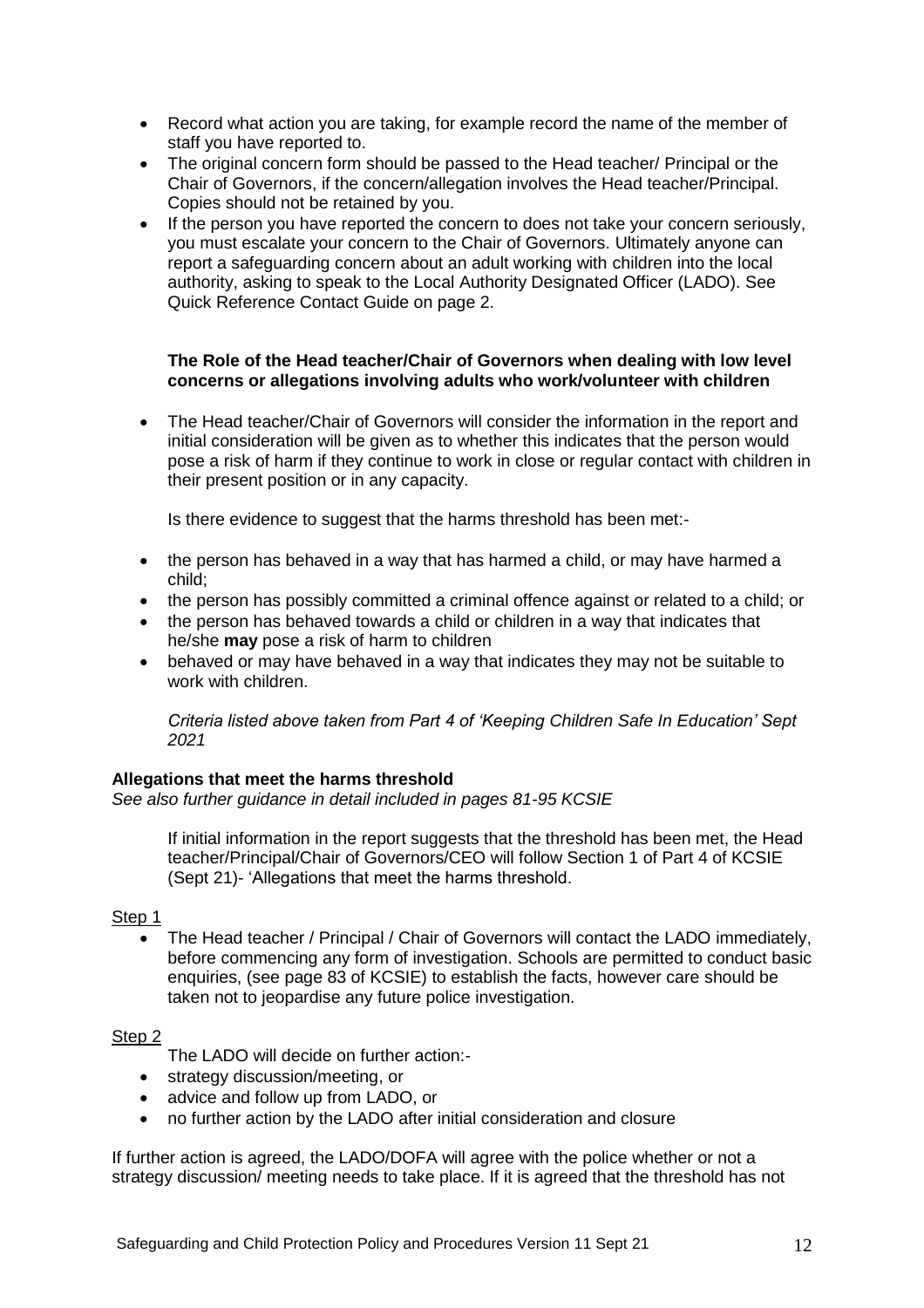been met for a strategy discussion/meeting, an allegations management meeting may be held. The main purpose of this is to ensure the safety of the children and ensure the process is concluded promptly, ensuring the accused staff member has adequate support.

At the conclusion of investigations, an outcome will be agreed by the LADO/DOFA:-

- Substantiated: there is sufficient evidence to prove the allegation
- Unsubstantiated: there is insufficient evidence to either prove or disprove the allegation
- Malicious: there is sufficient evidence to disprove the allegation and there has been a deliberate act to deceive or cause harm to the person subject of the allegation
- False: there is sufficient evidence to disprove the allegation
- Unfounded: to reflect cases where there is no evidence or proper basis which supports the allegation being made

A record of the outcome of all allegations involving the LADO is held.

At the end of the allegation process if a member of staff or volunteer is removed from their position for causing harm or posing a risk of harm or they leave whilst investigations are ongoing, the school has a duty to inform the Disclosure and Barring Service via a referral.

Where a decision is made to dismiss or cease to use **the services of a teacher** because of serious misconduct, or they might have been dismissed or their services ceased had they not left first, the school will consider whether to refer to the Teaching Regulations Agency.

We understand, as a school, that if we know or have reason to believe that an individual is barred, we are committing an offence if we allow the individual to carry out any form of regulated activity.

#### **Concerns that do not meet the harm threshold**

*See also pages 95-99*

Creating an environment with a strong culture of safeguarding, where pupils are kept safe involves ensuring that **all** concerns about adults who work/volunteer with children are shared responsibly, with the right person, recorded and dealt with appropriately.

A low-level concern may be a sense of unease, a nagging doubt, or noticing that an adult appears to be contravening the school's staff /visitor code of conduct. It may include 'overfriendliness with a pupil/pupils, having a favourite pupil, engaging with a pupil on a one to one basis in a secluded area of the school.

Staff, volunteers and external visitors must share **all concerns which arise**, even if they do not believe the harm threshold has been met. Just because a concern does not meet the harm threshold does **not** mean it is insignificant.

#### Possible actions

- The Head teacher may still consider contacting the LADO for further guidance if required.
- The Head teacher will consider what action needs to be taken to address the low level concern/s, which may include additional staff training, mentoring and/or a verbal or written warning. Advice may be sought from the school's HR provider here.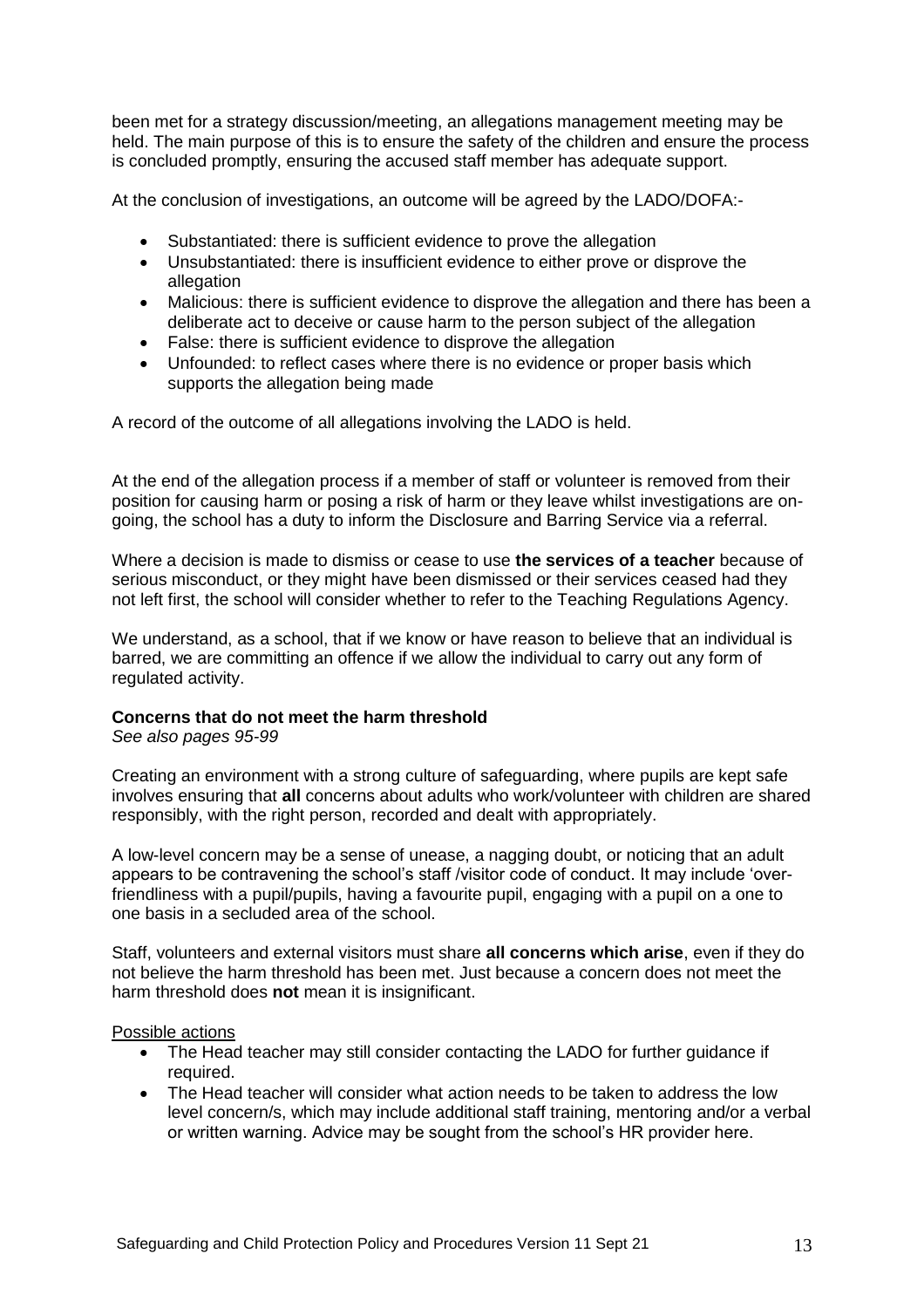• It is important that all low-level concerns are recorded, to identify whether a pattern of worrying behaviour is emerging. This chronology of concerns may trigger a referral into the LADO where a pattern emerges.

## Code of conduct

Staff, volunteers and external visitors are provided with our school's code of conduct and sign to confirm that they have read and understand expectations about their behaviour. Ensuring that this process is followed robustly helps keep children safe.

Unprofessional behaviour which breaches our staff code of conduct is addressed at an early stage and the individual supported.

### **Supporting the welfare of the child**

Where a child has been harmed, there is immediate risk of harm or the situation is an emergency contact will be made with Children's Social Care and as appropriate the Police.

As a school we will support pupils as outlined on Page 9.

#### **Supporting the welfare of the adult at the centre of the concern/allegation**

Employers have a duty of care for their employees. The Head teacher/Chair of Governors must put in place support for the adult at the centre of the concern/allegation.

#### **Record-keeping**

#### *See also Pages 93-94 KCSIE*

All low level concerns and allegations about adults who are working or volunteering with children should be recorded on the school's 'Concerns / Allegations Record For Adults working or volunteering with children/young people' (see Appendix 5). Records are stored confidentially and securely and comply with the data Protection Act 2018 and the UK GDPR Act.

#### **Allegations which meet the threshold**

The following information is kept on file:-

- A clear and comprehensive summary of the allegation
- Details of how the allegation was followed up
- Details of action taken, decisions reached and the final outcome
- A declaration on whether the information will be referred to in any future reference

Schools and colleges have an obligation to preserve records which contain information about allegations of sexual abuse for the Independent Inquiry Into Child Sexual Abuse (IICSA) for the term of the enquiry. All other records should be retained at least until the accused has reached normal pension age or a period of 10 years from the date of the allegation if that is longer.

Further information can be found on the [ICO website.](https://ico.org.uk/media/for-organisations/documents/1064/the_employment_practices_code.pdf)

### **Low level concerns**

The following information should be recorded:-

- Details of the concern and the context in which the concern arose
- Action taken
- If advice was taken as to whether the LADO was contacted for guidance

This information is retained until the individual leaves employment/volunteering role with the school.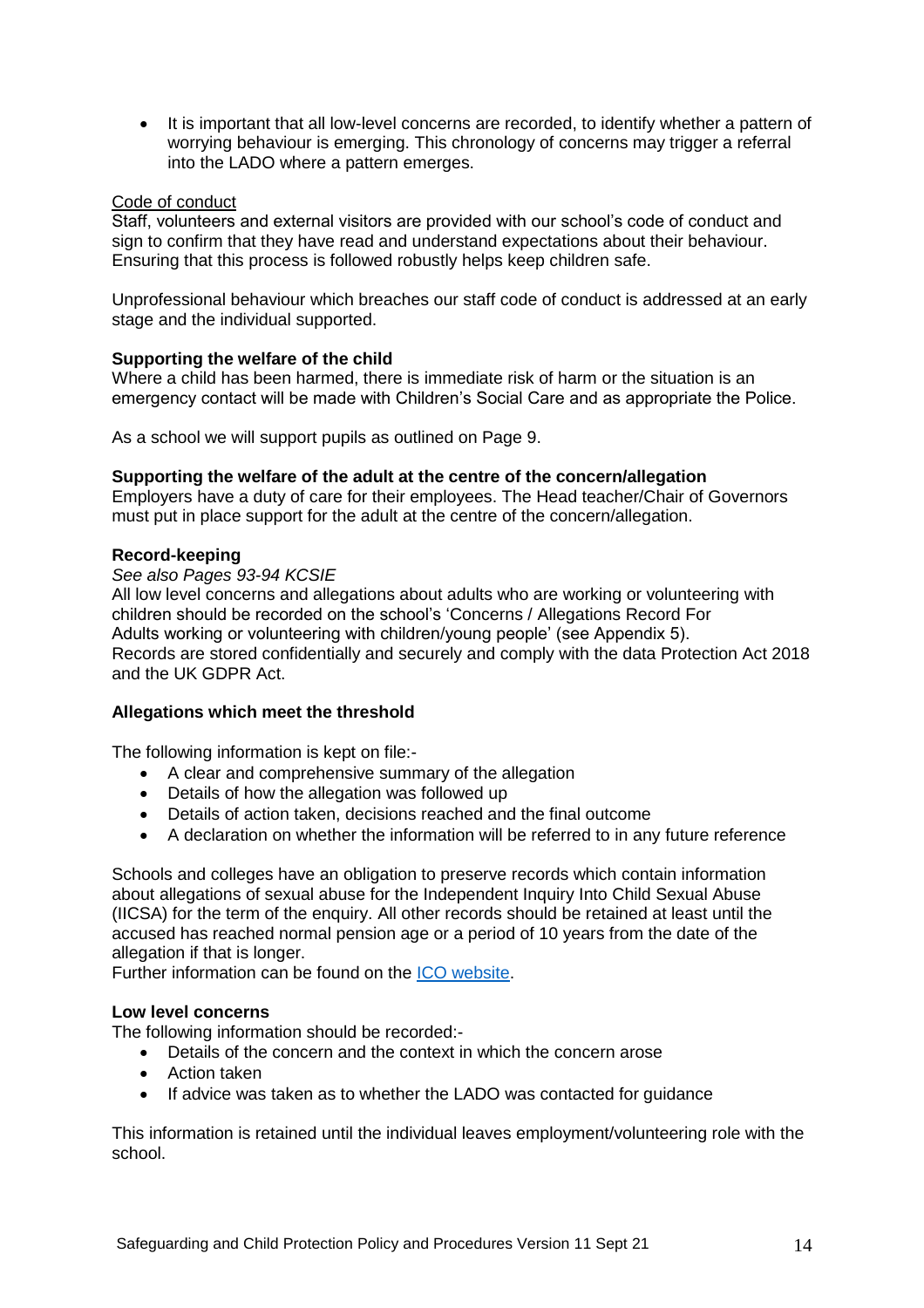Where a pattern of concerns emerges, these are recorded on a chronology. These are reviewed to decide whether the pattern of behaviour moves to concern to meeting the harms threshold, in which case it will be referred to the LADO.

## **Following an allegation or low level concern**

Consideration will be given as to whether there are areas of the schools safeguarding practice and procedure or wider cultural issues within the school which need addressing following an allegation or low level concern. Where appropriate, policies will be revised or additional training provided to minimise the risk of this happening again.

## **Part 2 - Specific Safeguarding Themes**

*See also Pages 9-16 and Annex B KCSIE*

Knowing what to look for is vital for the early identification of abuse, neglect and specific safeguarding issues such as exploitation. If you are at all unsure you should **always** speak to the safeguarding team.

## **Peer On Peer Abuse**

*See also pages 15-15, 36-37, Part 5 KCSIE and Annex B*

We recognise that children are capable of abusing other children. This can happen both inside and outside of school and online. A child may not find it easy to report peer on peer abuse and we recognise that they might show signs or act in ways that they hope an adult will notice, including a change in behaviour. Even if there are no reported cases of peer on peer abuse, we recognise that abuse may still be taking place but not being reported. We understand that the pupil who is perpetrating the abuse may also be at risk of harm and we will make every effort to ensure that the perpetrator is supported appropriately.

## **Procedures in place to minimise the risk**

- The school's ethos encourages pupils to raise concerns with staff, knowing that they will be listened to, believed and valued.
- Systems are in place for pupils to confidently report abuse, knowing their concerns will be taken seriously.
- We deliver a Relationships and Health Education curriculum in line with the DfE [statutory guidance.](https://www.gov.uk/government/publications/relationships-education-relationships-and-sex-education-rse-and-health-education) This develops pupils' understanding of healthy relationships, acceptable behaviour and keeping themselves safe. This curriculum is broad, balanced and covers a range of safeguarding themes. It is progressive across the year groups.
- Staff receive regular training to ensure they know the signs and indicators which may suggest a pupil is at risk of peer on peer abuse and understand their role and responsibilities to report to the safeguarding team as soon as possible.
- Our school has a zero tolerance approach to abuse and regular staff training ensures that incidents of peer on peer abuse are never passed off as 'banter', part of growing up or 'boys being boys'. All incidents of peer on peer abuse are reported to the safeguarding team.
- The school has a behaviour policy in place which is regularly reviewed and sets out the expectations about appropriate behaviour. Our policy makes clear that peer on peer abuse is not acceptable, will never be tolerated and is not an inevitable part of growing up.
- Set out below are the different types of peer on peer abuse and the systems in place to respond to these.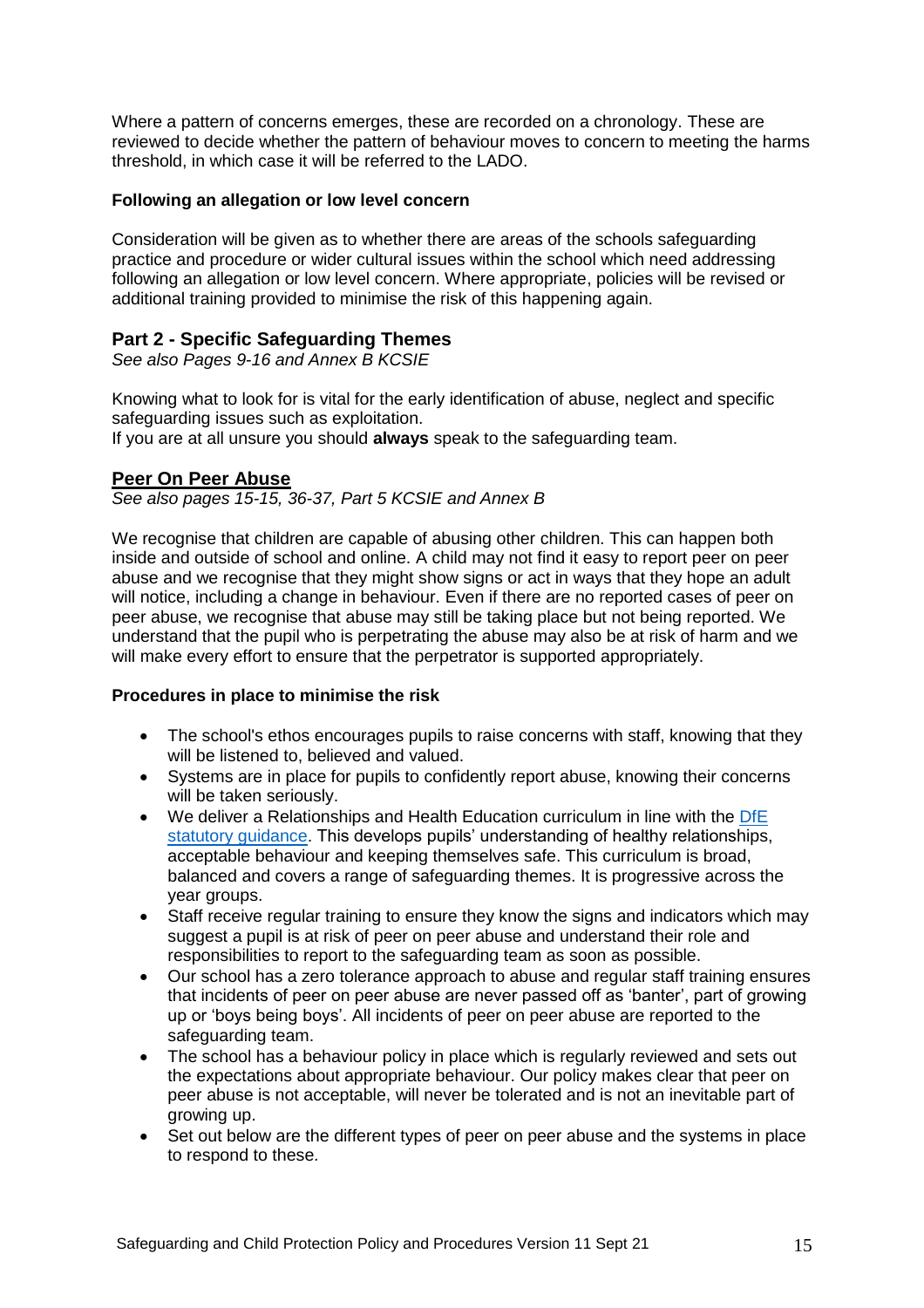## Peer on peer abuse can take the form of:-

## **1. Bullying (including Cyberbullying)**

There is no legal definition of bullying. However, it's usually defined as behaviour that is:

- repeated
- intended to hurt someone either physically or emotionally
- often aimed at certain groups, for example because of race, religion, gender or sexual orientation

## This can include:

- physical assault
- teasing
- making threats
- name calling
- Cyberbullying bullying via mobile phone or online (for example via email, social networks and chat rooms on gaming platforms)
- Racist and Religious Bullying: A range of hurtful behaviour, both physical and psychological, that makes a person feel unwelcome, marginalised, excluded, powerless or worthless because of their colour, ethnicity, culture, faith community, national origin or national status;
- Sexual, Sexist and Transphobic Bullying: includes any behaviour, whether physical or non- physical, where sexuality is used as a weapon by boys or girls;
- Homophobic Bullying: targets someone because of their sexual orientation (or perceived sexual orientation);
- Disablist Bullying: targets a young person based on their disability, special needs or health needs. This can include manipulative bullying where a perpetrator forces the victim to act in a certain way or exploiting a certain aspect of the victim's disability.

## **Responding to concerns about bullying**

Pupils who attend our school have the right to learn in safety. We do not tolerate bullying of any kind and will challenge derogatory language and behaviour towards others.

## Peer on peer abuse can take the form of:-

## **2. Sexual abuse**

*See pages 138-142 and [Sexual violence and sexual harassment between children in](https://assets.publishing.service.gov.uk/government/uploads/system/uploads/attachment_data/file/999239/SVSH_2021.pdf)  [schools and colleges \(September 21\)](https://assets.publishing.service.gov.uk/government/uploads/system/uploads/attachment_data/file/999239/SVSH_2021.pdf)*

## This can include:-

• Sexual violence and sexual harassment - Sexual violence and sexual harassment can occur between two pupils of **any age and sex,** from Primary, into Secondary and into College. **We recognise that 'it could happen here'.** It can occur through a group of pupils sexually assaulting or sexually harassing a single pupil or group of pupils. Sexual violence and sexual harassment exist on a continuum and may overlap; they can occur online and 'face to face' (both physically and verbally) and are never acceptable.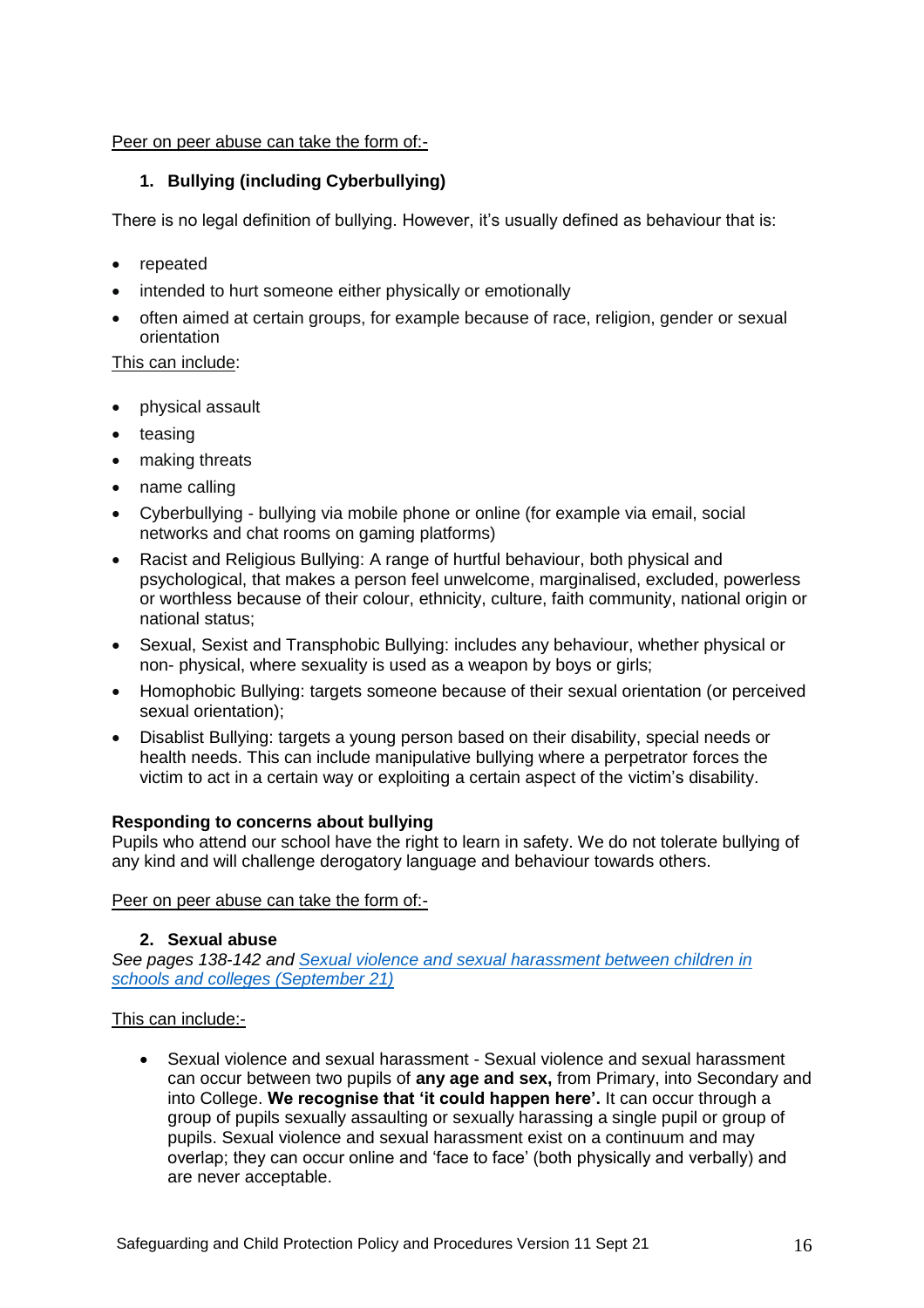Sexual violence can include:-

- Rape
- Assault by penetration
- Sexual Assault

## Sexual harassment can include:-

- Sexual comments, such as: telling sexual stories, making lewd comments, making sexual remarks about clothes and appearance, calling someone sexualised names
- Sexual 'jokes' or taunting
- Physical behaviour, such as: deliberately brushing against someone, interfering with someone's clothes and displaying pictures, photos or drawings of a sexual nature
- Inappropriate/unwanted touching
- Consensual and non-consensual sharing of nude and semi-nude images, videos and/or livestreams (also known as sexting or youth produced sexual imagery)
- Up-skirting

## Peer on peer sexual abuse can also include:-

- Causing someone to engage in sexual activity without consent, such as forcing someone to strip, touch themselves sexually, or to engage in sexual activity with a third party.
- Initiation/hazing refers to the practice of rituals, challenges, and other activities involving harassment, abuse or humiliation used as a way of initiating a person into a group

## **Responding to concerns about peer on peer sexual abuse**

## Step<sub>1</sub>

• Immediate consideration should be given as to how best to support and protect the victim and the alleged perpetrator(s) (and any other children involved/impacted upon).

## Step<sub>2</sub>

**Record** the incident using the school's safeguarding recording procedures and **report** to the DSL / deputy in line with safeguarding and child protection procedures, as soon as possible. Is information about the incident first hand or do other individuals need to be spoken to, to confirm?

## Step 3

- The DSL will consider the following:-
- 1. The wishes of the victim in terms of how they want to proceed. Victims should be given as much control as is reasonably possible over decisions regarding how any investigation will be progressed and support they will be offered. This will however need to be balanced with the school's duty and responsibilities to protect other children.
- 2. Has a criminal offence been committed? If yes, contact the police (See also **['When](https://www.npcc.police.uk/documents/Children%20and%20Young%20people/When%20to%20call%20the%20police%20guidance%20for%20schools%20and%20colleges.pdf)  [To call the Police'](https://www.npcc.police.uk/documents/Children%20and%20Young%20people/When%20to%20call%20the%20police%20guidance%20for%20schools%20and%20colleges.pdf)** (NPCC) .
- 3. Ages of pupils / developmental stage.
- 4. Whether there is a power imbalance between the children.
- 5. Whether the alleged incident is a one off incident or there is a sustained pattern.
- 6. Any on-going risks to the victim, other children, or staff.
- 7. Other related issues and the wider context, including whether there is evidence of the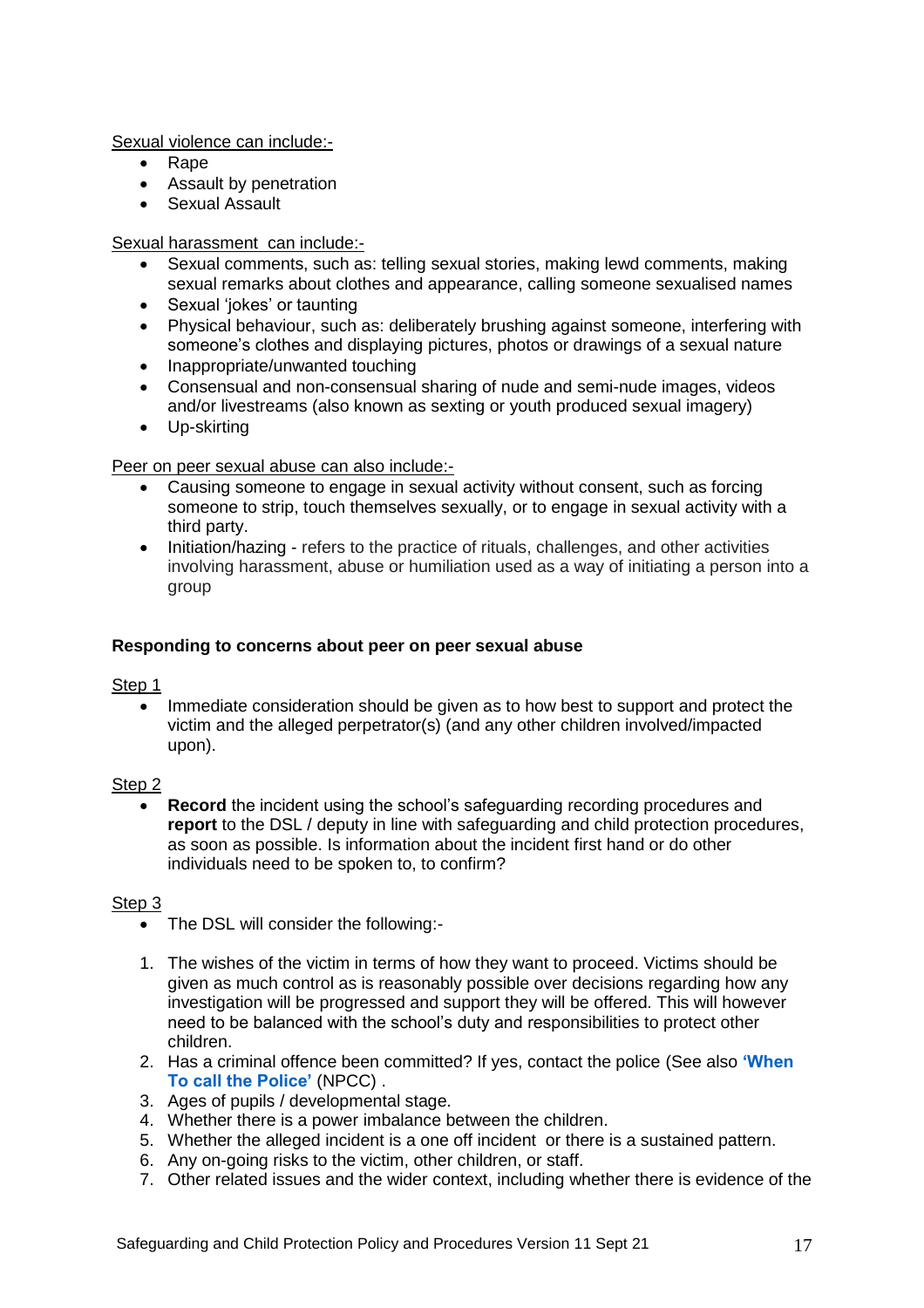victim/s being exploited, criminally and/or sexually.

## Step 4

- If there is no evidence to suggest that a criminal offence has taken place the DSL will consider next steps, in discussion with parents/carers unless to do so would increase the risk to the pupils involved.
- If there is evidence to suggest that a criminal offence has taken place the DSL will follow the guidance on pages 109-111 of KCSIE. Any report to the police will be in parallel with a referral to children's social care.

This will typically involve:-

- 1. Considering support, including Early Help support for both the victim and perpetrator (does the perpetrator have unmet needs?)
- 2. Making a referral to children's/adult's social care if the victim has been harmed, or is at risk of harm.
- 3. Making a referral to children's/adult's social care if the perpetrator is at risk of harm / being harmed (under-lying welfare and safety concerns which may have triggered behaviours).
- 4. Writing a risk assessment for pupils, who have been identified as being at increased risk of peer on peer abuse (considered for both the pupil perpetrating the abuse and the pupil who is the victim) to include protection and support.
- 5. Considering targeted education about healthy relations for the perpetrator and any additional sanctions under the school's behaviour policy.

## **Additional guidance for responding to consensual and non-consensual sharing of nude and semi-nude images, videos and/or livestreams**

## Step 1

- Report to your DSL immediately.
- **Never** view, copy, print, share, store or save the imagery yourself, or ask a child to share or download – **this is illegal**.
- If you have already viewed the imagery by accident (e.g. if a young person has showed it to you before you could ask them not to), report this to the DSL (or equivalent) and seek support.
- **Do not** delete the imagery or ask the young person to delete it.
- **Do not** ask the child/children or young person(s) who are involved in the incident to disclose information regarding the imagery. This is the responsibility of the DSL (or equivalent).
- **Do not** share information about the incident with other members of staff, the young person(s) it involves or their, or other, parents and/or carers.
- **Do not** say or do anything to blame or shame any young people involved.
- **Do** explain to them that you need to report it and reassure them that they will receive support and help from the DSL (or equivalent).

## *Taken from [UKCIS guidance](https://www.gov.uk/government/publications/sharing-nudes-and-semi-nudes-advice-for-education-settings-working-with-children-and-young-people)*

## Step 2

The DSL will hold an initial review meeting with appropriate staff. This may include the staff member who was initially made aware of the incident/concern and the leadership team.

The following risk factors will be considered:-

1. Significant age difference between the sender/receiver involved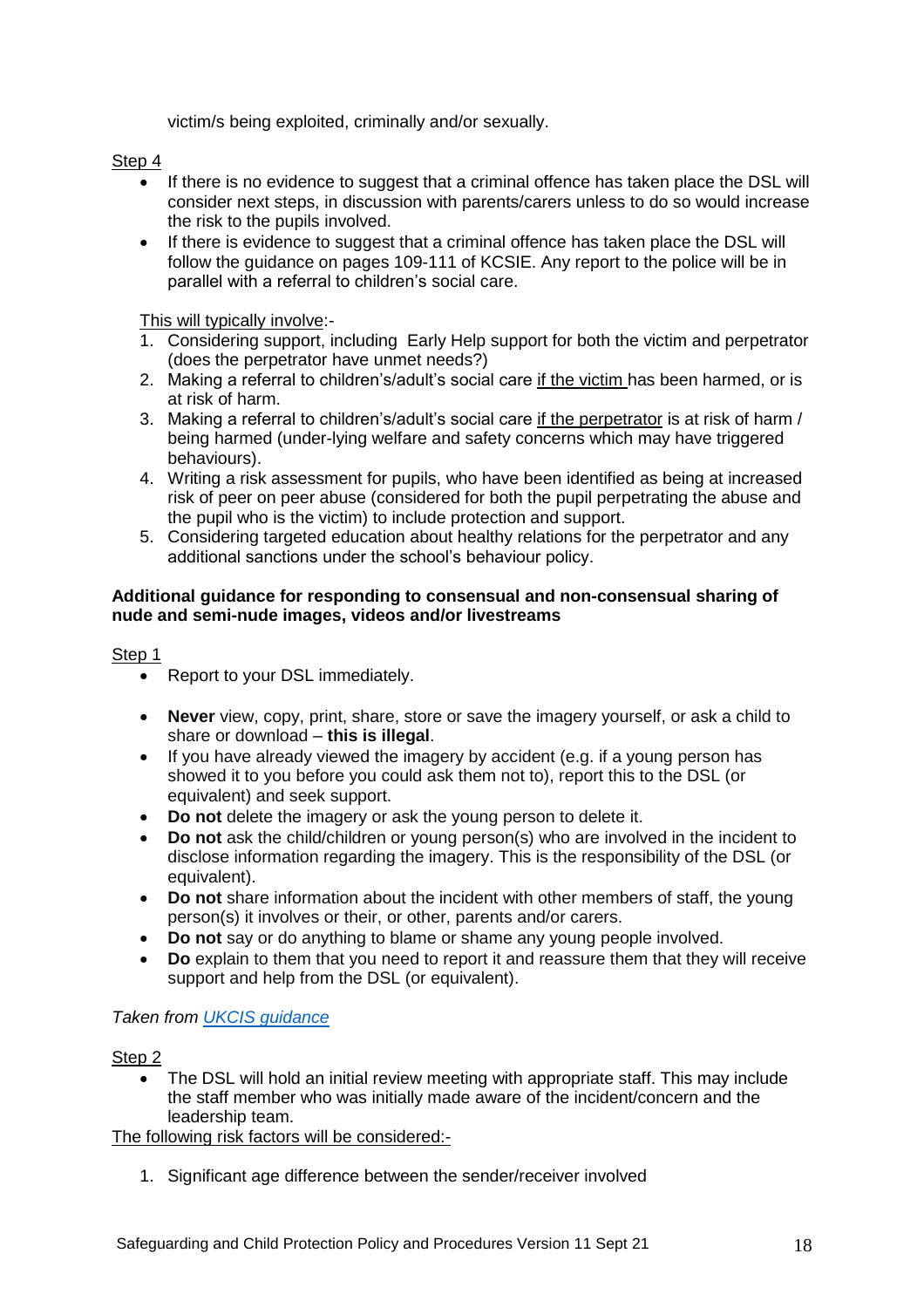- 2. If staff recognise the pupil as more vulnerable than is usual (ie at risk)
- 3. If the image is of a severe or extreme nature
- 4. If the situation is not isolated and the image has been more widely distributed
- 5. If this is not the first time the pupil has been involved in a sexting act
- 6. If other knowledge of either the sender/recipient may add cause for concern (ie difficult home circumstances)

### Step 3

• A referral will be made to children's and/or the police immediately if there is a concern that a child or young person has been harmed or is at risk of immediate harm at any point in the process.

## Step 4

• Interviews will take place with those involved.

### Step 5

• Parents/carers should be informed at an early stage and involved in the process in order to best support the child or young person, unless there is good reason to believe that involving them would put the child or young person at risk.

### Step 6

• Safeguarding records will be updated using the school's safeguarding recording procedures, including actions taken / not taken and the justification for these decisions (linked to the points above).

## **Harmful Sexual Behaviour**

*Sexually harmful behaviour from children does not always occur with the intent to harm others. There may be many reasons why a child engages in sexually harmful behaviour and it may be just as distressing to the child who instigates it as well as the child it is intended towards. For this reason, consideration will always be given to how the child displaying the behaviour is supported, in addition to the 'victim' of the behaviour. This may include a referral to social care. Sexually harmful behaviour may range from inappropriate sexual language, inappropriate role play, to sexually touching another or sexual assault / abuse.*  Taken from Tri.X 'Peer on Peer Abuse' Briefing 198 (Feb 2017)

To support our judgements about sexualised behaviours we refer to the 'Brook Sexual [Behaviours Traffic Light Tool'.](https://www.brook.org.uk/training/wider-professional-training/sexual-behaviours-traffic-light-tool/) Where a behaviour is identified as amber or red our safeguarding procedures will be followed here, and a referral made to social care as appropriate, for both the pupil displaying the behaviours and also any pupil who has been involved and may have been harmed.

## **Exploitation and Serious Violent Crime**

*See also Page 12 and Pages 127-129 Annex B KCSIE*

This school recognises that children can be exploited sexually (CSE) or criminally (CCE). CSE and CCE can affect children, both male and female and can involve children who have been trafficked. They may be at risk of or involved in serious violent crime.

## **Child Criminal Exploitation**

Child Criminal Exploitation is where an individual or group takes advantage of an imbalance of power to coerce, control, manipulate or deceive a child into any criminal activity (a) in exchange for something the victim needs or wants, and/or (b) for the financial or other advantage of the perpetrator or facilitator and/or (c) through violence or the threat of violence. The victim may have been criminally exploited even if the activity appears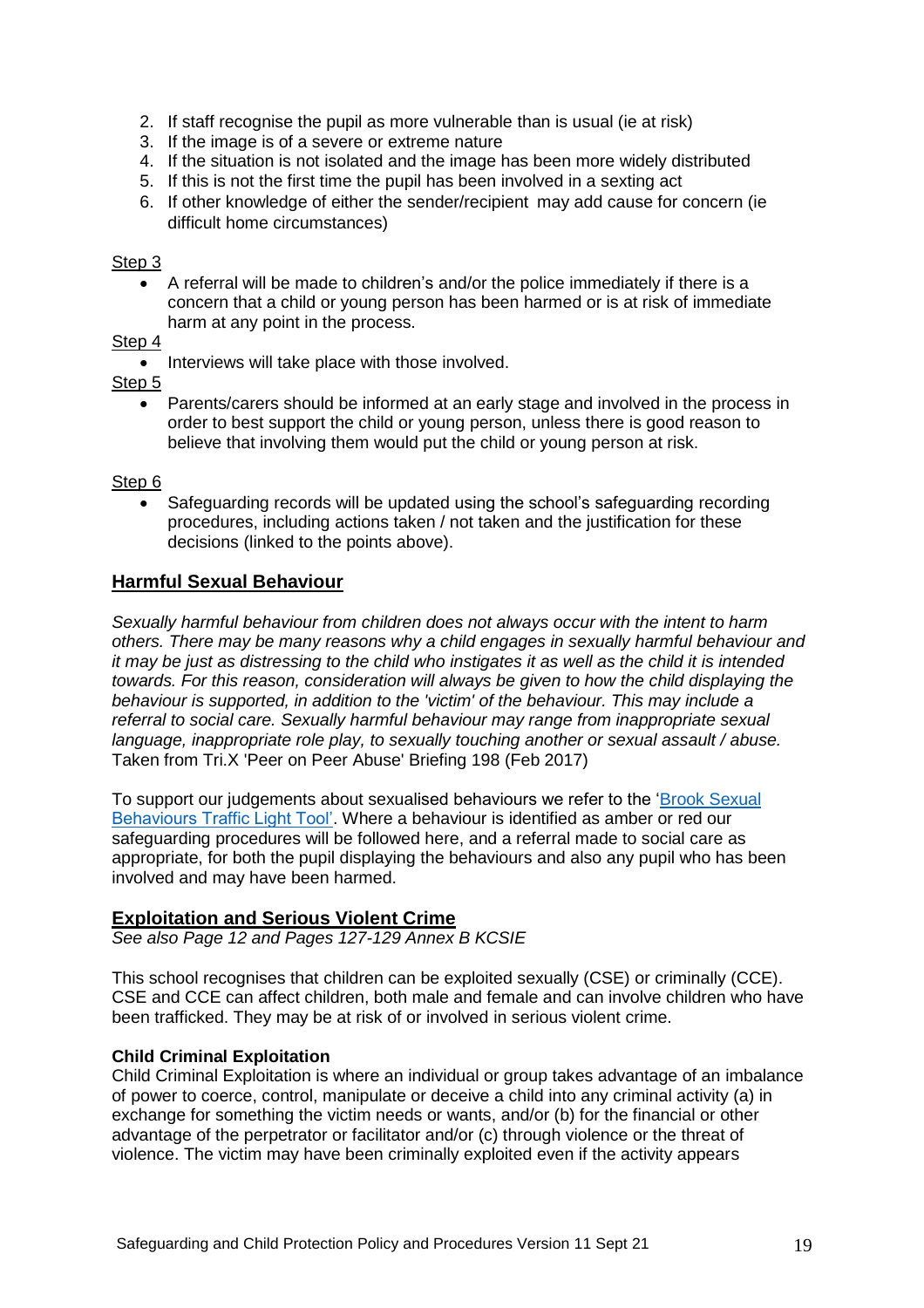consensual. CCE does not always involve physical contact; it can also occur through the use of technology.

The following can be indicators of CCE:-

- Unexplained gifts or new possessions
- Children who associate with other young people involved in exploitation
- Changes in emotional well-being
- Misuse of drugs and alcohol
- Periods of time missing or regularly coming home late
- Children who regularly miss school or education or do not take part in education
- Carrying knives or weapons for a sense of protection from harm from others

CCE can include children being forced to shoplift or pickpocket, forced to threaten other young people, forced to work in cannabis factories, being coerced into moving drugs or money around the local area or across counties (County Lines).

Risk factors which increase the likelihood of involvement in serious violence, include:-

- Being male
- Having been frequently absent or permanently from school
- Having experienced child maltreatment
- Involvement in offending such as theft

### **Child Sexual Exploitation**

Child Sexual Exploitation occurs when an individual or group takes advantage of an imbalance of power to coerce, manipulate or deceive a child or young person under the age of 18 into sexual activity (a) in exchange for something the victim needs or wants, and/or (b) for the financial advantage or increased status of the perpetrator or facilitator. The victim may have been sexually exploited even if the sexual activity appears consensual. Child sexual exploitation does not always involve physical contact; it can also occur through the use of technology. CSE can affect any child or young person (male or female) under the age of 18 years, including 16 and 17 year olds who can legally consent to have sex. It can include both contact (penetrative and non-penetrative acts) and non-contact sexual activity and may occur without the child or young person's immediate knowledge (e.g. through others copying videos or images they have created and posted on social media).

The above CCE indicators can also be indicators of CSE, as can:

- Children who have older boyfriends or girlfriends
- Children who suffer from sexually transmitted infections or become pregnant

CSE can occur over time or be a one-off occurrence, and may happen without the child's immediate knowledge e.g. through others sharing videos or images of them on social media. CSE can affect any child, who has been coerced into engaging in sexual activities. This includes 16 and 17 year olds who can legally consent to have sex. Some children may not realise they are being exploited and believe they are in a genuine, romantic relationship.

## **Responding to concerns that a pupil might be being exploited**

Our safeguarding procedures will be followed here, and a referral made to social care as appropriate (including support, if applicable, for the pupil who is deemed to be 'perpetrating' the abuse.)

See also section above on peer on peer abuse and ['When To call the Police'](https://www.npcc.police.uk/documents/Children%20and%20Young%20people/When%20to%20call%20the%20police%20guidance%20for%20schools%20and%20colleges.pdf) (NPCC)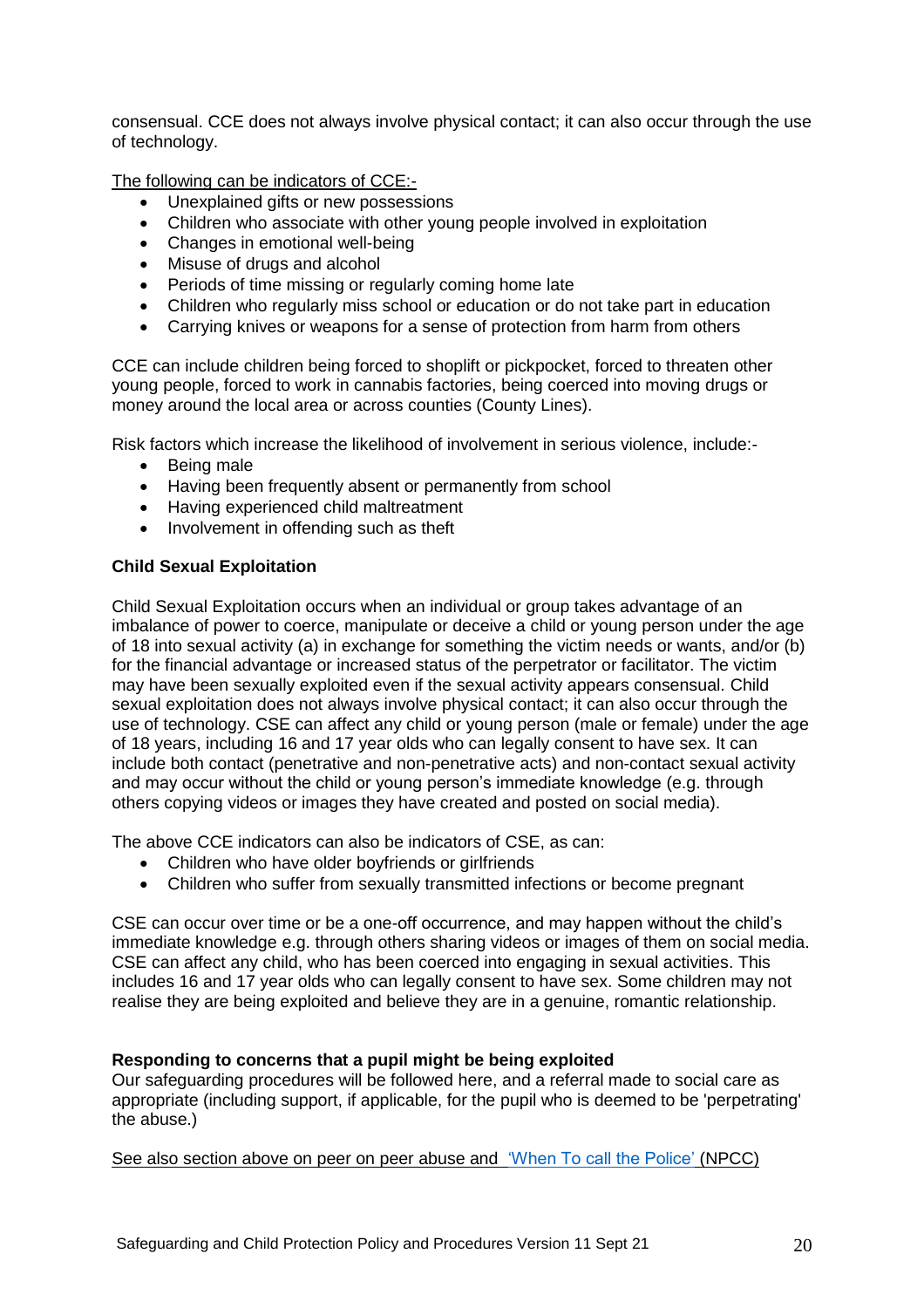## **Honour-based abuse, including Female Genital Mutilation**

*See also Page 13 Part 1 and Annex B KCSIE and [https://www.gov.uk/guidance/forced](https://www.gov.uk/guidance/forced-marriage)[marriage](https://www.gov.uk/guidance/forced-marriage)*

Honour-based abuse encompasses incidents or crimes which have been committed to protect or defend the honour of the family and/or the community, including Female Genital Mutilation (FGM), forced marriage and practices such as breast-ironing.

#### **Responding to concerns about honour-based abuse**

Abuse committed in the context of preserving honour often involves a wider network of family or community pressure and can involve multiple perpetrators. It is important to be aware of this dynamic and additional risk factors when deciding what action to take.

Our safeguarding procedures will be followed here and staff should speak to a member of the safeguarding team immediately if they suspect a child or young person is at risk of honour-based abuse. Safeguarding teams will contact children's social care/ adults social care for anyone 18 or above and local protocols will be followed.

### **Female Genital Mutilation (FGM)**

*See Annex B pages 133-134 and [Multi-agency statutory guidance on FGM](https://www.gov.uk/government/publications/multi-agency-statutory-guidance-on-female-genital-mutilation) (July 2020)*

FGM is a procedure where the female genital organs are injured or changed and there is no medical reason for this. This practice is often referred to as 'cutting'.

It is frequently a very traumatic and violent act for the victim and can cause harm in many ways.

The practice can cause severe pain and there may be immediate and/or long-term health consequences, including mental health problems, difficulties in childbirth, causing danger to the child and mother; and/or death.

## Key points

- FGM is illegal in the UK. It is also illegal to take a British National or permanent resident abroad to undergo FGM or help someone who is trying to arrange to have FGM performed.
- FGM is an unacceptable practice for which there is no justification. It is child abuse and a form of violence against women and girls.
- FGM is prevalent in 30 countries. These are concentrated in countries around the Atlantic coast to the Horn of Africa, in areas of the Middle East, and in some countries in Asia.
- FGM is a deeply embedded social norm, practised by families for a variety of complex reasons. It is often thought to be essential for a girl to become a proper woman, and to be marriageable. This practice is not required by any religion.

#### Risk Factors

The most significant factor to consider when deciding whether a girl or woman may be at risk of FGM is whether her family has a history of practising FGM.

In addition, it is important to consider whether FGM is known to be practised in her community or country of origin. It is important not to make assumptions that all girls from these communities are at risk.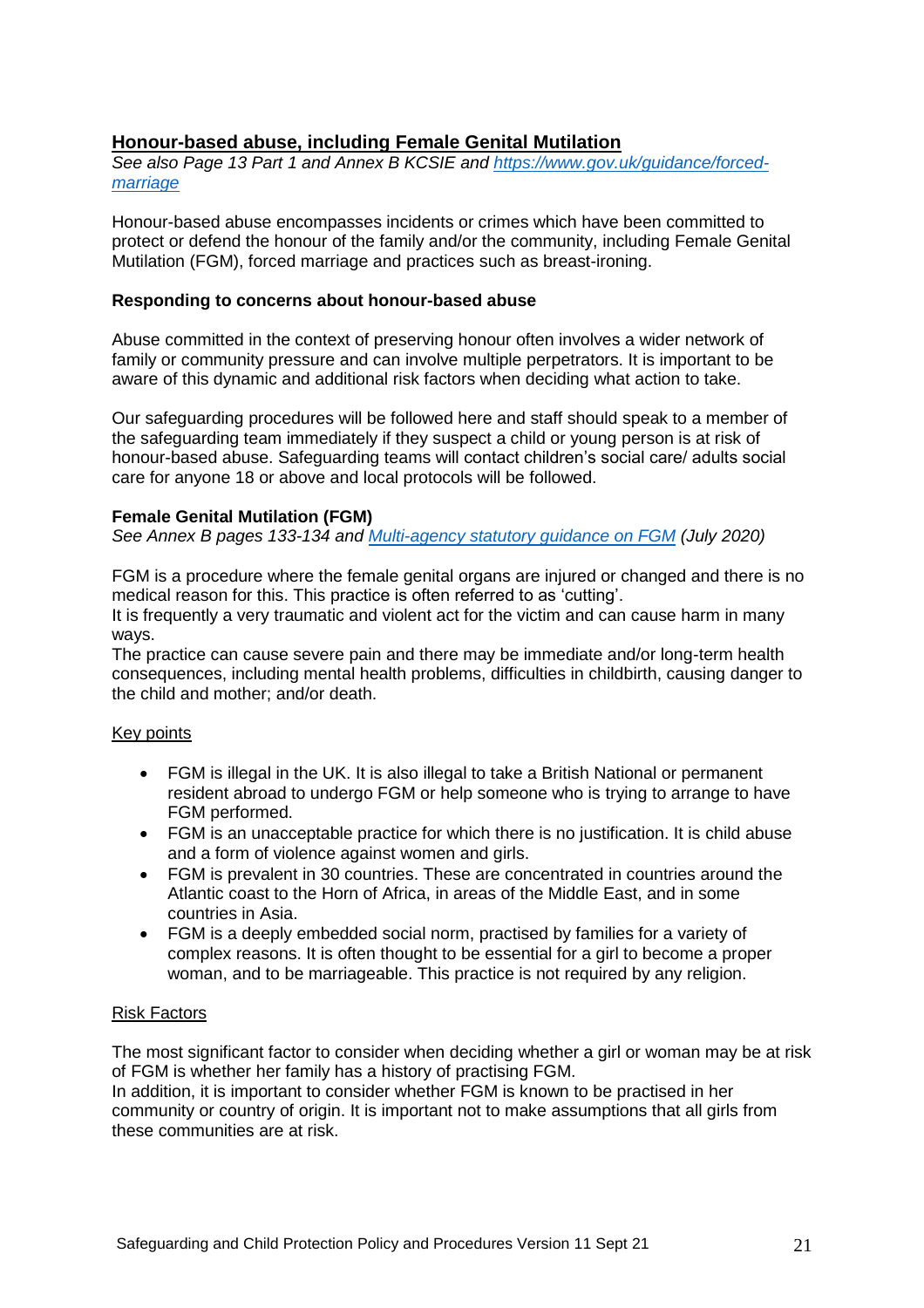A parent may request permission for their child to travel overseas for an extended period. This is sometimes requested leading into or out of a school holiday (often the summer break).

## **Responding to concerns about Female Genital Mutilation**

If a girl has disclosed to you that she has been subjected to FGM or you have visual evidence of this, you must report it to the police.

(Teachers are required to report known cases of FGM in girls under 18 to the police under the mandatory reporting duty October 2015)

If a direct disclosure has not been made and there is no visual evidence, but you have concerns that the pupil may have been subject to or at risk of FGM the school's normal safeguarding procedures will be followed here.

This includes reporting your concerns to a member of the safeguarding team and putting your concerns in writing.

The DSL will follow the steps below to respond appropriately to the concern and safeguard the pupil:-

Step 1

• Consider the information of concern. This may mean referring back to check whether there is any previous information of concern for the pupil.

Step 2

• Check whether there are any risk factors present for the pupil / family

Step 3

• Where it is deemed appropriate to do so, speak to the parent or carer about FGM. Be sensitive to language differences.

Step 4

• At this stage consideration should be given to make a referral to Children's Social Care. It is useful to have any safeguarding / child protection records to hand. Following a telephone referral, you will be required to submit a written referral within 24 hours.

See also:

FGM Helpline: 08000283550 Email: [fgmhelp@nspcc.org.uk](mailto:fgmhelp@nspcc.org.uk) Home Office Resource Pack - [http://www.gov.uk/government/publications/female-genital](http://www.gov.uk/government/publications/female-genital-mutilation-resource-pack)[mutilation-resource-pack](http://www.gov.uk/government/publications/female-genital-mutilation-resource-pack)

## **Preventing Radicalisation**

*See Annex B Pages 135-137 and [The Use of Social Media For Online Radicalisation \(DfE](https://www.gov.uk/government/publications/the-use-of-social-media-for-online-radicalisation)  [July 15\)](https://www.gov.uk/government/publications/the-use-of-social-media-for-online-radicalisation)*

Children are vulnerable to extremist ideology and radicalisation. Similar to protecting children from other forms of harms and abuse, protecting children from this risk is part of our safeguarding approach.

- **Extremism** is the vocal or active opposition to our fundamental values, including democracy, the rule of law, individual liberty and the mutual respect and tolerance of different faiths and beliefs. This also includes calling for the death of members of the armed forces.
- **Radicalisation** refers to the process by which a person comes to support terrorism and extremist ideologies associated with terrorist groups.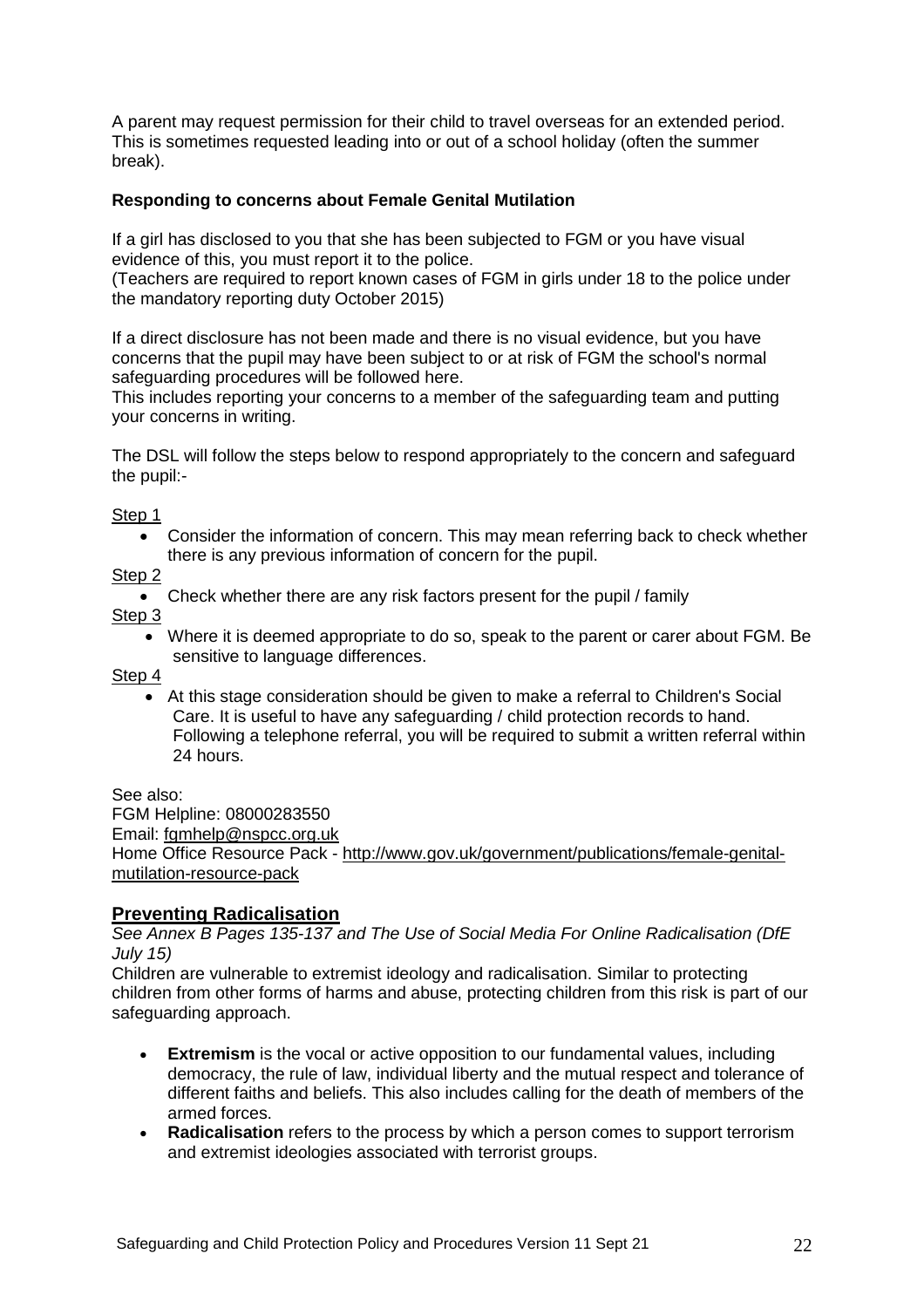• **Terrorism** is an action that endangers or causes serious violence to a person/people; causes serious damage to property; or seriously interferes or disrupts an electronic system. The use or threat **must** be designed to influence the government or to intimidate the public and is made for the purpose of advancing a political, religious or ideological cause.

(Definitions from the Government's Counter Extremism Strategy)

The following can be indicators of risk:-

- showing sympathy for extremist causes
- glorifying violence, especially to other faiths or cultures
- making remarks or comments about being at extremist events or rallies outside school
- evidence of possessing illegal or extremist literature
- advocating messages similar to illegal organisations or other extremist groups
- out of character changes in dress, behaviour and peer relationships
- secretive behaviour
- online searches or sharing extremist messages or social profiles
- intolerance of difference, including faith, culture, gender, race or sexuality
- work or writing that displays extremist themes
- attempts to impose extremist views or practices on others
- advocating violence towards others

The internet provides children and young people with access to a wide-range of content, some of which is harmful. As a school we recognise that extremists use the internet, including social media, to share their messages.

## **Responding to concerns that a pupil might be at risk of radicalisation**

As a school we recognise that we have an important part to play in educating children about extremism and recognising when pupils start to become radicalised.

We ensure that through our school vision, values, rules, curriculum and teaching:-

- we promote tolerance and respect for all cultures, faiths and lifestyles.
- the governing body also ensures that this ethos is reflected and implemented effectively in school policy and practice.
- pupils who attend our school have the right to learn in safety. We do not tolerate bullying of any kind and will challenge derogatory language and behaviour towards others.
- visitors who are invited to speak to pupils will be informed about our ethos and safeguarding procedures and relevant vetting checks are undertaken. We undertake due diligence to ensure that visiting speakers are appropriate. Speakers will be supervised at all times and will not be allowed to speak to children without a member of staff being present.

Our safeguarding procedures will be followed here, and a referral made to social care as appropriate.

In addition, the DSL / deputy DSL may consider making a referral to the local authority Channel Panel (seek advice from Children's Social Care) Channel is a multi-agency approach to provide support to individuals who are at risk of being drawn into terrorist related activity.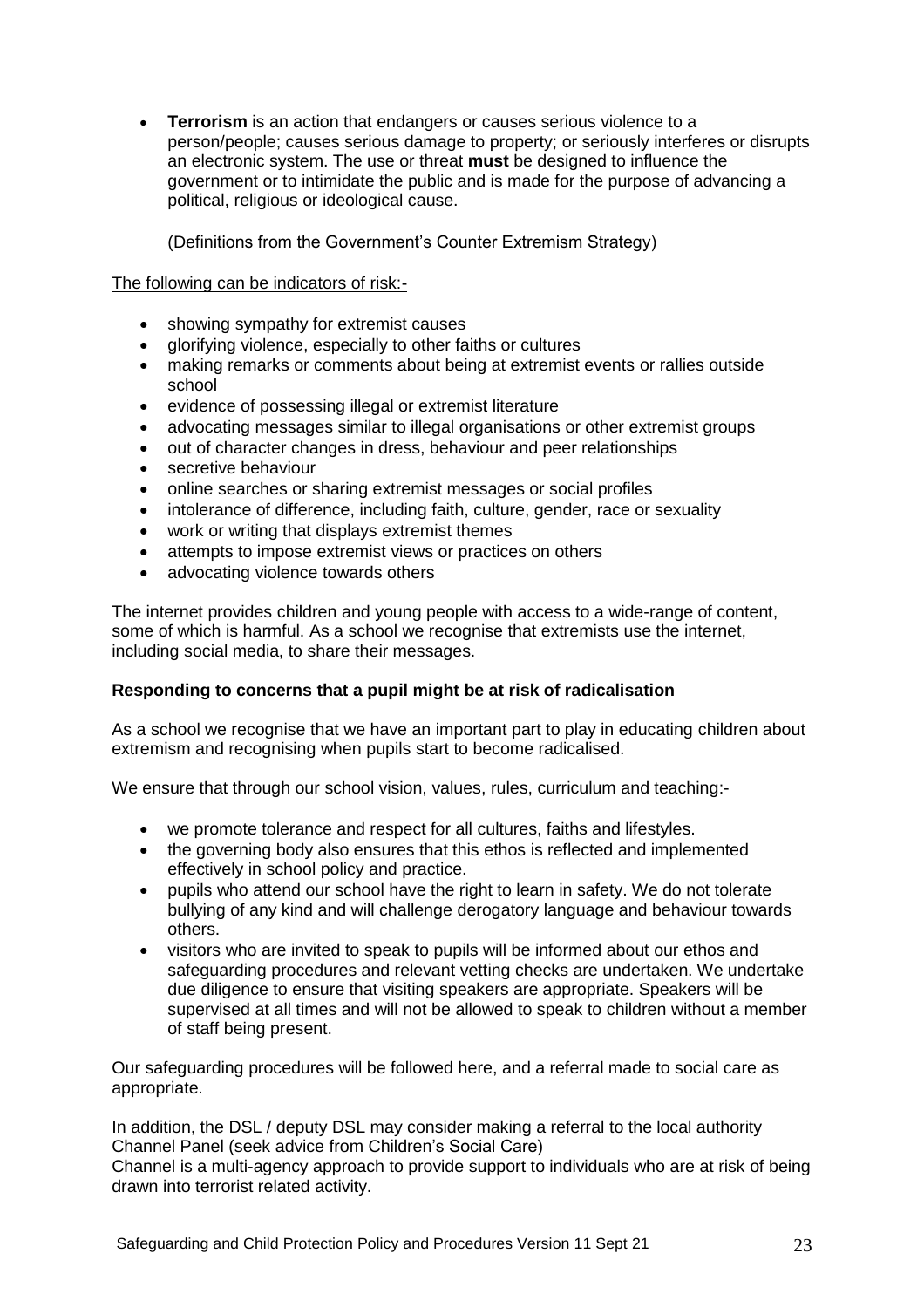Each local authority has a panel and it aims to:

• Establish an effective multi-agency referral and intervention process to identify vulnerable individuals;

• Safeguard individuals who might be vulnerable to being radicalised, so that they are not at risk of being drawn into terrorist-related activity; and

• Provide early intervention to protect and divert people away from the risks they face and reduce vulnerability.

The DfE helpline can be contacted for advice 020 7340 7264 (this should not be used in cases of emergency)

or via the e mail [counter.extremism@education.gsi.gov.uk](mailto:counter.extremism@education.gsi.gov.uk)

## **Domestic Abuse**

*See pages 130-131 Annex B KCSIE*

'Abusive behaviour' is defined in the Domestic Abuse Act (2021) as any of the following:

- physical or sexual abuse
- violent or threatening behaviour
- controlling or coercive behaviour
- economic abuse
- psychological, emotional or other abuse

For the definition to apply, both parties must be aged 16 or over and ['personally connected'.](https://www.lawsociety.org.uk/topics/family-and-children/domestic-abuse-act-2021#definition-of-abuse)

### **Responding to concerns that a pupil might be subject to or witnessing domestic abuse**

Our safeguarding procedures will be followed here, and a referral made to social care as appropriate.

## **Neglect**

Working Together defines neglect as :-

'The persistent failure to meet a child's basic physical and/or psychological needs, likely to result in the serious impairment of the child's health or development. Neglect may occur during pregnancy as a result of maternal substance abuse. Once a child is born, neglect may involve a parent or carer failing to:

- provide adequate food, clothing and shelter (including exclusion from home or abandonment);
- protect a child from physical and emotional harm or danger;
- ensure adequate supervision (including the use of inadequate care-givers); or
- ensure access to appropriate medical care or treatment.

It may also include neglect of, or unresponsiveness to, a child's basic emotional needs.' The following can be indicators of risk:-

The following is a summary of some of the indicators that may suggest a child is at risk of or being neglected:-

Physical indicators of neglect

□ Constant hunger and stealing food

□ Poor personal hygiene - unkempt, dirty or smelly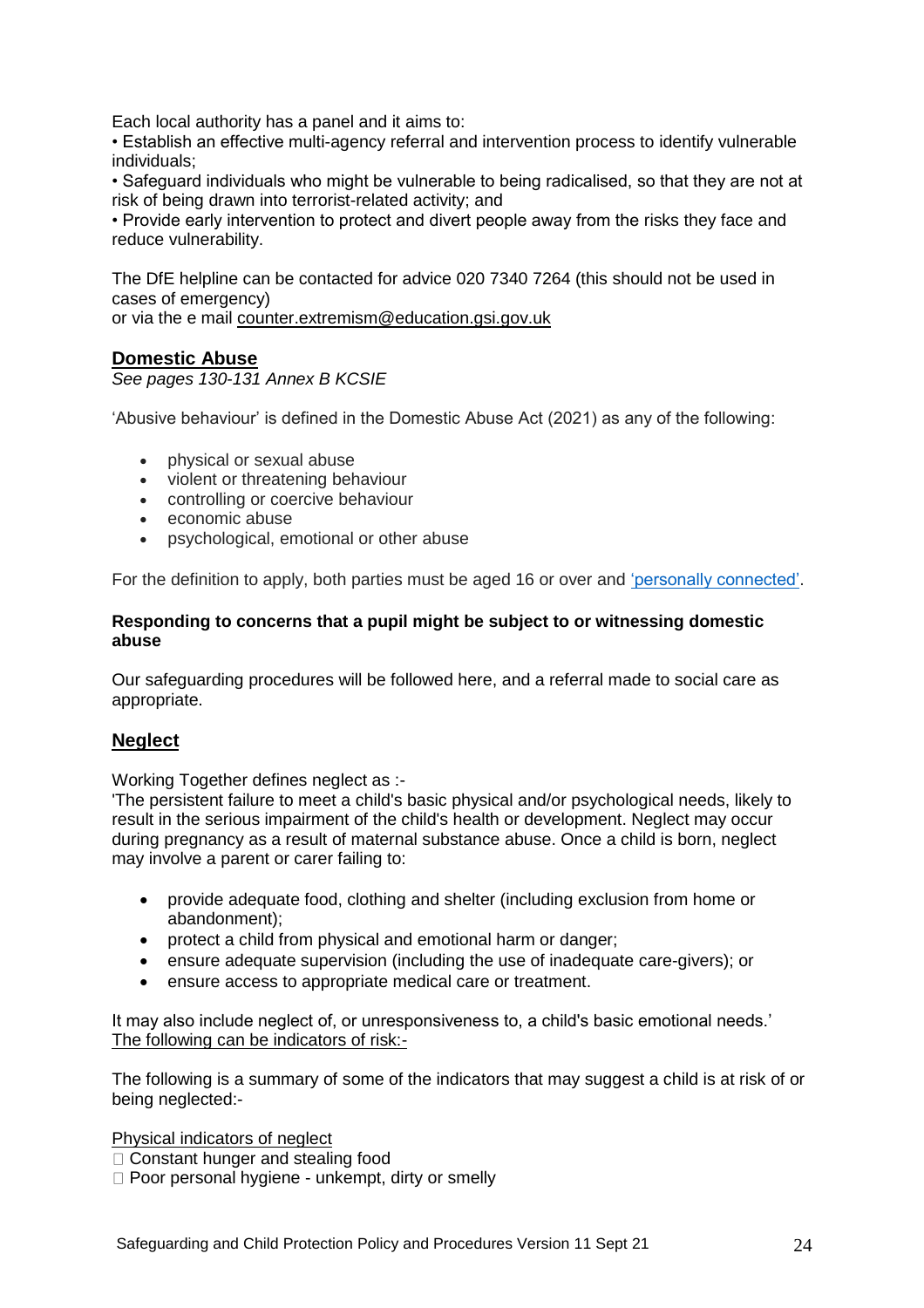- □ Underweight
- $\Box$  Dress unsuitable for weather
- $\Box$  Poor state of clothing
- $\Box$  Illness or injury untreated

## Behavioural indicators of neglect

- □ Constant tiredness
- □ Frequent absence from school or lateness
- $\Box$  Missing medical appointments
- $\Box$  Isolated among peers
- □ Frequently unsupervised
- □ Stealing or scavenging, especially food
- Destructive tendencies

## **Pupils at greater risk of harm**

#### Pupils with disabilities, special educational needs (SEN) or certain health conditions

As a school, we recognise that pupils who have disabilities, SEN or certain health conditions can face additional safeguarding and child protection challenges. These can include:-

- assumptions that indicators of possible abuse such as behaviour, mood and injury relate to the pupil's disability, SEN or health condition/s without further exploration
- pupils can be disproportionately impacted upon by things like bullying, without outwardly showing any signs
- communication barriers and difficulties in overcoming these barriers

## **Pupils who need a social worker (including Children In Need, Children on a Child Protection Plan and Children Looked After)**

Children may need a social worker due to safeguarding or welfare needs. They may need this help due to abuse, neglect and complex family circumstances. A child's experience of trauma and adversity can leave them vulnerable to further harm, as well as educationally disadvantaged, facing barriers to:-

- attendance
- learning
- behaviour
- mental health

As a school we ensure that all staff working directly with children/young people have a knowledge and understanding of the impact of adversity and trauma on children's mental and physical health, development and life chances. We understand that children can communicate an unmet need through their behaviour, whether this is challenging and disruptive or quiet and withdrawn.

Teaching staff are supported by the members of the safeguarding team to maintain high aspirations for these children, identifying the challenges these children may face and making adjustments to teaching and learning to best support them.

The designated teacher for looked after children and previously looked after children is **Laura Manchester***.* The school staff work with multi-agency professionals, including the Local Authority Virtual Schools Head, to ensure that prompt action is taken when necessary to safeguard these children. We recognise these children are a particularly vulnerable group.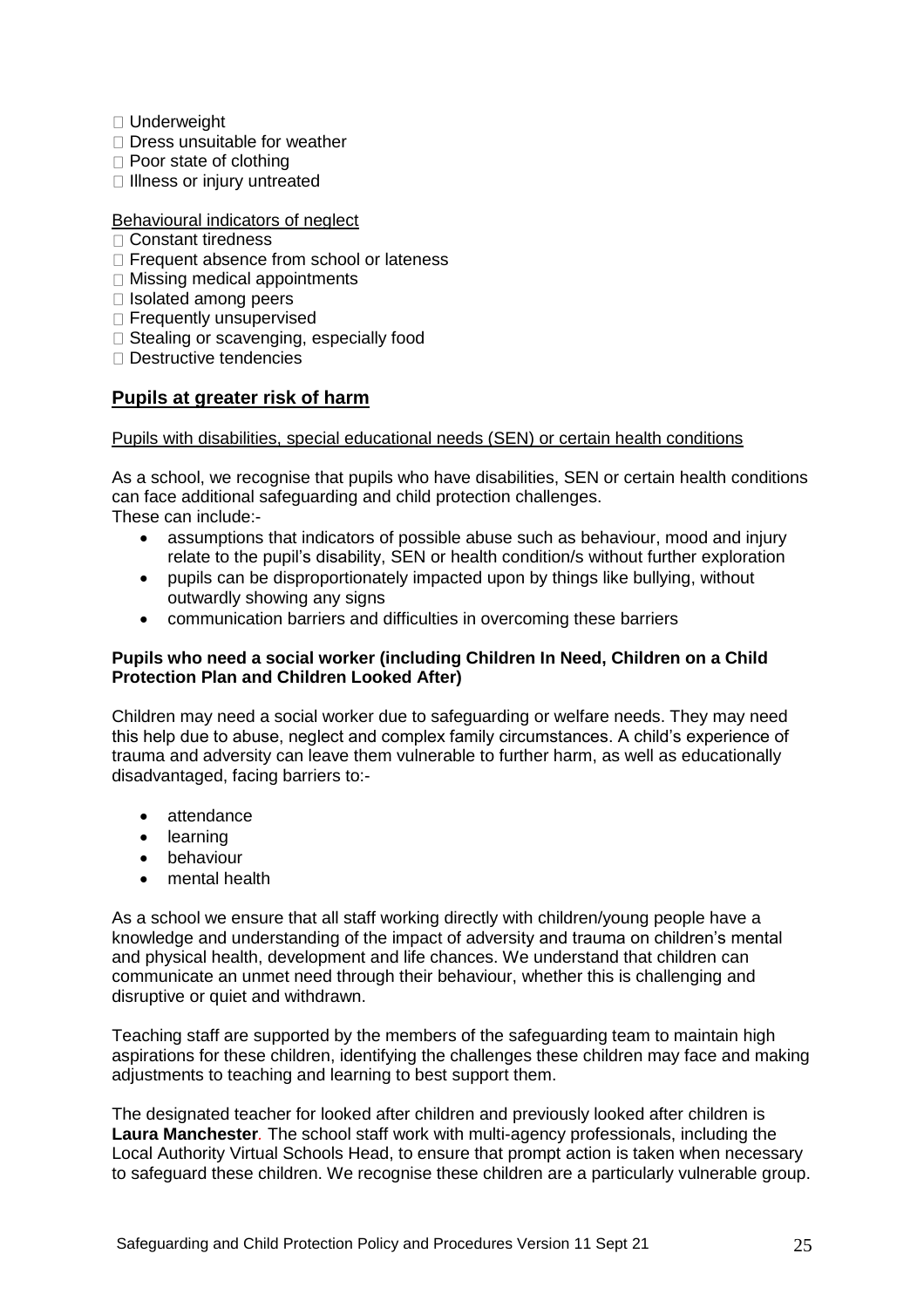Appropriate staff are provided with information in relation to their legal status and contact arrangements, as well as information about the child's care arrangements.

## **Pupils with mental health issues**

Where children have suffered abuse and neglect, or other potentially traumatic experiences this can have a lasting impact throughout childhood, into adolescence and into adulthood.

Regular safeguarding training ensures that staff are aware of how these children's experiences can impact on their mental health.

The following can be indicators of risk:-

- self-harm
- noticeable weight loss or gain
- change in personality eg mood swings
- frequently missing lessons
- social isolation
- lethargy and disinterest
- tearfulness or appearing anxious
- lack of focus in class
- change in educational performance

At Oakhurst Community Primary School, we value and promote good mental health as one of our essential cornerstones of our practice. As vulnerable pupils are identified, there are a range of therapy-based interventions that children can access in order to support them with mental health issues. In addition, our Pastoral Support Team may also provide one-to-one based support, too. With parental consent, the school may also refer a child to the Child and Adolescent Mental Health service (CAMHs) or Targeted Mental Health service (TAMHs) for further support.

Alternatively, a parent or carer may wish to arrange an appointment with their General Practitioner (GP) at their surgery in order to seek support from CAMHs and TAMHs.

## **Behaviour And Attendance**

As a school we recognise that there can be links between safeguarding and child protection concerns and:-

- incidents of disruptive and challenging behaviour
- poor attendance

### **Behaviour**

We understand that children can communicate an unmet need through their behaviour, whether this is challenging and disruptive or quiet and withdrawn. **Our school behaviour policy reflects this and includes the ways in which we respond in these situations.**

See also the school's pupil behaviour policy.

#### **Physical Intervention**

Where physical intervention is required to keep a pupil safe the school will respond in line with the [DfE guidance 'Use of reasonable force' July 2013.](https://www.gov.uk/government/publications/use-of-reasonable-force-in-schools)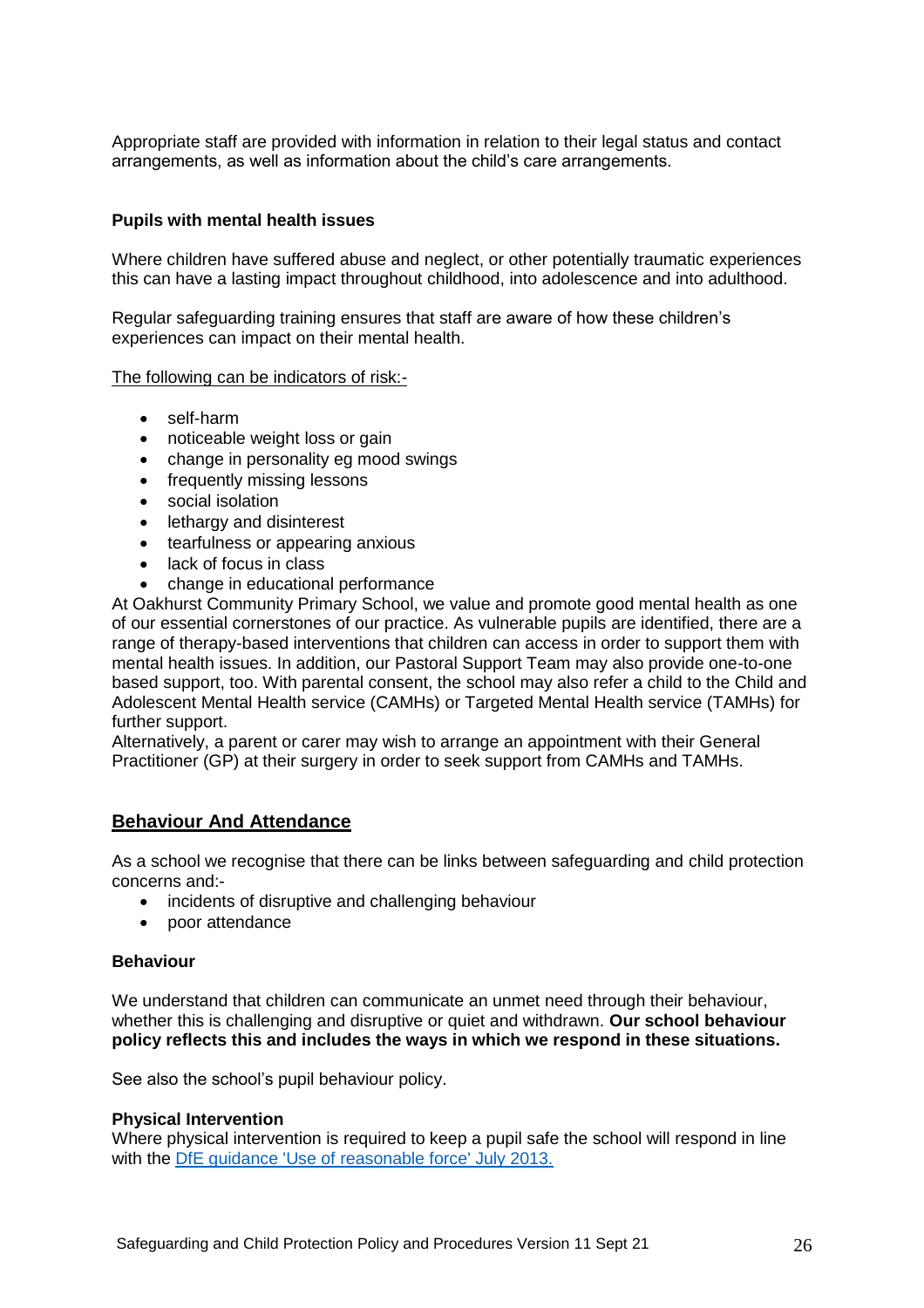As a school we may intervene to:-

- remove a disruptive pupil from the classroom where they have refused to follow an instruction to do so;
- prevent a pupil behaving in a way that disrupts a school event or a school trip or visit;
- prevent a pupil leaving the classroom where allowing the pupil to leave would risk their safety or lead to behaviour that disrupts the behaviour of others;
- prevent a pupil from attacking a member of staff or another pupil, or to stop a fight in the playground; and
- restrain a pupil at risk of harming themselves through physical outbursts.

All incidents of physical intervention are recorded in the school's bound book and reported to parents/carers. Where a pupil has safeguarding /child protection records in place, information about incidents of positive handling will be cross-referenced. The bound book is held by the SENDCO.

Following all incidents where physical intervention is required we routinely check the wellbeing of the pupil after the incident. This includes asking if they have been hurt. If information suggests that a pupil has been hurt during an incident of physical intervention the Head teacher/Principal will be informed and contact will be made with the LADO.

Where pupils require regular handling and intervention a positive handling plan will be put in place. The pupil, together with the parents/carers will be involved in this process.

### **Attendance**

*See also 'Early Help See also the local authority's guidance on 'Children Missing Education'*

As a school we recognise the importance of pupils attending school regularly. Any unexplained absence is followed up on the first day of absence. Where possible, we hold more than one emergency contact telephone number for each pupil/family.

Pupil attendance is monitored. We recognise that children with poor attendance or missing from education may be more vulnerable and potentially are exposed to higher degrees of risk. Attendance information is therefore considered within the wider remit of safeguarding and child protection. Staff are aware that episodes of unexplained absence could indicate safeguarding concerns or the need for early help support.

## **Pupils who are educated off site**

Where pupils are attending off-site alternative or enhanced provision, it is our responsibility to ensure that they continue to be kept safe. Quality assurance of any provision used by our school is completed prior to the placement of a pupil. This includes:-

- review of the provision's safeguarding and child protection procedures
- a visit to the site
- a letter of assurance to confirm that all staff working at the alternative provision have had the appropriate recruitment checks
- information about issues which the pupil attending the site might be at risk of, to inform an effective risk assessment

For each day that the pupil attends the off-site provision contact is made to ensure they have arrived safely. This process also applies where a pupil has been excluded from school, including fixed term exclusions. Contact will be made with a parent or carer to confirm their safety on each day of the exclusion.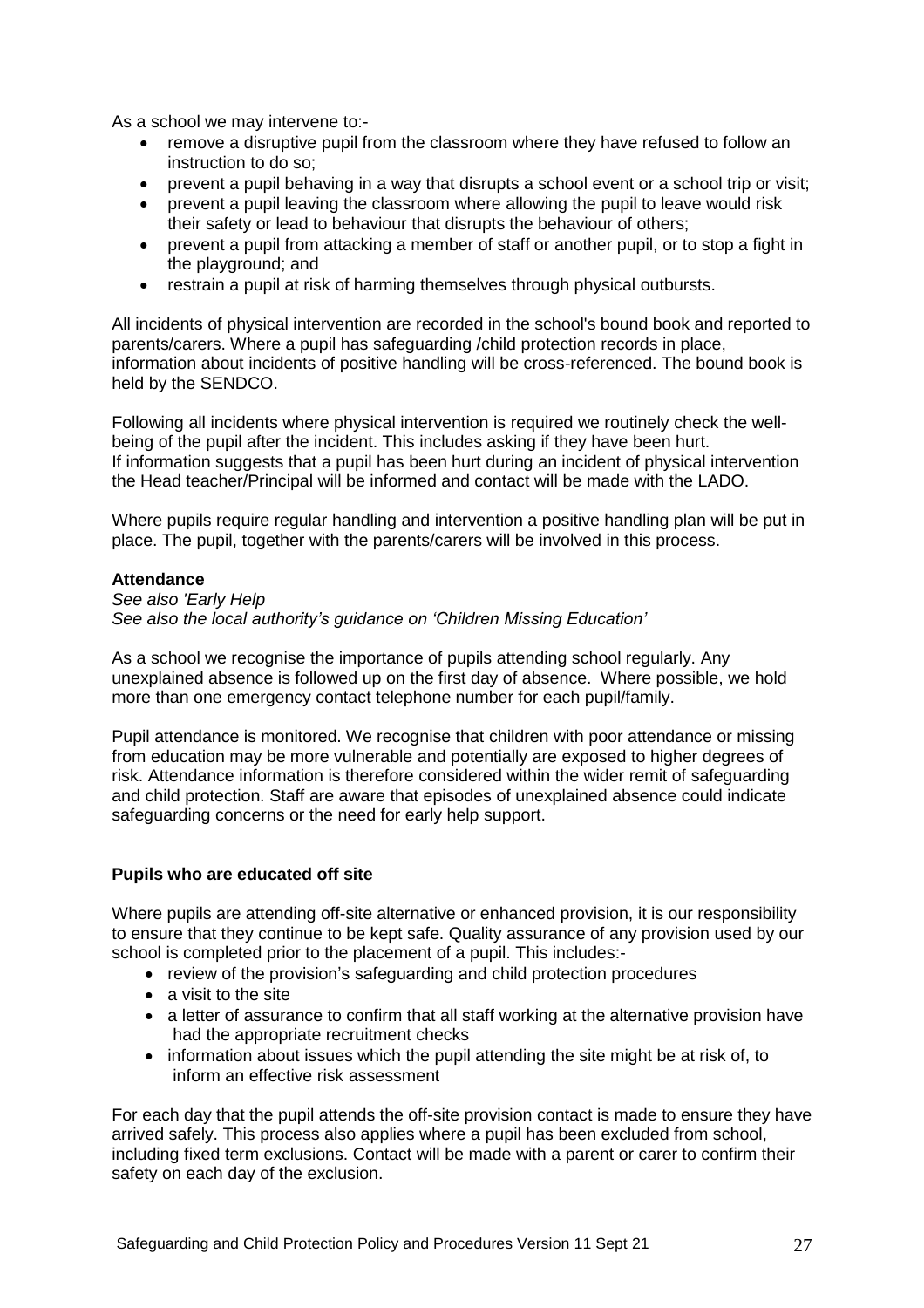## **Elective Home Education**

Where a parent/carer has expressed an intention to remove their child from school with a view to educating at home, we will endeavour to co-ordinate a meeting with the parents (and professionals as appropriate, including an LA representative) to ensure parents/carers have considered what is in the pupil's best interests.

We have a statutory duty to inform the local authority when a pupil is removed from our roll.

#### **Intimate Care**

See also staff code of conduct

Intimate care includes any tasks that involve the dressing and undressing, washing including intimate parts, helping someone use the toilet, changing nappies or carrying out a procedure that requires direct or indirect contact to an intimate personal area.

## **Part 3 – Safeguarding Policy**

### **How is the information in this set of policy and procedures disseminated?**

- 1. Our staff induction programme includes a safeguarding section and new staff are asked to read the safeguarding policy and procedures.
- 2. Visitors, volunteers and external staff, including supply teachers, who visit our school are asked to read a visitors' code of conduct, which includes procedures for what to do if they have concerns about the safety of a pupil or concerns about the actions of an adult working/volunteering with children.
- 3. Our safeguarding policy and procedures are re-visited on an annual basis and time is set aside for staff to re-read the document. In order to check staff understanding of the content.

In addition to reading and understanding the school's safeguarding and child protection policy and procedures, staff are required to read:-

- Keeping Children Safe In Education (Sept 21) *See appendix 6 for guidance about reading of KCSIE*
- the school's staff code of conduct
- the pupil behaviour policy
- the safeguarding response for children missing in education (included within our attendance policy)
- the school's online safety policy and acceptable use agreement

Staff are asked to sign to confirm their understanding and accept responsibility for following up any questions or queries they have arising from reading this document (with a member of our safeguarding team).

### **How do we ensure parents and carers understand the school's role in safeguarding pupils?**

1. This school is committed to helping parents/carers understand its responsibility for the welfare of all pupils and our duty of care. The policy and procedures are available to parents and carers via the school website and a paper copy can be requested by contacting the school office.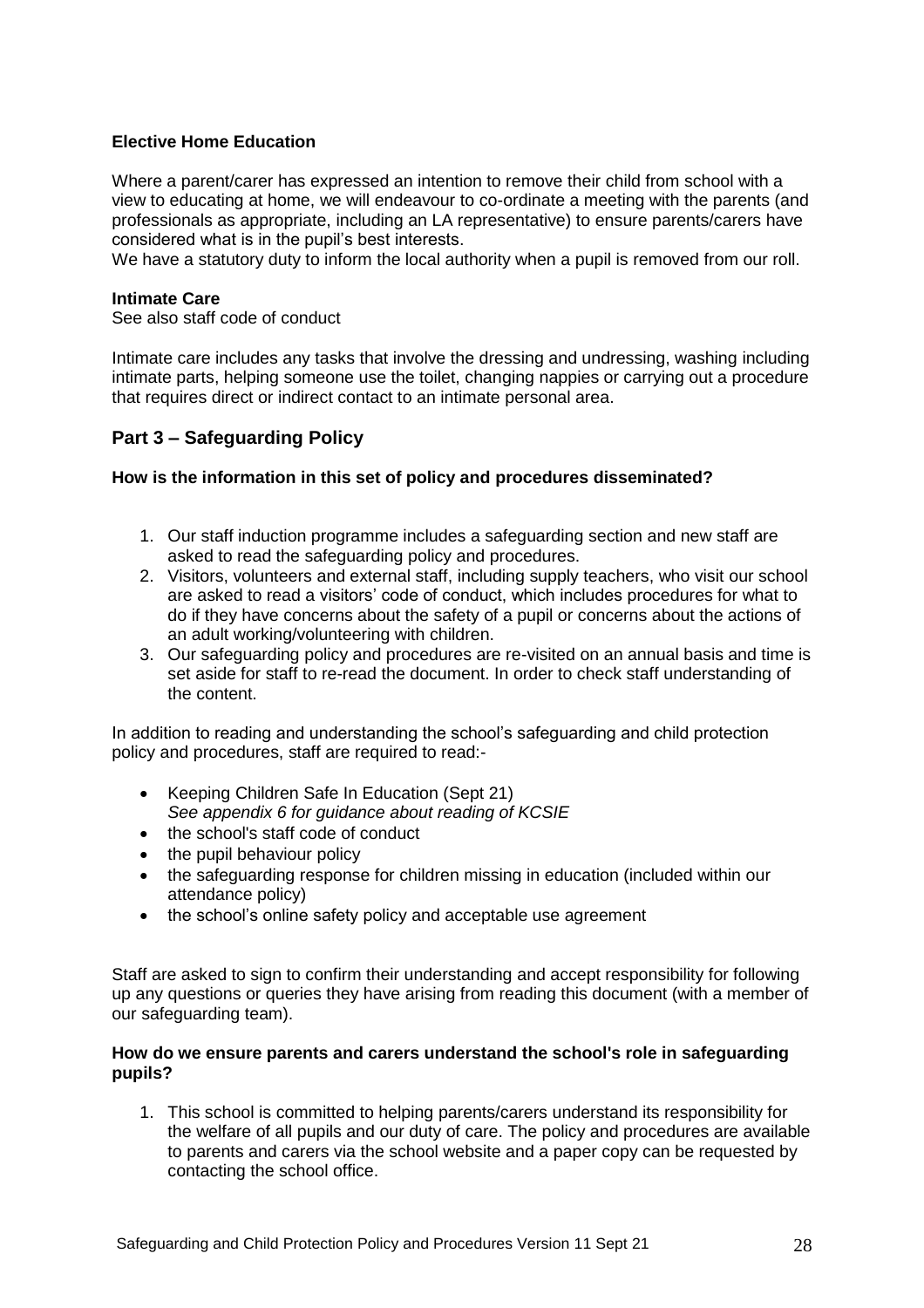- 2. The school website also provides access to a number of useful resources for parents and carers. These can be found in the 'Safeguarding' tab of the school's website.
- 3. During pupil induction meetings for parents and carers information will also be discussed about the school's safeguarding responsibilities.

## **Roles And Responsibilities**

The Governing Body have strategic leadership responsibility for safeguarding arrangements, ensuring that policies, procedures and training are effective and comply with the law (Part 2 KCSIE Sept 21).The Head teacher has a duty to ensure that the policies and procedures adopted by the governing body and proprietor are understood and followed by all staff.

The Governing body should ensure they facilitate a whole school approach to safeguarding. This means ensuring safeguarding and child protection are at the forefront and underpin all relevant aspects of process and policy development.

Where there is a safeguarding concern, governing bodies, proprietors and the leadership team should strive to ensure that the child's wishes and feelings are taken into account when determining what action to take and which services to provide.

Our safeguarding link governor at senior board level is *\*\*\*\*\*\*\*\*\*\*\*\*\*\**

The school completes an annual audit of safeguarding for the local authority, in partnership with the link safeguarding governor. This self-evaluation is quality assured with a visit from an independent consultant. Where weaknesses or areas for development are identified, the Governing Body monitors the implementation and impact of identified actions to address these issues. The Head teacher provides a safeguarding report as part of the Headteacher's report to Governors.

## **Use of school premises**

Where external organisations use the school premises, both within the school day and outside of school hours, the Governing Body has a responsibility to:-

\* seek assurance that the body concerned has appropriate policies and procedures in place in regard to safeguarding pupils

\* ensure that the appropriate level of safer recruitment checks have been completed on staff working for the organisation

## **Safer Recruitment Procedures**

*See Part 3 Page 47-80 KCSIE* 

This school works in line with Part 3 of Keeping Children Safe In Education (Sept 2021).

Checks completed on all staff and regular volunteers

- An enhanced DBS certificate, which includes barred list information, is required for any staff who will be engaging in regulated activity (working unsupervised with children). This is required for any staff employed since 2002. Prior to this staff were checked against List 99.
- Identity checks are completed, together with proof of right to work in the UK
- Qualifications are checked
- If an individual has lived or worked outside of the UK an overseas police check / certificate of good conduct may be required *(see page 68 KCSIE)*
- Right to work checks are completed on all staff.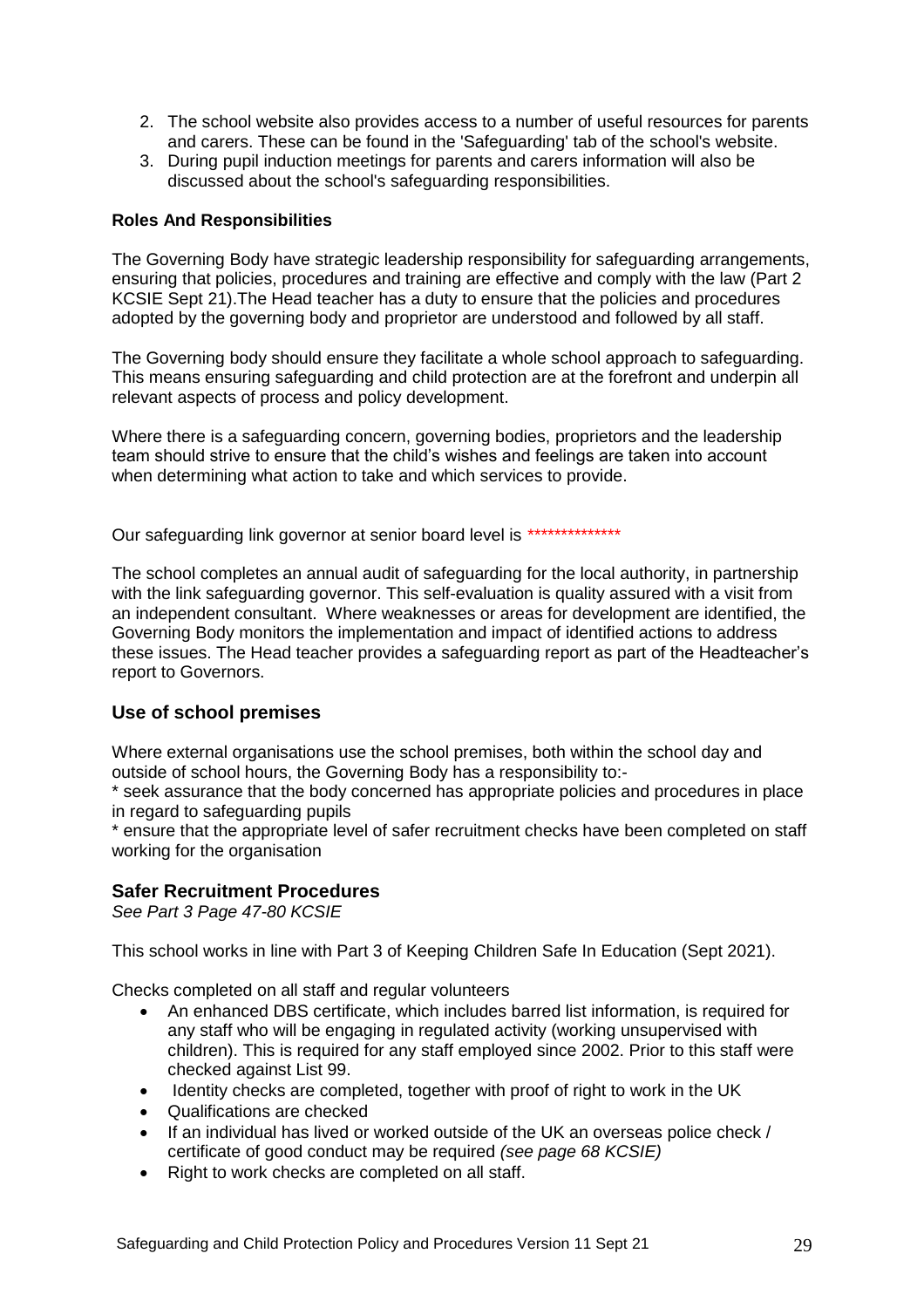In addition, staff who have a teaching role will be checked, via the DfE Secure Access Website, for

- qualified teacher status
- prohibition check
- section 128 check (for any individual who has a managerial role, including Heads of Department, for Governors of maintained schools)
- completion of induction
- teacher not subject to a conditional offer/suspension

## **Visitors and externally employed staff**

Where staff from external organisations are working with our pupils, we ensure that the letter of assurance received confirms that the relevant checks are in place, including a barred list check if the individual is working in regulated activity. Visitors are asked to provide proof of identity and if required, DBS information.

## **Single Central Record**

The school maintains an up to date single central record of all safer recruitment checks. This is in line with the requirements as set out in Keeping Children Safe In Education (Sept 21).*See pages 65-66.*

The Head teacher monitors this record regularly and ensures it is in line with statutory requirements.

#### **Induction of new staff**

Following appointment, the school offers new staff a programme of safeguarding and child protection induction. This includes:-

- Basic awareness training
- CPOMs training
- Regular updates

Childcare Disqualification Checks [The 'Disqualification Under the Childcare](https://www.gov.uk/government/publications/disqualification-under-the-childcare-act-2006/disqualification-under-the-childcare-act-2006#staff-covered) Act 2006 states that :-

'Schools are responsible for ensuring that anyone who falls within the relevant categories of staff described in the staff [covered](https://www.gov.uk/government/publications/disqualification-under-the-childcare-act-2006/disqualification-under-the-childcare-act-2006#staff-may-covered) and staff who may be covered sections is made aware of the legislation. Schools must make these staff aware of what information will be required of them and how it'll be used to make decisions about disqualification. Schools are free to decide how to bring these requirements to the attention of their staff. As a means of making staff aware of their duty to provide such information, they may, for example, choose to include a section in the school's safeguarding policy, or another policy document, or by means of an addition to new staff members' contracts of employment. Schools should draw this guidance to the attention of their staff and the information provided by Ofsted referenced in this guidance.'

## **Online Safety**

*See our school's Online Safety Policy See also Pages 32-34 Part 2 and Annex D KCSIE See also ['Teaching Online Safety In Schools'](https://www.gov.uk/government/publications/teaching-online-safety-in-schools) (non-statutory guidance)*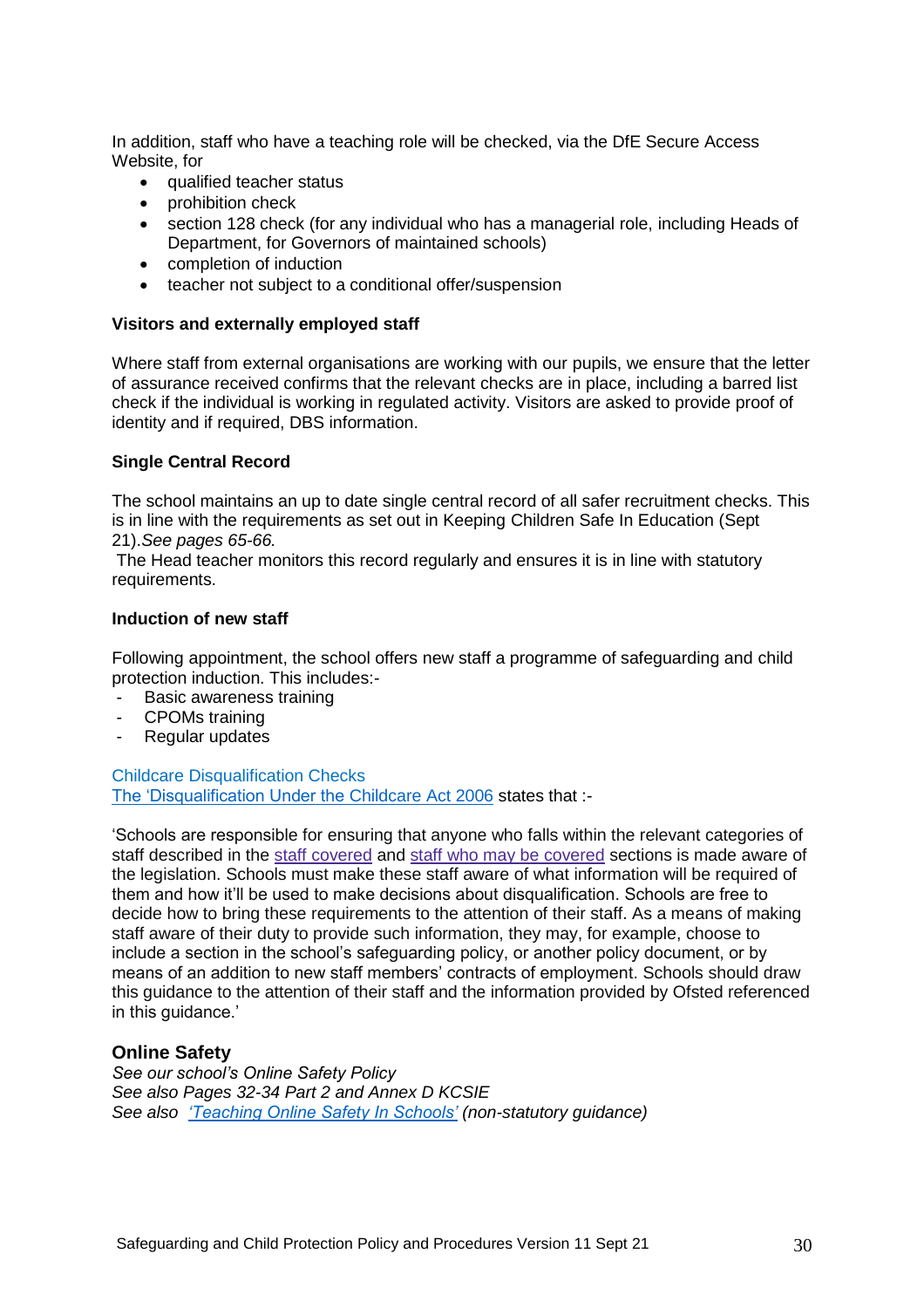Technology is a significant component in many safeguarding and well-being issues. Children are at risk of abuse online as well as face to face. In many cases abuse will take place concurrently via online channels and in daily life.

Children can abuse their peers online, this can take the form of abusive, harassing and misogynistic messages, the consensual and non-consensual sharing of indecent images and the sharing of abusive images and pornography, to those who do not want to receive such content.

## **Responding to online safety concerns**

Staff will follow our safeguarding procedures as outlined in Part 1 of this document. Staff should also be aware of the additional guidance in Part 2 under 'peer on Peer abuse, where additional guidance is provided, in relation to responding to concerns about the sharing of indecent images via mobile devices.

### **What are the school's responsibilities around online safety?**

This school recognises:-

- the increasing role technology has to play in education and children's daily lives
- the wide-range of content which is available to children via the internet
- that alongside the benefits of technology, there are also risks
- the importance of delivering a broad and relevant online safety curriculum which provides progression across year groups
- that delivery of this curriculum must be provided via regular lessons, which take place throughout each term
- the importance of keeping up to date with the tools, apps and devices children are using so that the curriculum which is offered is meaningful
- that online safety must be reflected in all relevant school policies

#### **What our online safety curriculum offers**

- Our online safety curriculum covers four aspects of risk content, contact, conduct and commerce *(see page 32 KCSIE for definitions)*
- Key online safety messages (such as Childnet's [SMART rules\)](https://www.childnet.com/resources/be-smart-online) which are reinforced at every opportunity across the curriculum, in assemblies, PSHE lessons
- Pupils are taught in all lessons to be critically aware of the materials and content they access on-line and understand that not everything they see online is true
- Pupils are supported in building resilience to radicalisation. A safe environment is provided for debating controversial issues and helping them to understand how they can influence and participate in decision-making.

#### **Filters and monitoring**

The South West Grid for Learning are responsible for filtering and monitoring usage. Any usage which causes concern is reported to the school and/or the police.

#### **Use of technology during partial school closure/lockdowns.**

This school recognises:-

- the increasing role technology has to play in education and children's daily lives, and the increased use during times of lockdown due to Covid
- the wide-range of content which is available to children via the internet
- that alongside the benefits of technology, there are also risks

For those who are not physically attending school during partial school closure, we recognise that these pupils will be spending increased time online, either participating in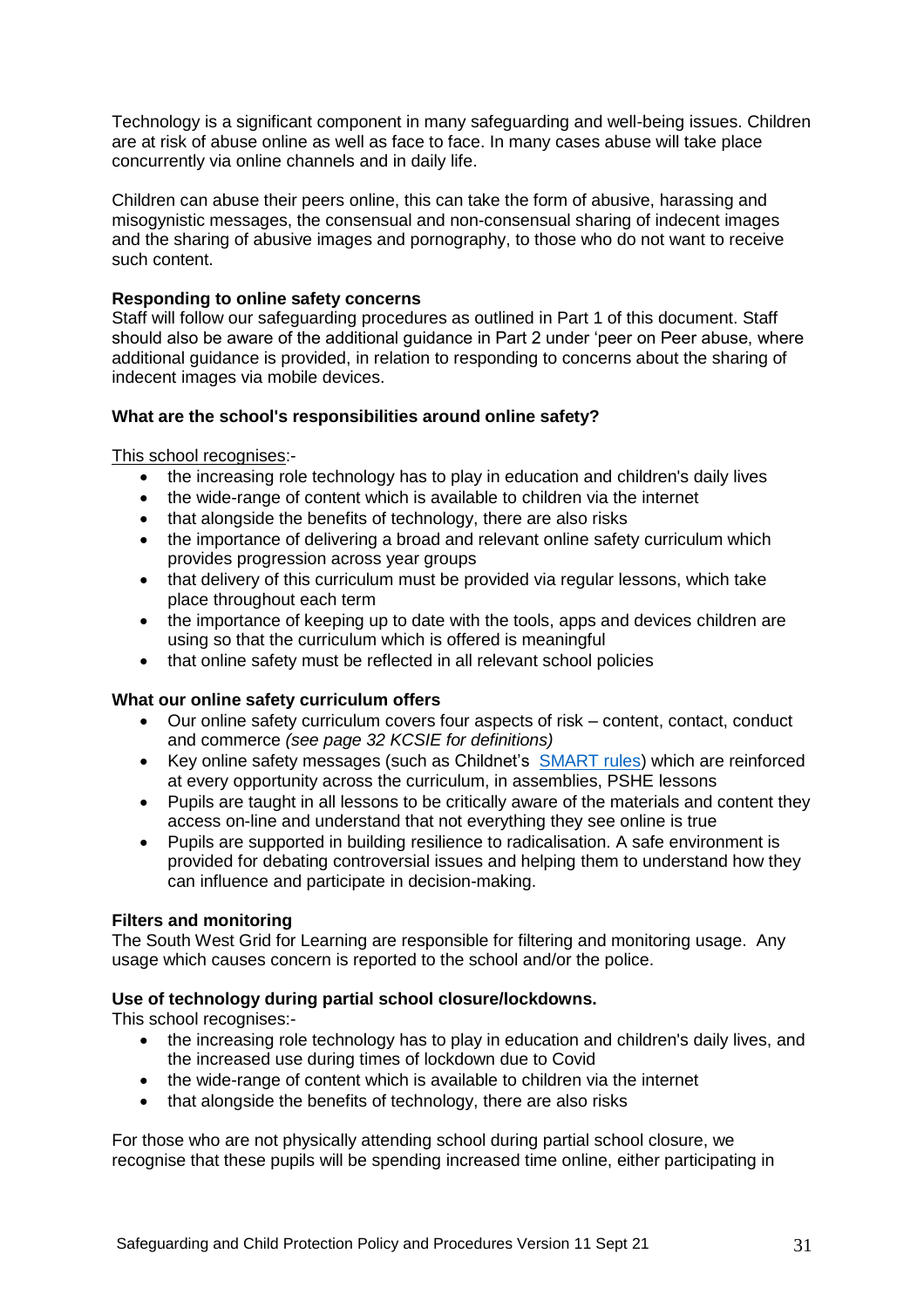school work, taking part in live streaming of lessons and/or as part of extended 'free-time' due to lockdown procedures in place nationally.

We recognise that this will pose increased risk to children, including:-

- Grooming
- Exploitation, both criminal and sexual
- Radicalisation
- Peer on peer abuse, including cyber-bullying
- Sexual harassment

All staff who interact with pupils/students, including remote interactions, will continue to be vigilant and look out for signs that a child's safety and welfare might be at risk. Further guidance to keep pupils/students and staff safe when working remotely can be found in the [Safer Working Practice](https://www.saferrecruitmentconsortium.org/GSWP%20COVID%20addendum%20April%202020%20final-1.pdf) addendum (published in April 20).

In addition, pupils are sign-posted to age appropriate practical support should they have worries or concerns whilst online. Links to support are available via our school website and include:-

[UK Safer Internet Centre Hotline](https://www.saferinternet.org.uk/hotline)

[Child Exploitation and Online Protection Centre](https://www.ceop.police.uk/safety-centre/)

**[Parentzone](https://parentzone.org.uk/home)** 

## **Safeguarding Supervision**

All staff working in this school have a responsibility to safeguard the children in their care. Staff can only achieve this effectively if they:-

- are clear about what is expected of them
- have the skills, knowledge, behaviours, values and attitudes to carry out their role
- are fully supported in their role and managed effectively

Safeguarding supervision is available for any member of staff as required. Members of the safeguarding team receive planned safeguarding supervision on a monthly basis.

#### **Whistle-blowing**

This school expects the highest standards of conduct from all employees and governors and will treat seriously any concern raised about illegal or improper conduct. The law provides protection for employees who raise legitimate concerns about specified matters. These are called 'qualifying disclosures'. A qualifying disclosure is one made in the public interest by the employee who has a reasonable belief that:

- a criminal offence
- a miscarriage of justice
- an act creating risk to health and safety
- an act causing damage to the environment
- a breach of any legal obligation
- a concealment of any of the above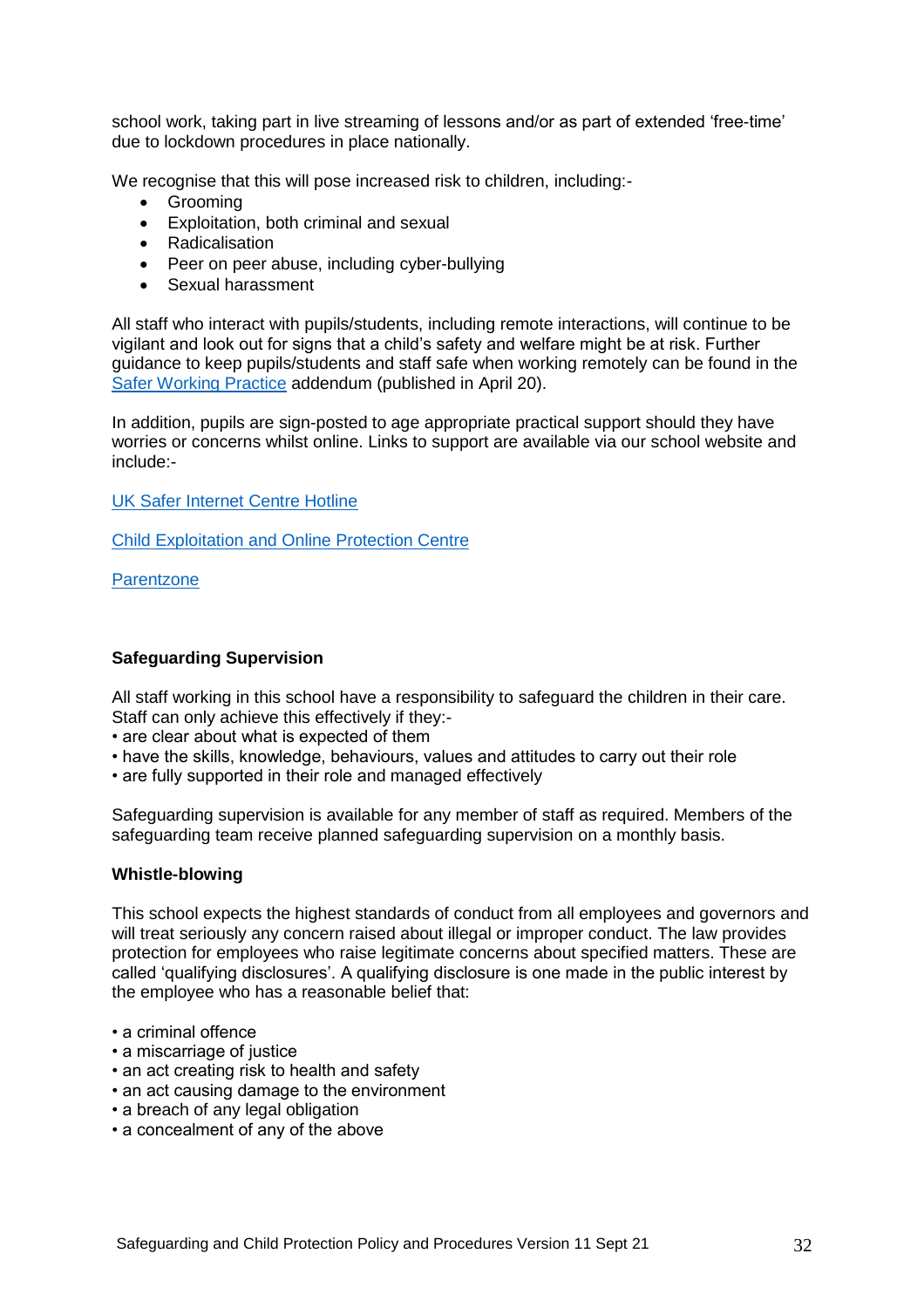is being, has been, or is likely to be, committed. It is not necessary for the employee to have proof that such an act is being, has been, or is likely to be committed, a reasonable belief is sufficient. The employee has no responsibility for investigating the matter; it is the school's responsibility to ensure that an investigation takes place.

Staff and volunteers are encouraged to raise concerns about poor or unsafe practice and potential failings in the school's safeguarding regime via:-

- the staff handbook
- the staff code of conduct

In the first instance, unless the employee reasonably believes their Head teacher to be involved in the wrongdoing, any concerns should be raised with the employee's Head teacher. If he/she believes the Head teacher to be involved, then the employee should proceed straight to the Chair of Governors.

Where a member of staff feels unable to raise a concern with either of the individuals identified above the [NSPCC whistle-blowing](https://www.nspcc.org.uk/what-you-can-do/report-abuse/dedicated-helplines/whistleblowing-advice-line/) helpline is available to them.

## **Training For Adults Working In Our School**

We are committed to ensuring staff and volunteers know and understand:-

- the signs and symptoms of abuse;
- how to identify pupils who may benefit from early help;
- their responsibility for referring concerns to the designated safeguarding lead / deputy;
- the procedures for reporting safeguarding /child protection concerns about adults working with children (allegations)

## **Formal training**

Safeguarding and child protection training and online safety training is provided on a regular basis to all staff to enable them to carry out these requirements. Safeguarding and child protection training includes the possible signs and indicators of abuse and how to respond effectively.

## **Updates**

In addition to formal training, all staff receive regular opportunity to update their knowledge and understanding.

These updates include a focus on:-

- Peer on peer abuse, including sexual violence and harassment
- Early Help
- Trauma and adversity
- Radicalisation and the Prevent Duty
- Honour-based abuse, including Female Genital Mutilation
- Exploitation, including child criminal exploitation and child sexual exploitation
- Child mental health
- Parent mental health
- Domestic abuse
- Online safety
- Forced marriage and honour-based violence
- Child-trafficking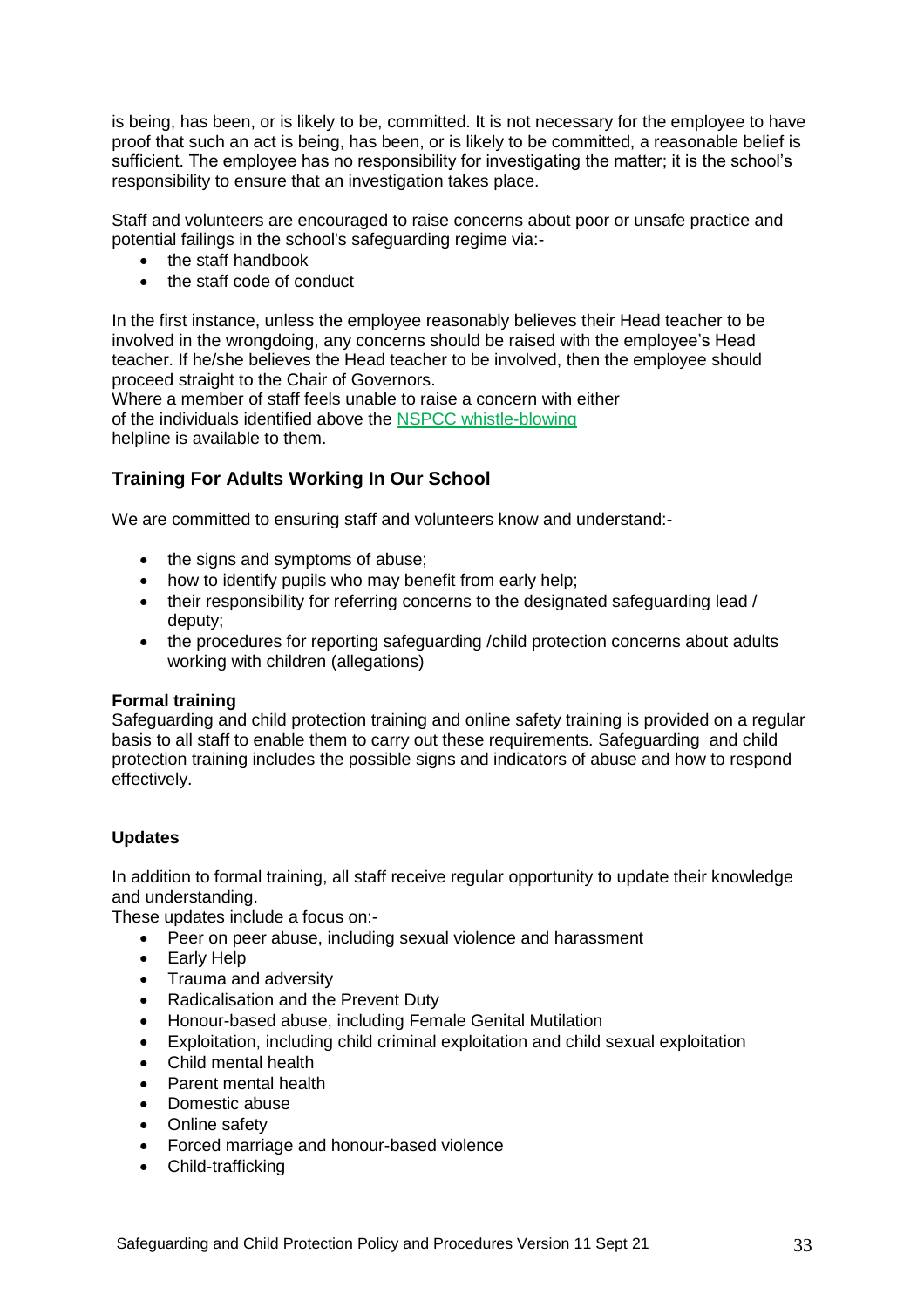These are delivered through TD days and staff meetings. These happen at least annually.

## **Additional training for Designated Safeguarding Leads and deputy DSLs**

The statutory requirement for DSLs and deputy DSLs is to renew training every 2 years. We work in line with this requirement.

Our deputy DSL has completed advanced training to the same level as the DSL, in line with the requirements of our Local Authority.

In addition, the members of our safeguarding team complete:-

- \* FGM training
- \* Prevent training in line with statutory requirements

## **Appendix 1**

This policy and set of procedures works in line with the following legislation, statutory guidance and non- statutory guidance:-

## **Legislation**

• Section 175 Education Act 2002 - Maintained schools and FE colleges including sixth forms

## **Statutory Guidance**

- Keeping Children [Safe In Education \(DfE Sept 2021\)](https://assets.publishing.service.gov.uk/government/uploads/system/uploads/attachment_data/file/999348/Keeping_children_safe_in_education_2021.pdf)
- [Working Together To Safeguard Children](https://assets.publishing.service.gov.uk/government/uploads/system/uploads/attachment_data/file/722305/Working_Together_to_Safeguard_Children_-_Guide.pdf) (DfE July 2018)
- [Multi-agency statutory guidance on Female Genital Mutilation \(July 2020\)](https://assets.publishing.service.gov.uk/government/uploads/system/uploads/attachment_data/file/800306/6-1914-HO-Multi_Agency_Statutory_Guidance.pdf)
- [The Early Years' Framework \(September 2021\)](https://assets.publishing.service.gov.uk/government/uploads/system/uploads/attachment_data/file/974907/EYFS_framework_-_March_2021.pdf) delete if not applicable
- [Sexual violence and sexual harassment between children](https://assets.publishing.service.gov.uk/government/uploads/system/uploads/attachment_data/file/999239/SVSH_2021.pdf) in schools and colleges [\(September 2021\)](https://assets.publishing.service.gov.uk/government/uploads/system/uploads/attachment_data/file/999239/SVSH_2021.pdf)
- [Relationships Education, Relationships and Sex Education and Health Education](https://www.gov.uk/government/publications/relationships-education-relationships-and-sex-education-rse-and-health-education)

## **Non-statutory Guidance**

- [What to do if you are worried a child](https://www.gov.uk/government/publications/what-to-do-if-youre-worried-a-child-is-being-abused--2) is being abused (DfE March 2015) (non[statutory guidance\)](https://www.gov.uk/government/publications/what-to-do-if-youre-worried-a-child-is-being-abused--2)
- The Prevent Duty Departmental advice for schools and childcare providers (DfE [June 15\)](https://www.gov.uk/government/uploads/system/uploads/attachment_data/file/439598/prevent-duty-departmental-advice-v6.pdf)
- [Information-sharing: advice for practitioners providing safeguarding services \(DfE](https://www.gov.uk/government/publications/safeguarding-practitioners-information-sharing-advice)  [July 218\)](https://www.gov.uk/government/publications/safeguarding-practitioners-information-sharing-advice)
- Children Missing Education (Sept 16)
- [Teaching Online Safety In School \(June 2019\)](https://www.gov.uk/government/publications/teaching-online-safety-in-schools)
- [Safer Working Practice Guidance For Adults Working With Children](https://www.saferrecruitmentconsortium.org/GSWP%20May%202019%20final.pdf) and Young [People](https://www.saferrecruitmentconsortium.org/GSWP%20May%202019%20final.pdf) (May 2019)
- **[Behaviour and Discipline in Schools](https://assets.publishing.service.gov.uk/government/uploads/system/uploads/attachment_data/file/488034/Behaviour_and_Discipline_in_Schools_-_A_guide_for_headteachers_and_School_Staff.pdf) (Sept 2020)**
- [Mental health and Behaviour](https://assets.publishing.service.gov.uk/government/uploads/system/uploads/attachment_data/file/755135/Mental_health_and_behaviour_in_schools__.pdf) In Schools (Nov 2018)
- [Searching, screening and confiscation \(Jan 2018\)](https://assets.publishing.service.gov.uk/government/uploads/system/uploads/attachment_data/file/674416/Searching_screening_and_confiscation.pdf)

## **In addition, the school takes into account:-**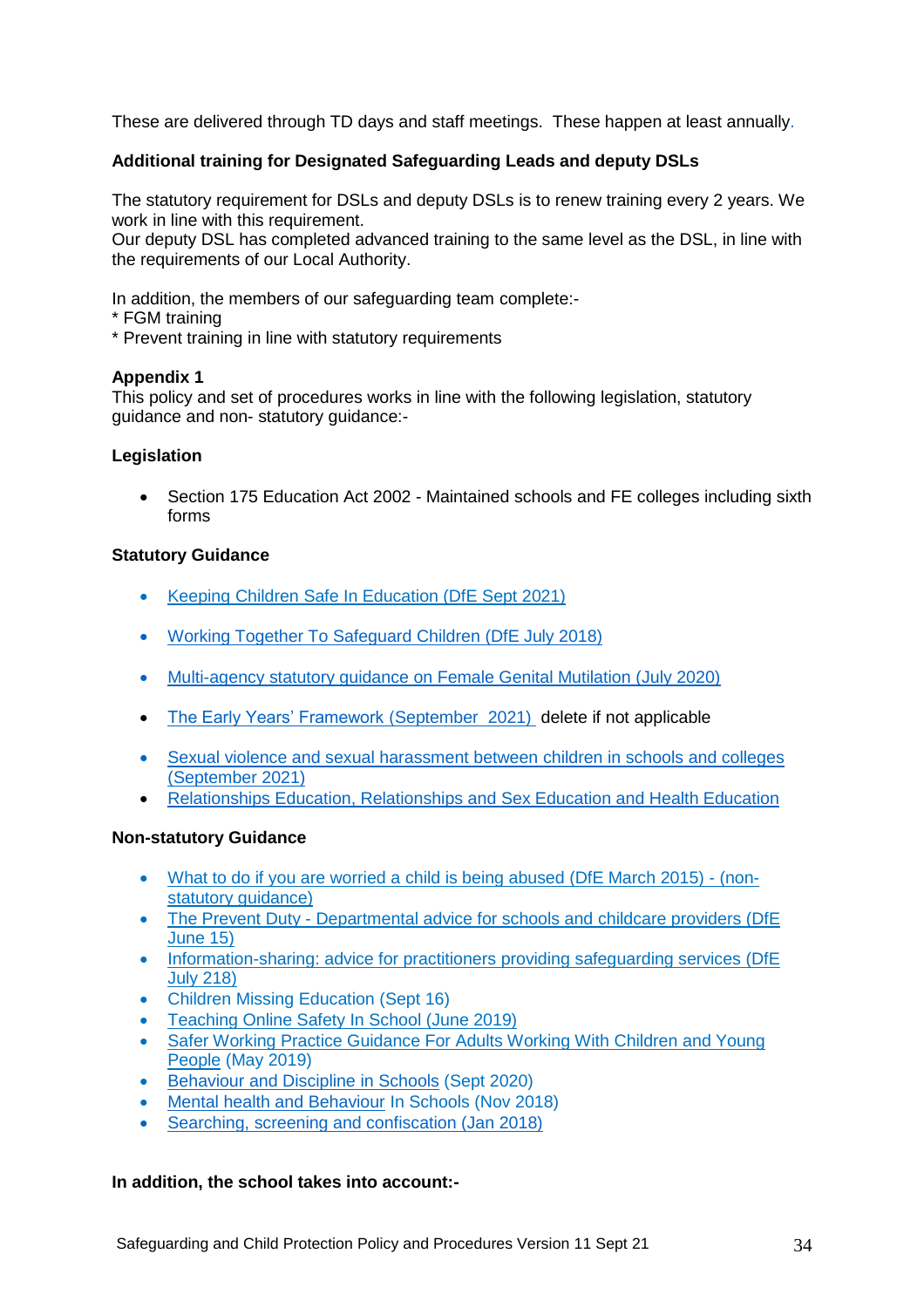- Regional guidance
- the procedures and practice of the local authority

## **Appendix 2 – Definitions of Abuse (taken from Keeping Children Safe In Education 2021))**

### **Physical Abuse**

A form of abuse which may involve hitting, shaking, throwing, poisoning, burning or scalding, drowning, suffocating or otherwise causing physical harm to a child. Physical harm may also be caused when a parent or carer fabricates the symptoms of, or deliberately induces, illness in a child.

## **Neglect**

The persistent failure to meet a child's basic physical and/or psychological needs, likely to result in the serious impairment of the child's health or development. Neglect may occur during pregnancy as a result of maternal substance abuse.

Once a child is born, neglect may involve a parent or carer failing to:

- provide adequate food, clothing and shelter (including exclusion from home or abandonment);
- protect a child from physical and emotional harm or danger;
- ensure adequate supervision (including the use of inadequate care-givers); or
- ensure access to appropriate medical care or treatment.

It may also include neglect of, or unresponsiveness to, a child's basic emotional needs.

## **Emotional Abuse**

The persistent emotional maltreatment of a child such as to cause severe and persistent adverse effects on the child's emotional development. It may involve conveying to a child that they are worthless or unloved, inadequate, or valued only insofar as they meet the needs of another person. It may include not giving the child opportunities to express their views, deliberately silencing them or 'making fun' of what they say or how they communicate. It may feature age or developmentally inappropriate expectations being imposed on children. These may include interactions that are beyond a child's developmental capability, as well as overprotection and limitation of exploration and learning, or preventing the child participating in normal social interaction. It may involve seeing or hearing the ill-treatment of another. It may involve serious bullying (including cyber bullying), causing children frequently to feel frightened or in danger, or the exploitation or corruption of children. Some level of emotional abuse is involved in all types of maltreatment of a child, though it may occur alone."

## **Sexual Abuse**

Involves forcing or enticing a child or young person to take part in sexual activities, not necessarily involving violence, whether or not the child is aware of what is happening. The activities may involve physical contact, including assault by penetration (for example, rape or oral sex) or non-penetrative acts such as masturbation, kissing, rubbing and touching outside of clothing. They may also include non-contact activities, such as involving children in looking at, or in the production of, sexual images, watching sexual activities, encouraging children to behave in sexually inappropriate ways, or grooming a child in preparation for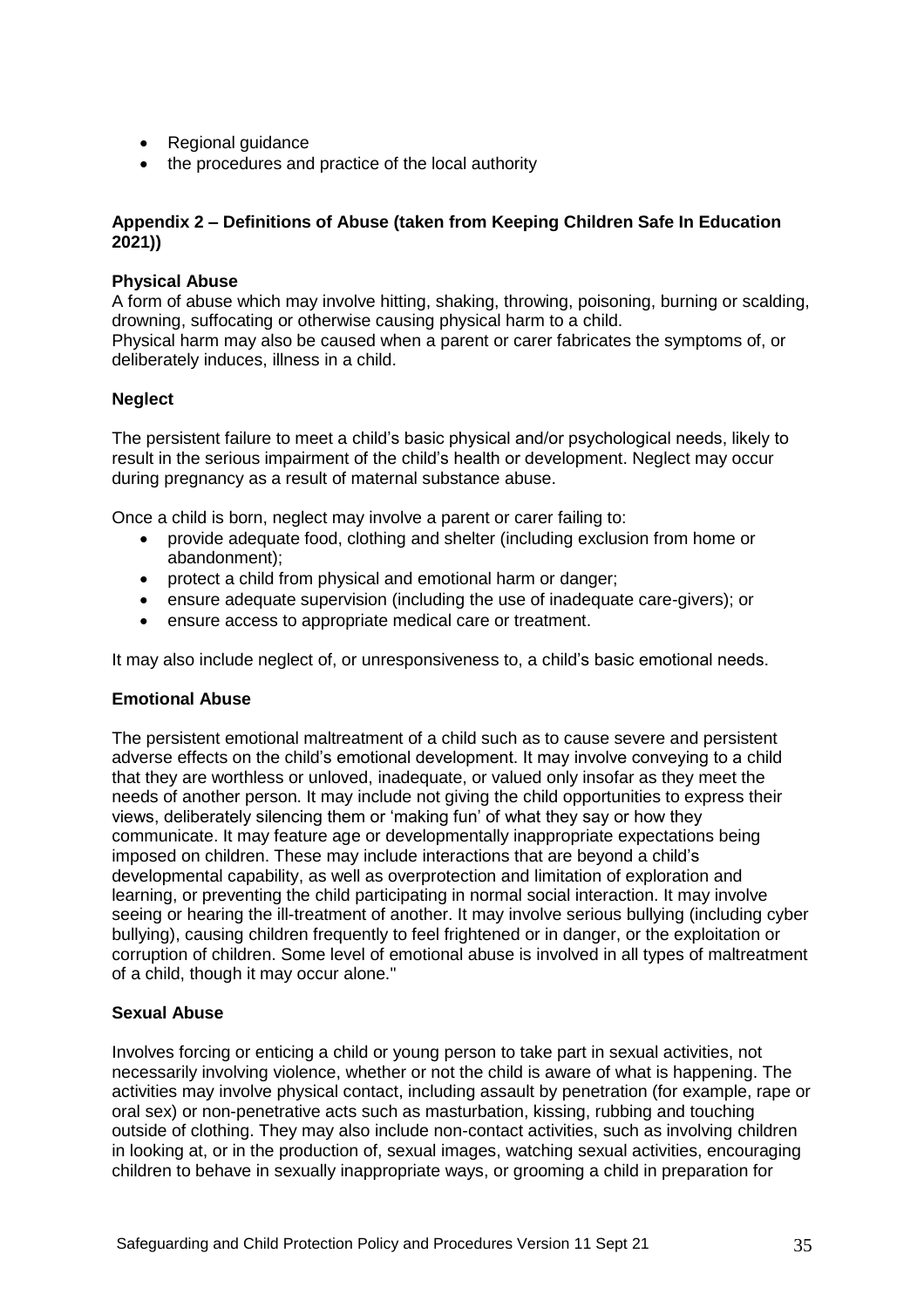abuse (including via the internet). Sexual abuse is not solely perpetrated by adult males. Women can also commit acts of sexual abuse, as can other children.

### **Appendix 3 Safeguarding and Child Protection (if CPOMs is not available) Concern / Incident Form CONFIDENTIAL**

| Date:                      |                                                                  | Name and role of        |  |
|----------------------------|------------------------------------------------------------------|-------------------------|--|
|                            |                                                                  | person completing       |  |
|                            |                                                                  | form                    |  |
| Time:                      |                                                                  | Date and time read by   |  |
|                            |                                                                  | <b>DSL / Deputy DSL</b> |  |
| Name of pupil:             |                                                                  | DOB:                    |  |
|                            |                                                                  |                         |  |
| <b>Location (if</b>        |                                                                  |                         |  |
| applicable)                |                                                                  |                         |  |
|                            |                                                                  |                         |  |
|                            | What have I seen/heard/noticed which concerns me?                |                         |  |
|                            |                                                                  |                         |  |
|                            |                                                                  |                         |  |
|                            |                                                                  |                         |  |
|                            |                                                                  |                         |  |
|                            |                                                                  |                         |  |
|                            |                                                                  |                         |  |
|                            |                                                                  |                         |  |
|                            |                                                                  |                         |  |
|                            |                                                                  |                         |  |
|                            |                                                                  |                         |  |
|                            |                                                                  |                         |  |
|                            |                                                                  |                         |  |
| What am I worried about?   |                                                                  |                         |  |
|                            |                                                                  |                         |  |
|                            |                                                                  |                         |  |
|                            |                                                                  |                         |  |
|                            |                                                                  |                         |  |
|                            |                                                                  |                         |  |
|                            |                                                                  |                         |  |
|                            |                                                                  |                         |  |
|                            |                                                                  |                         |  |
|                            |                                                                  |                         |  |
|                            |                                                                  |                         |  |
|                            |                                                                  |                         |  |
|                            |                                                                  |                         |  |
|                            |                                                                  |                         |  |
|                            | Is this concern linked to any previous concerns I have reported? |                         |  |
|                            |                                                                  |                         |  |
|                            |                                                                  |                         |  |
|                            |                                                                  |                         |  |
|                            |                                                                  |                         |  |
| <b>Action I have taken</b> |                                                                  |                         |  |
|                            |                                                                  |                         |  |
|                            |                                                                  |                         |  |
|                            |                                                                  |                         |  |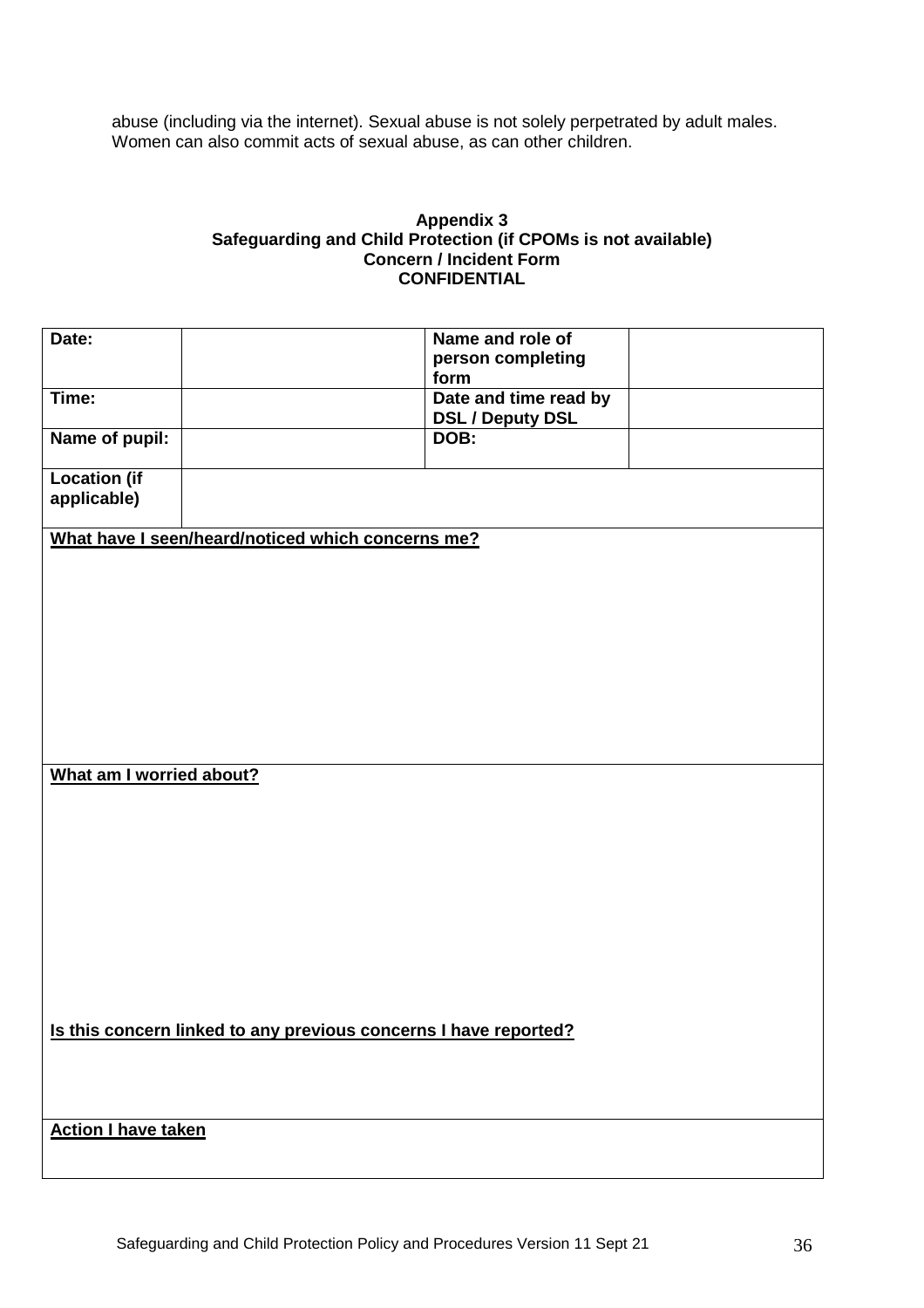| To be completed by a member of the safeguarding team<br>Include reference here to other members of the safeguarding team you may have discussed the                                                 |  |  |
|-----------------------------------------------------------------------------------------------------------------------------------------------------------------------------------------------------|--|--|
| case with                                                                                                                                                                                           |  |  |
| Discussion of next steps agreed with:-                                                                                                                                                              |  |  |
|                                                                                                                                                                                                     |  |  |
|                                                                                                                                                                                                     |  |  |
| Record of discussion with another professional, external to the school (giving full name/ role<br>and agency)                                                                                       |  |  |
|                                                                                                                                                                                                     |  |  |
| Detail of decision / action agreed by DSL or deputy:                                                                                                                                                |  |  |
|                                                                                                                                                                                                     |  |  |
|                                                                                                                                                                                                     |  |  |
|                                                                                                                                                                                                     |  |  |
| Yes / No<br>Has the local authority threshold guidance been referred to at this point?                                                                                                              |  |  |
| Has the person who reported the initial concern been provided with feedback? Yes / No                                                                                                               |  |  |
|                                                                                                                                                                                                     |  |  |
| Reason(s) for this decision or action by DSL or deputy:<br>Does the pupil need to be monitored? Yes/No<br>If yes, when will the case be reviewed?                                                   |  |  |
| Is Early Help support appropriate? Yes / No<br>Reason for decision                                                                                                                                  |  |  |
| Is a referral to children's social care required? Yes/No<br>Does the school have evidence that the threshold for significant harm has been met? (child<br>protection) Yes/No<br>Reason for decision |  |  |
|                                                                                                                                                                                                     |  |  |
| Tick to confirm added to pupil's chronology                                                                                                                                                         |  |  |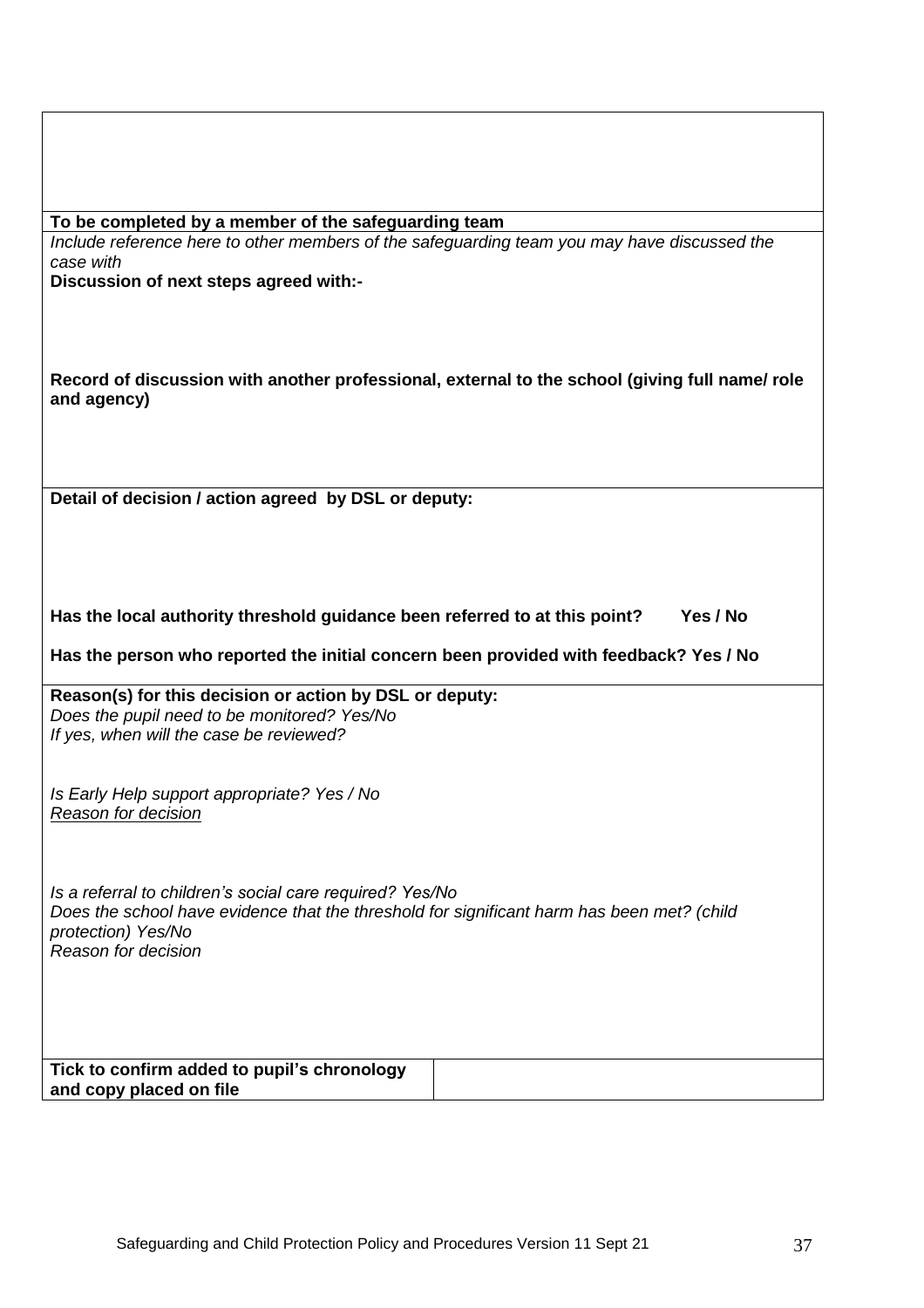### **Safeguarding and Child Protection Prompt sheet**

This form is intended to be used, alongside the concern/incident form, to support staff with the recording of safeguarding and child protection concerns/incidents.

Have you remembered to include:-

1. **what is it that you have seen/heard/noticed which concerns you?** Remember if you have noticed a mark on the pupil, it is really important to complete an attached body map, giving an indication of the shape, size and location of the mark.

Has the child communicated that something is wrong? Verbally? Change in behaviour?

- 2. **clear and factual information about what you have seen/heard/noticed?** If you have included your opinion in your report, have you made it clear that this is your opinion?
- **3. full names of those involved and where possible, reference to staff roles?**
- 4. **why what you have seen/heard/noticed concerns you?** What are worried will happen if this concern/incident is not responded to?
- **5. any actions you have already taken?**
- **6. whether you have spoken to parents/carers about the concern/incident?** Remember, you may need to seek advice from a member of the safeguarding team if you are unsure about whether speaking to the parent may increase the risk to the pupil. If the parent is the alleged perpetrator you must always seek advice from the safeguarding team before speaking to the parent/carer.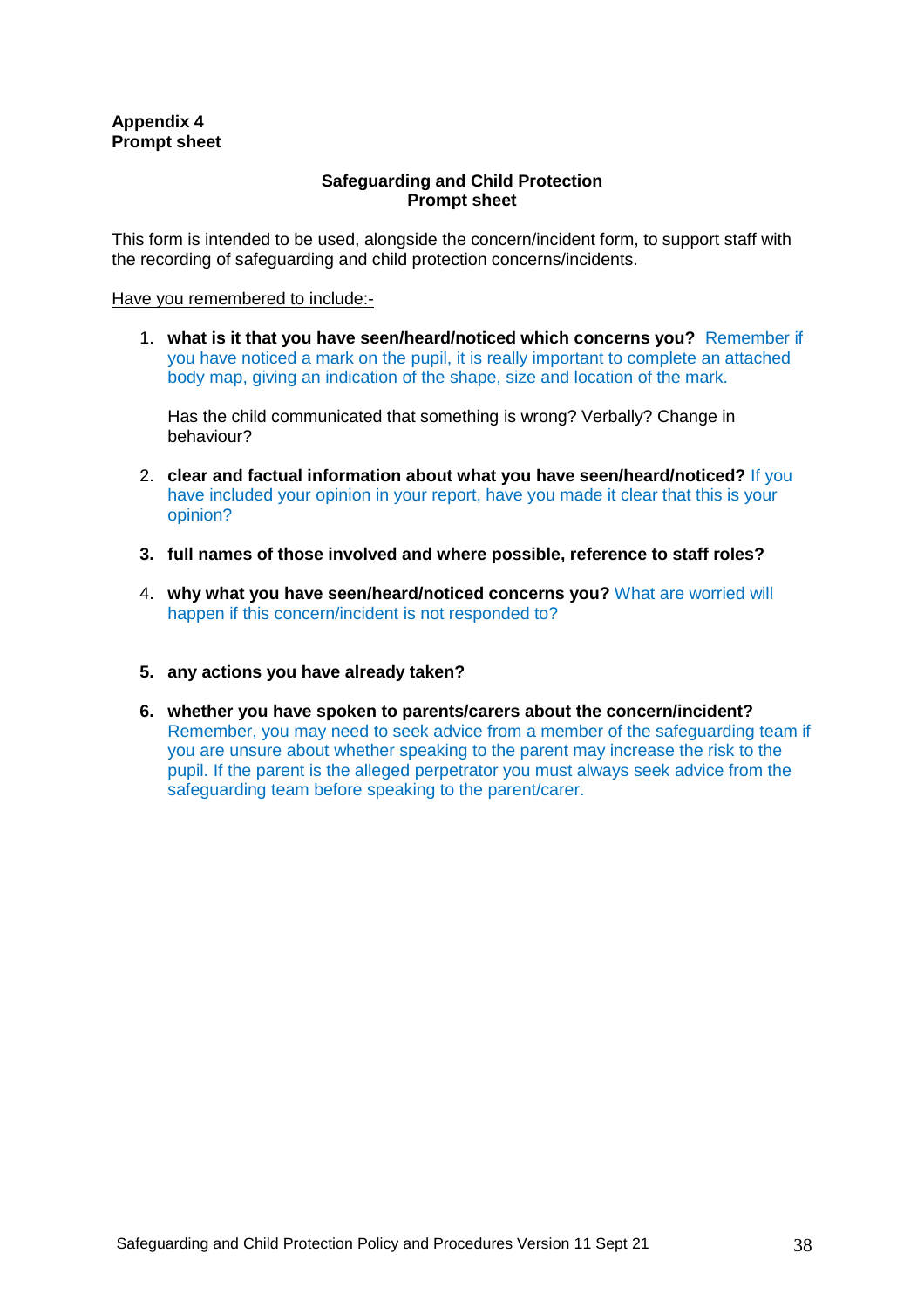## **Appendix 5 - Low Level Concerns / Allegations Record Adult working or volunteering with children/young people CONFIDENTIAL**

| Name of adult at centre                        |                                                                                        | Role        |
|------------------------------------------------|----------------------------------------------------------------------------------------|-------------|
| of concern/allegation                          |                                                                                        |             |
| Name of person                                 |                                                                                        | <b>Role</b> |
| completing form                                |                                                                                        |             |
| Date of                                        |                                                                                        | <b>Date</b> |
| concern/allegation                             |                                                                                        | record      |
|                                                |                                                                                        | made        |
| Name of child /children                        |                                                                                        |             |
| involved if applicable:                        |                                                                                        |             |
| Has concern/allegation                         |                                                                                        |             |
| arisen during the adult's                      |                                                                                        |             |
| time on school site or                         |                                                                                        |             |
| outside of school?                             |                                                                                        |             |
| Details of the concern/ allegation             |                                                                                        |             |
|                                                |                                                                                        |             |
|                                                |                                                                                        |             |
|                                                |                                                                                        |             |
|                                                |                                                                                        |             |
|                                                |                                                                                        |             |
|                                                |                                                                                        |             |
|                                                |                                                                                        |             |
|                                                |                                                                                        |             |
|                                                |                                                                                        |             |
|                                                |                                                                                        |             |
|                                                |                                                                                        |             |
|                                                |                                                                                        |             |
|                                                |                                                                                        |             |
|                                                |                                                                                        |             |
|                                                |                                                                                        |             |
|                                                |                                                                                        |             |
|                                                |                                                                                        |             |
|                                                |                                                                                        |             |
|                                                |                                                                                        |             |
|                                                |                                                                                        |             |
|                                                |                                                                                        |             |
| Is the adult aware of the concern/allegation?  |                                                                                        |             |
|                                                |                                                                                        |             |
|                                                |                                                                                        |             |
|                                                |                                                                                        |             |
|                                                |                                                                                        |             |
| Action taken by person(s) completing the form: |                                                                                        |             |
|                                                |                                                                                        |             |
|                                                |                                                                                        |             |
|                                                |                                                                                        |             |
|                                                |                                                                                        |             |
|                                                |                                                                                        |             |
|                                                |                                                                                        |             |
|                                                | Who has the concern/allegation been shared with? DSL / Head teacher/Chair of Governors |             |
|                                                |                                                                                        |             |
|                                                |                                                                                        |             |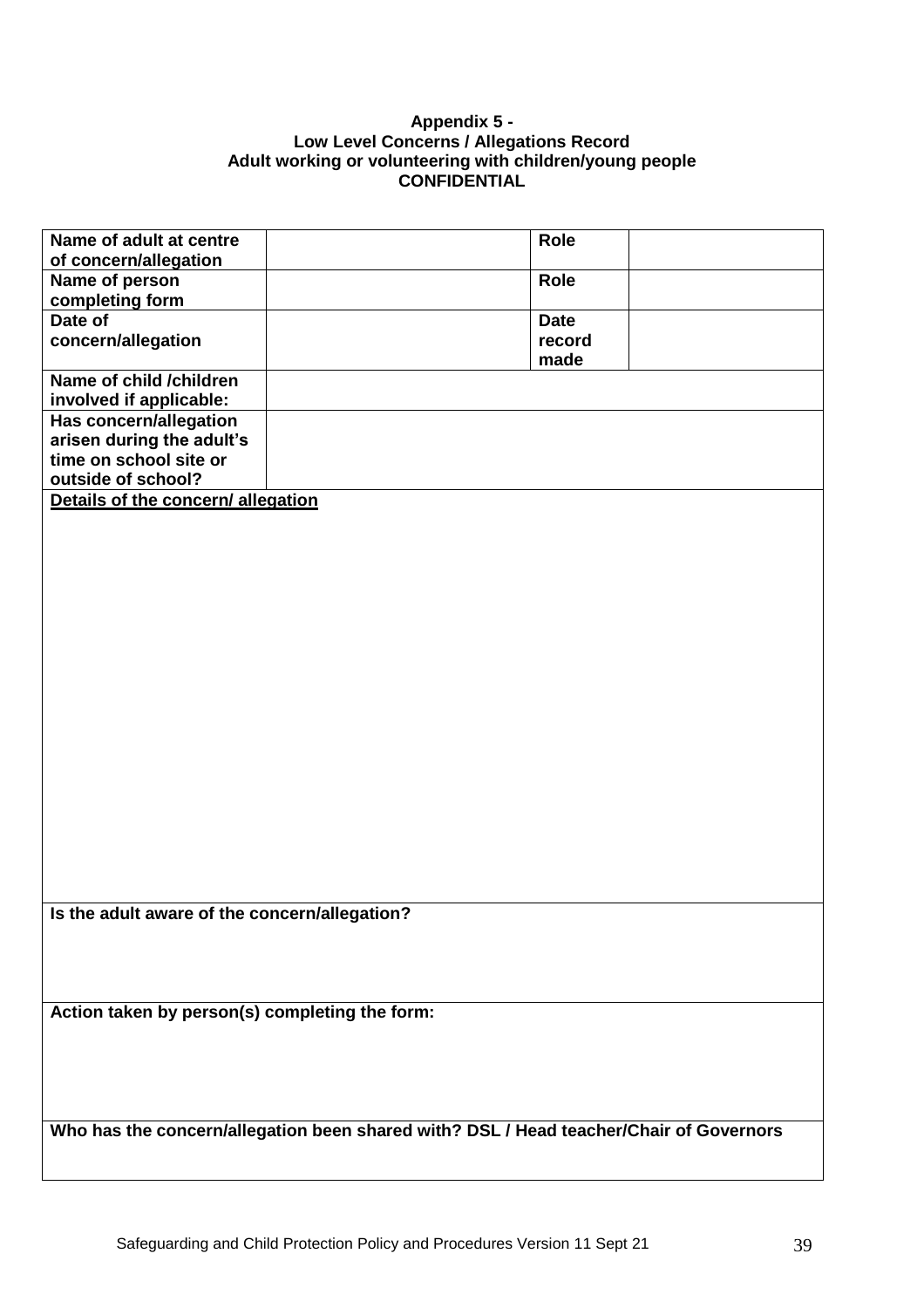# **To be completed by the Head teacher/ Chair of Governors / CEO Does the information provided suggest that the adult has:-** • behaved in a way that has harmed a child, or may have harmed a child; • possibly committed a criminal offence against or relating to a child; • behaved towards a child or children in a way that indicates that he/she may pose a risk of harm to children • behaved or may have behaved in a way that indicates they may not be suitable to work with children. • **has the LADO/DOFA been contacted? Yes/No**  If yes has a local authority referral form been completed and submitted? • **has advice been taken from any other professionals? Yes / No** *Include details of professionals spoken to*  **Details of decisions and actions taken** *Include here details of*  • *strategy discussion* • *allegations management meeting*  • *no involvement by LADO/DOFA – low level concern to be dealt with internally* • *disciplinary procedures* • *no further action as applicable* **Include here any safeguards which have been put in place in response to the report** *Include here details of* • *additional adult supervision implemented* • *risk assessment required* • *additional staff training required* • *duties away from children* • *suspension during investigation* **If a child or children has been involved, have parents/carers been informed? Yes / No If Yes, what action would they like to see? Outcome**

If it is agreed that the LADO/DOFA needs to conduct an investigation, has the school been informed of the final outcome at the end of the process? **Substantiated/ Malicious/ False/ Unsubstantiated/ Unfounded**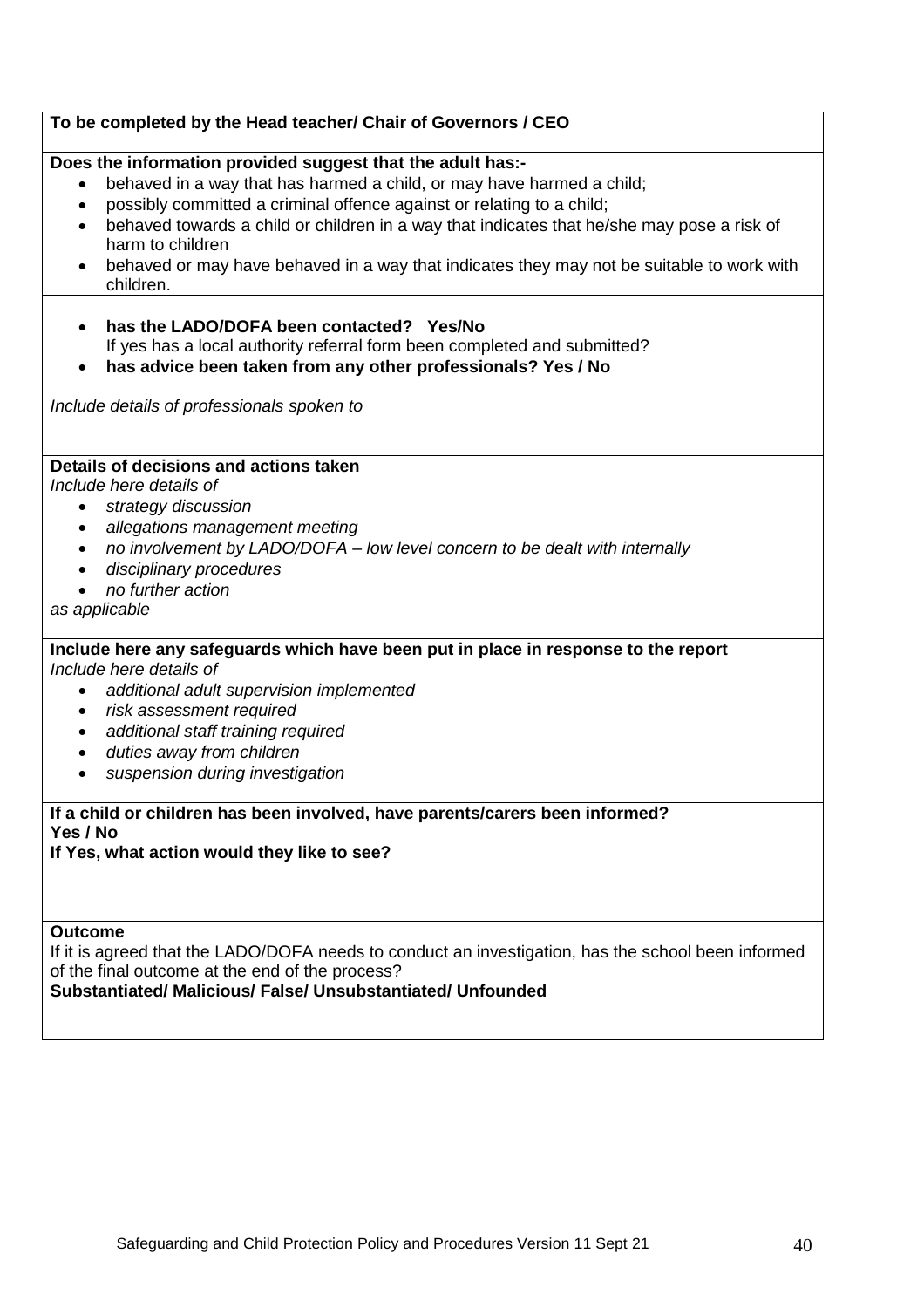| Staff who do not come into direct contact<br>with children | Part 1 or Annex A - KCSIE                                                                                                                                                                                          |
|------------------------------------------------------------|--------------------------------------------------------------------------------------------------------------------------------------------------------------------------------------------------------------------|
| Staff who have direct contact with children                | Part 1 KCSIE<br>$\bullet$<br>Sexual Violence and sexual<br>harassment between children in<br>schools and colleges (Sept 21)<br>Annex B,C and D<br>$\bullet$                                                        |
| Head teachers, Principals and DSLs                         | <b>Working Together To Safeguard</b><br>$\bullet$<br>Children (July 2018)<br>KCSIE - whole document<br>$\bullet$<br>Sexual Violence and sexual<br>harassment between children in<br>schools and colleges (Sept 21) |
| Staff with a lead for behaviour                            | Part 1 and Part 5 of KCSIE as well<br>$\bullet$<br>as Annex B, C and D                                                                                                                                             |
| Staff involved in recruitment                              | Part 1<br>Part 3 KCSIE<br>Annex B and F                                                                                                                                                                            |
| <b>HR</b> staff                                            | Part 1<br>Part 3<br>Part 4 KCSIE<br>Annex B and F                                                                                                                                                                  |
| Staff who have responsibility for IT and<br>online safety  | Part 1<br>$\bullet$<br>Part 2 KCSIE<br>Annex A and C                                                                                                                                                               |
| Governors and proprietors                                  | KCSIE - whole document                                                                                                                                                                                             |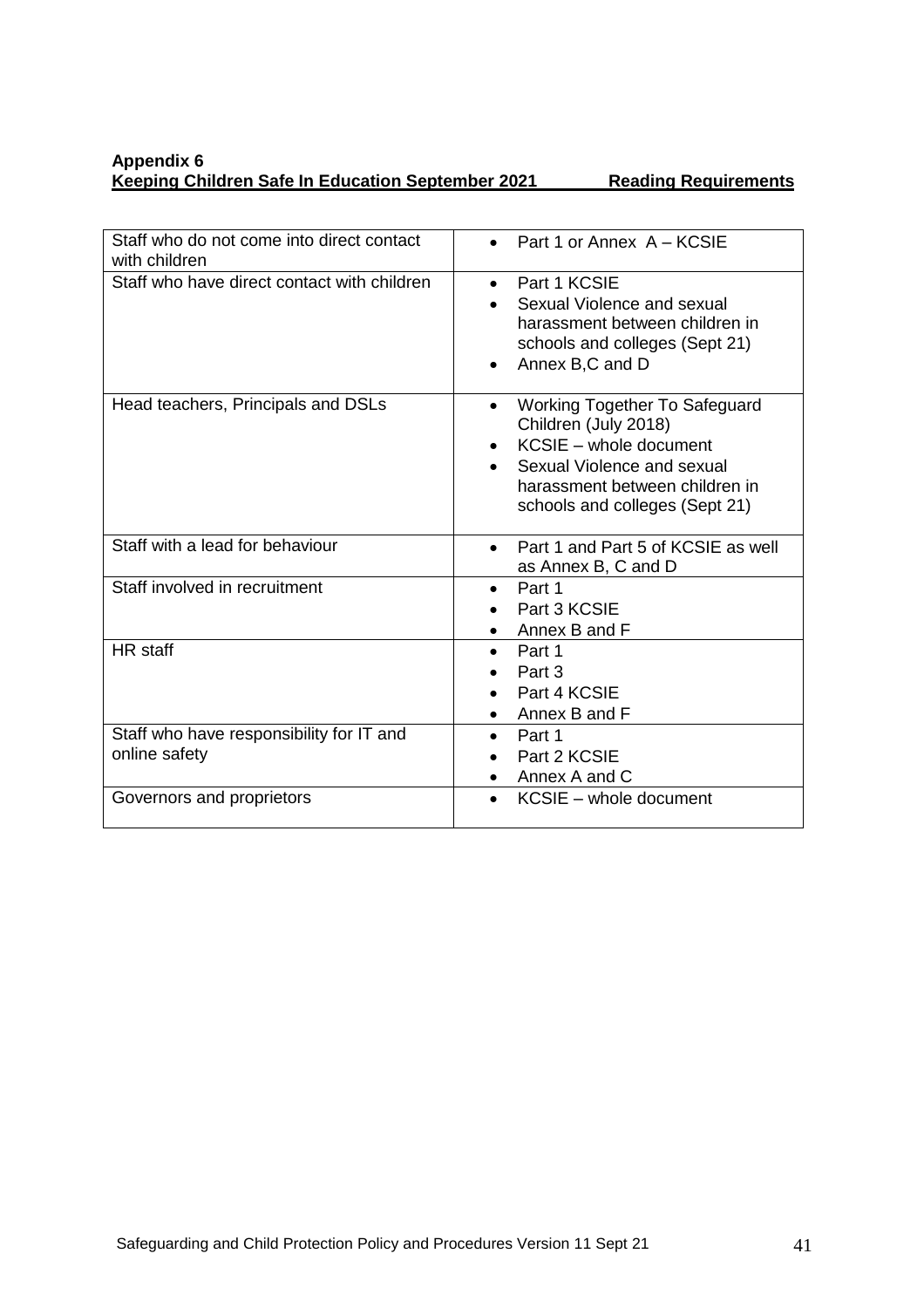## **Appendix 7 Identifying support for pupils during partial school closure/lockdowns**

The school's safeguarding team and senior leaders review all pupils on the school's safeguarding and child protection overview.

A risk assessment is completed to identify a graduated offer of support for these pupils and any additional pupils whose welfare and safety may be at risk as a result of the partial closure of school, but who may previously not have been on the school's safeguarding overview.

## **Arrangements to support vulnerable pupils**

Vulnerable children include children who are supported by social care, those with safeguarding and welfare needs, including child in need plans, on child protection plans, 'looked after' children, young carers, disabled children and those with [education,](https://www.gov.uk/children-with-special-educational-needs/extra-SEN-help) health and care [\(EHC\)](https://www.gov.uk/children-with-special-educational-needs/extra-SEN-help) plans, although many pupils/students on EHCPs can remain safely at home.

Arrangements will be made for these pupils to continue attending school. **We also have the flexibility to offer a place in school for any pupil who we believe to be on the edge of receiving children's social care support.**

Support for these pupils includes:-

- Regular communication with and agreed support from lead professional/social worker/Virtual Headteacher
- Continued involvement with Children's Services and other external professionals as part of review cycle eg Child protection conference involvement and core group reviews. These will take place in line with local safeguarding partners' advice.
- Sign-posting respite available for families with children who have special educational needs and disabilities

Where pupils who are deemed vulnerable are not attending school, the following safeguards have been put in place to support, in addition to the points above:-

- Lead professional/social worker/Virtual Headteacher made aware of non-attendance at school and additional support from these professionals agreed
- Telephone contact on a weekly basis
- Links to support available made available on school website
- Safety plan written with parents/carers to support pupils during time at home

### **Arrangements to support pupils we are concerned about but who do not meet the 'vulnerable' definition**

In addition to those pupils identified as vulnerable, we are aware of the following groups who may be at increased risk during this time.

#### Pupils who are living in households where there is domestic abuse

Support includes:-

- Telephone contact on a weekly basis
- Links to support available on school website, including contact numbers for National [Domestic Abuse Helpline](https://www.nationaldahelpline.org.uk/)